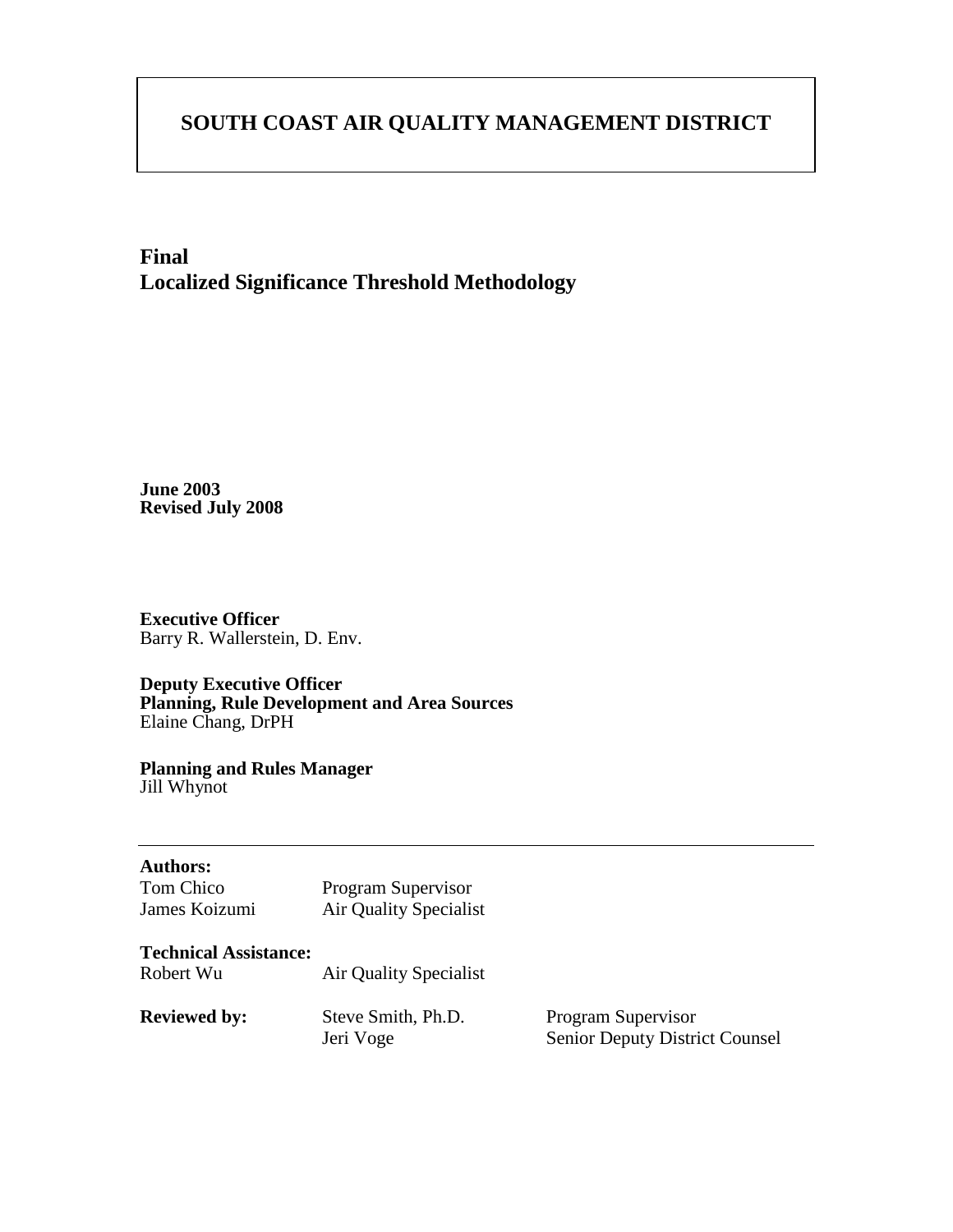#### **SOUTH COAST AIR QUALITY MANAGEMENT DISTRICT GOVERNING BOARD**

| <b>CHAIRMAN:</b> | WILLIAM A. BURKE, Ed.D.           |
|------------------|-----------------------------------|
|                  | Speaker of the Assembly Appointee |

VICE CHAIRMAN: S. ROY WILSON, Ed.D. Supervisor, Fourth District Riverside County Representative

#### MEMBERS:

 FRED AGUIAR Supervisor, Fourth District San Bernardino County Representative

 MICHAEL D. ANTONOVICH Supervisor, Fifth District Los Angeles County Representative

 JANE W. CARNEY Senate Rules Committee Appointee

 WILLIAM CRAYCRAFT Councilmember, City of Mission Viejo Cities Representative, Orange County

 BEATRICE J.S. LAPISTO-KIRTLEY Councilmember, City of Bradbury Cities Representative, Los Angeles County, Eastern Region

 RONALD O. LOVERIDGE Mayor, City of Riverside Cities Representative, Riverside County

 LEONARD PAULITZ Mayor Pro Tem, City of Montclair Cities Representative, San Bernardino County

 JAMES SILVA Supervisor, Second District Orange County Representative

 CYNTHIA VERDUGO-PERALTA Governor's Appointee

 VACANT Councilmember, City of Los Angeles Cities Representative, Los Angeles County, Western Region

#### EXECUTIVE OFFICER:

BARRY R. WALLERSTEIN, D.Env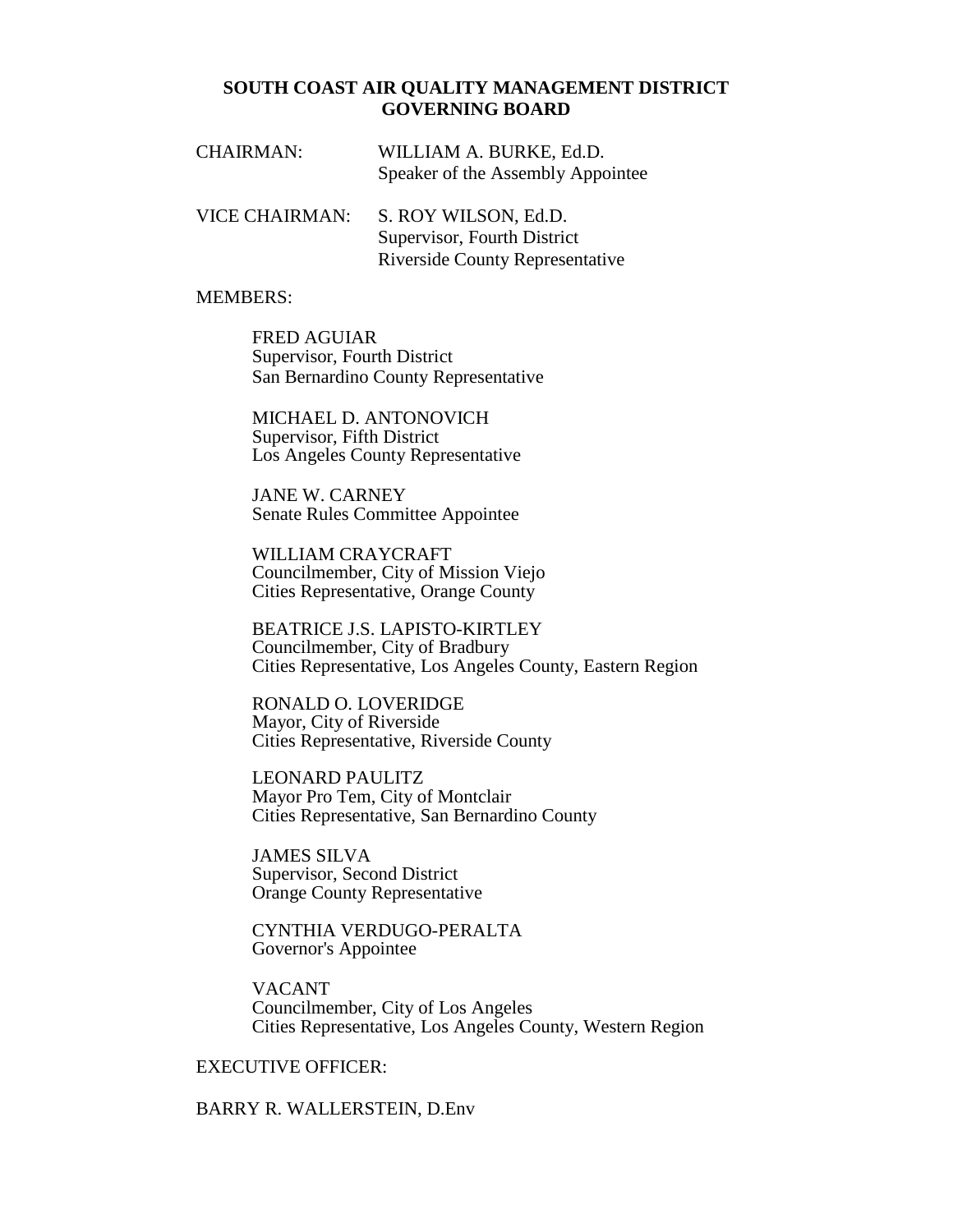#### **Acknowledgements**

The following members of the Localized Significance Threshold Working Group and interested parties provided valuable input and their assistance was greatly appreciated.

| <b>Name</b>                                                    | <b>Agency Representatives</b>                            |
|----------------------------------------------------------------|----------------------------------------------------------|
| Ms. Detrich Allen<br>represented by Ms. Renee<br><b>Brandt</b> | City of Los Angeles, Environmental Affairs<br>Department |
| Dr. Hsiaoching Chen                                            | Los Angeles County Regional Planning                     |
| Mr. Bill Piazza                                                | Los Angeles Unified School District                      |
| Mr. Randy Scott                                                | County of San Bernardino Planning Department             |
| <b>Name</b>                                                    | <b>Industry Representatives</b>                          |
| Mr. Mark Hagmann                                               | <b>PCR Services Corporation</b>                          |
| Mr. Bill LaMar*                                                | <b>California Small Business Alliance</b>                |
| Mr. Michael Lewis <sup>*</sup>                                 | <b>Construction Industry Air Quality Coalition</b>       |
| Mr. Clayton Miller                                             | <b>Construction Industry Air Quality Coalition</b>       |
| Mr. Jeb Stuart*                                                | <b>Construction Industry Air Quality Coalition</b>       |
| Ms. Carla Walecka <sup>*</sup>                                 | <b>Realtors Committee on Air Quality</b>                 |
| Mr. Lee Wallace                                                | Sempra Energy Utilities                                  |
| Mr. Rick Zbur                                                  | Latham & Watkins                                         |
| <b>Name</b>                                                    | <b>Environmental/Community Representatives</b>           |
| Mr. Bahram Fazeli                                              | <b>Communities for a Better Environment</b>              |

\* Interested party, non-Working Group Member attendee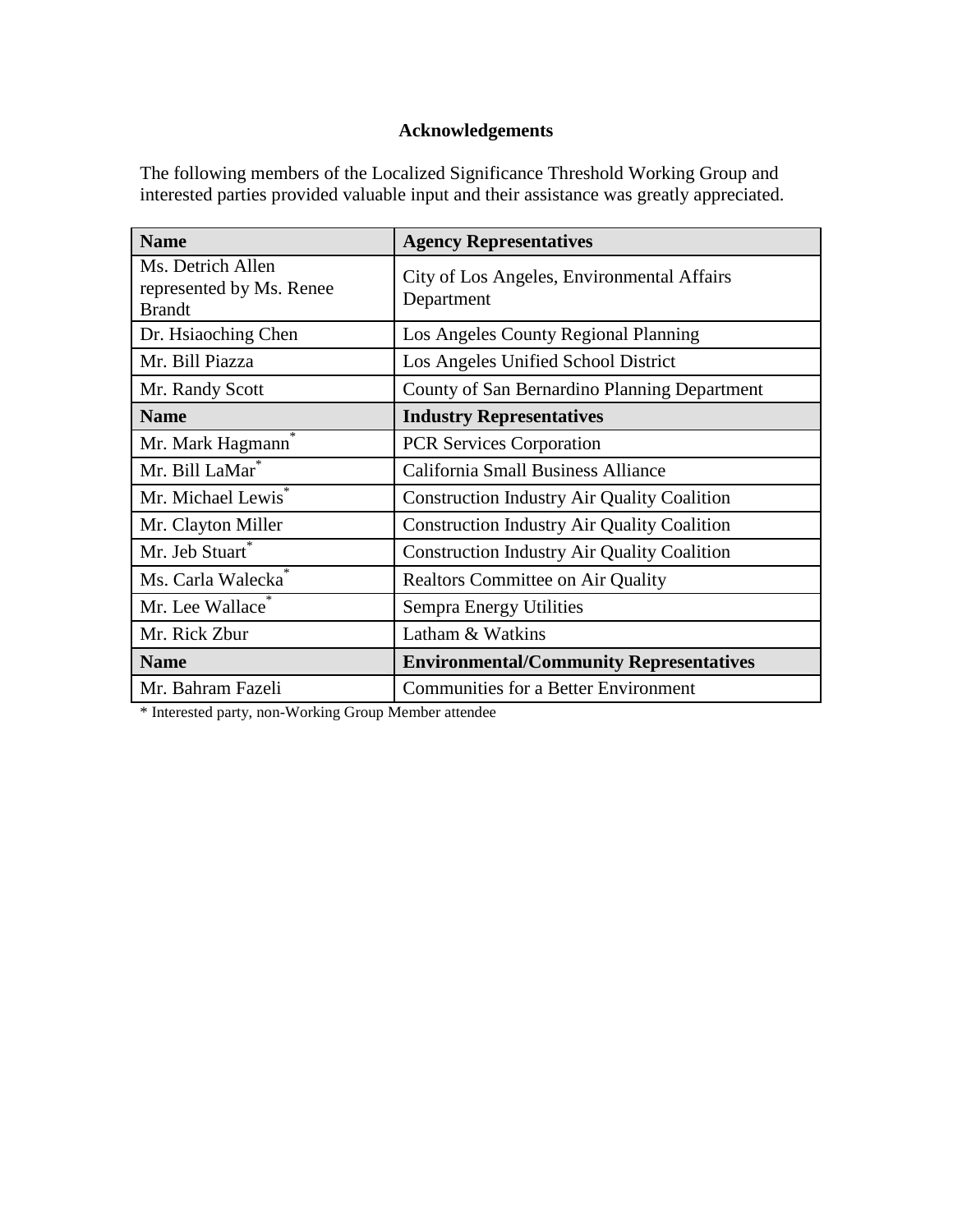#### **PREFACE**

In accordance with Governing Board direction, SCAQMD staff has developed this methodology to assist lead agencies in analyzing localized air quality impacts from proposed project. This methodology is guidance and is **VOLUNTARY**. Localized significance threshold (LST) lookup tables for one, two and five acre proposed projects emitting carbon monoxide (CO), oxides of nitrogen (NOx), particulate matter less than 2.5 microns in aerodynamic diameter (PM2.5) or particulate matter less than 10 microns in aerodynamic diameter (PM10) were prepared for easy reference according to source receptor area. SCAQMD recommends that lead agencies perform project-specific modeling for larger projects in determining localized air quality impacts.

The LST methodology was developed to be used as a tool to assist lead agencies to analyze localized impacts associated with project-specific level proposed projects. The LST methodology and associated mass rates are not designed to evaluate localized impacts from mobile sources traveling over the roadways. Further, LSTs are applicable to projects at the project-specific level and are not applicable regional projects such as General Plans. The LST methodology and associated mass rate look-up tables will be included as an update to the SCAQMD CEQA Air Quality Handbook upon Governing Board's approval.

Subsequent to the adoption of the Final Significance Threshold Methodology, SCAQMD Governing Board adopted significant thresholds for PM2.5; the California Air Resources Board (ARB) revised the 1-hour nitrogen dioxide (NO2) Ambient Air Quality Standard (AAQS) from 0.25 ppm to 0.18 ppm, and established a new annual average standard of 0.03 ppm. The Final Significance Threshold Methodology was revised in July of 2008 to include the PM2.5 significant threshold methodology and update the LST Mass Rate Look-up Tables for the 1-hour NO2 AAQS.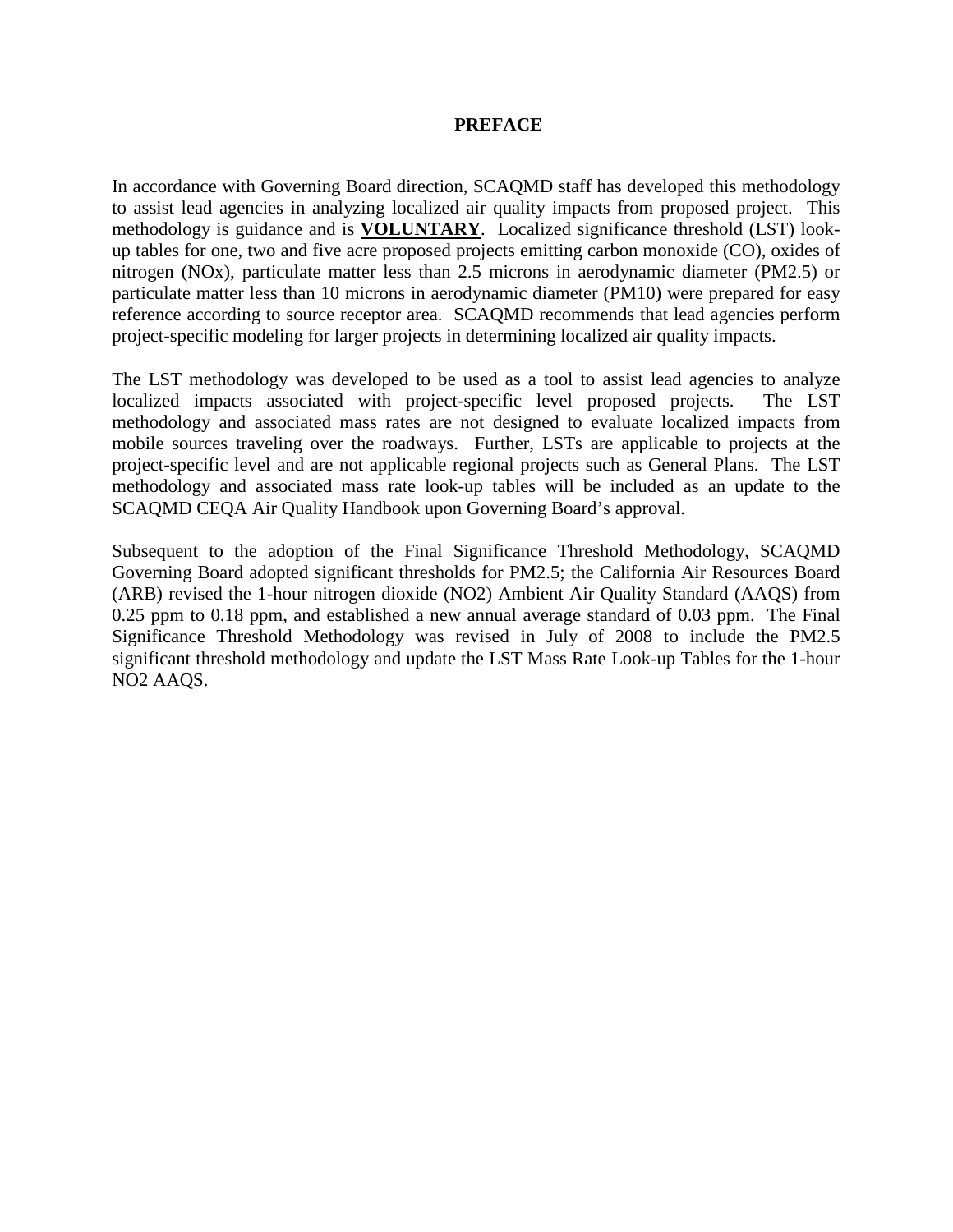# **TABLE OF CONTENTS**

| Determine the Source/Receptor Area of the Proposed Construction/               |  |
|--------------------------------------------------------------------------------|--|
|                                                                                |  |
|                                                                                |  |
|                                                                                |  |
|                                                                                |  |
|                                                                                |  |
|                                                                                |  |
|                                                                                |  |
|                                                                                |  |
| APPENDIX A - PEAK BACKGROUND CONCENTRATIONS FOR THE 1999-2001<br><b>PERIOD</b> |  |
| <b>APPENDIX B - DIFFERENCES BETWEEN THE MOST STRINGENT AMBIENT</b>             |  |
| AIR QUALITY STANDARD AND AMBIENT CONCENTRATIONS                                |  |
| FOR EACH SRA FOR THE 1999-2001 PERIOD                                          |  |
| <b>APPENDIX C - LOCALIZED SIGNIFICANCE THRESHOLD SCREENING</b>                 |  |
| <b>TABLES</b>                                                                  |  |

## **LIST OF TABLES**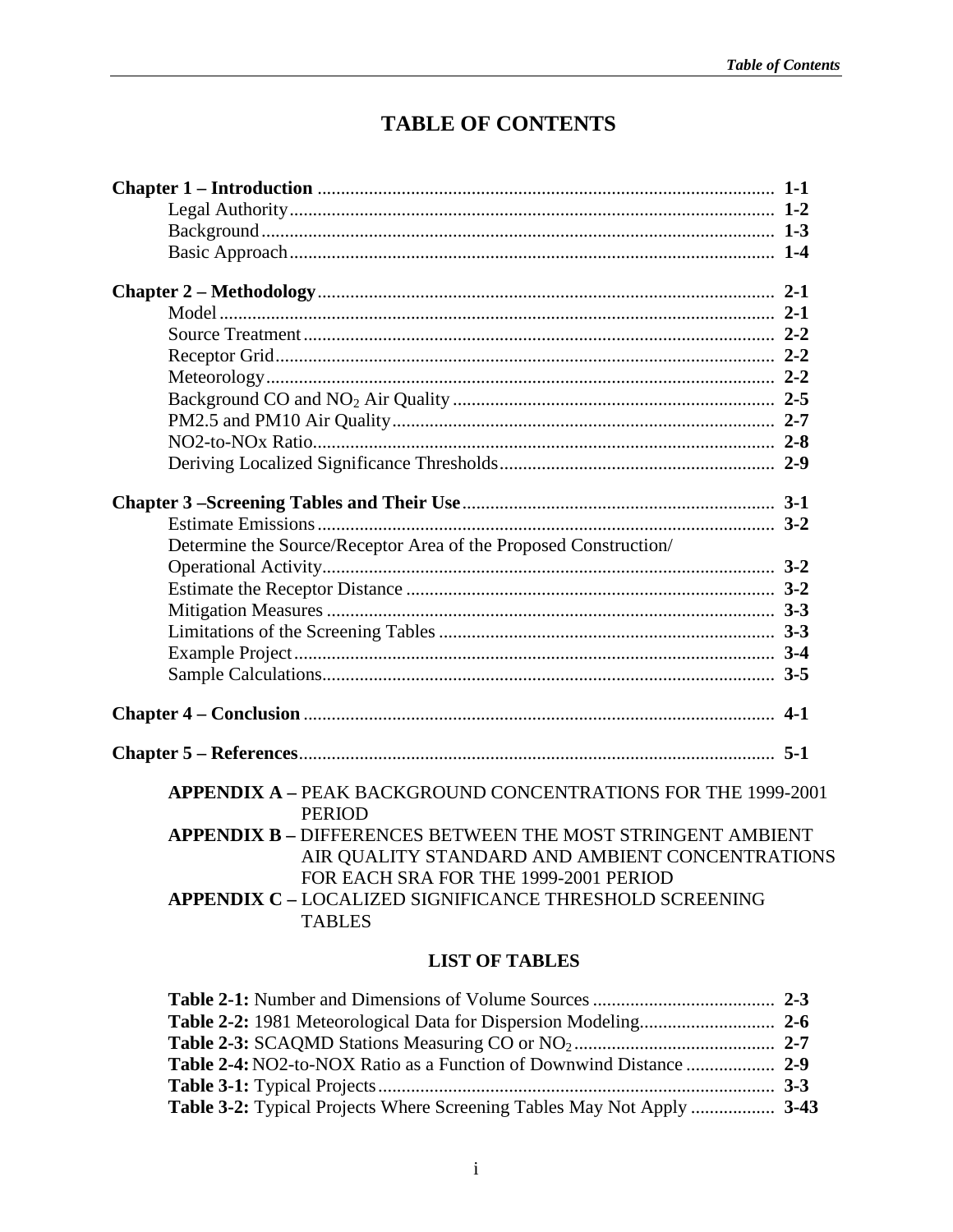## **LIST OF FIGURES**

| $2 - 3$ |
|---------|
| $2 - 4$ |
| $2 - 4$ |
| $2 - 5$ |
|         |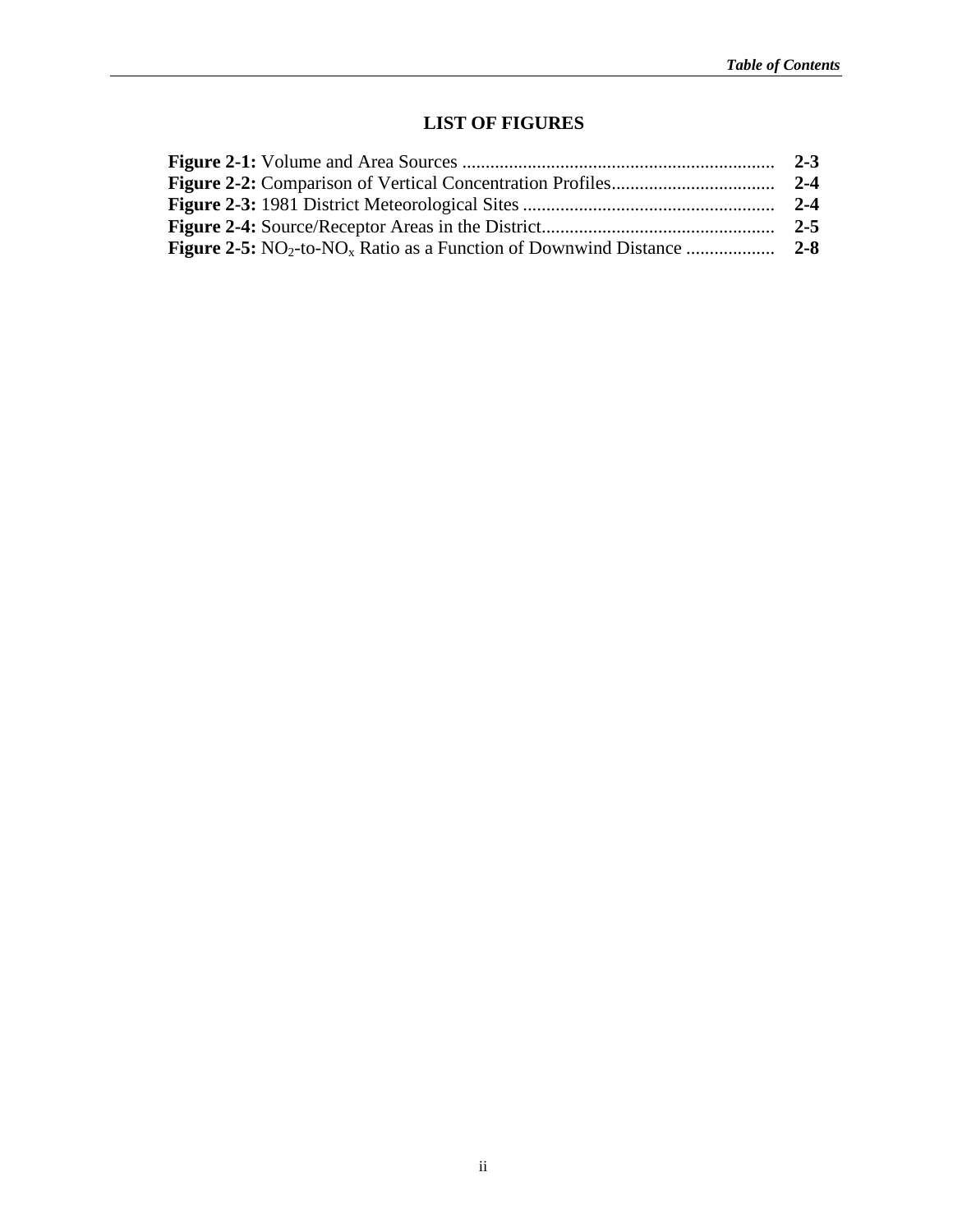| Abbreviation/Acronym | Description                                                 |
|----------------------|-------------------------------------------------------------|
| AAQS                 | Ambient Air Quality Standard                                |
| <b>AQMD</b>          | South Coast Air Quality Management district                 |
| Avg                  | Average                                                     |
| Basin                | South Coast Air Basin                                       |
| $C_{\rm A AQS}$      | <b>Ambient Air Quality Standard Concentration</b>           |
| $C_{\mathrm{AIL}}$   | Acceptable Impact Level Concentration                       |
| $C_{b}$              | <b>Background Concentration</b>                             |
| $C_{u}$              | Peak Predicted Concentration Estimated by ISC3              |
| <b>CARB</b>          | California Air Resources Board                              |
| <b>CEQA</b>          | California Environmental Quality Act                        |
| DRI                  | <b>Desert Research Institute</b>                            |
| <b>DRYDPLT</b>       | Dry Plume Depletion                                         |
| EJ                   | <b>Environmental Justice</b>                                |
| <b>EPA</b>           | United States Environmental Protection Agency               |
| FY                   | <b>Financial Year</b>                                       |
| <b>Handbook</b>      | SCAQMD Air Quality CEQA Handbook                            |
| hr                   | Hour                                                        |
| ID                   | Identification                                              |
| ISC3                 | Industrial Source Complex, version 3                        |
| lb                   | Pound                                                       |
| m                    | Meter                                                       |
| <b>MET</b>           | <b>Meteorological Correction Factors</b>                    |
| mg                   | Milligram                                                   |
| NO                   | Nitric Oxide                                                |
| <b>NOCALM</b>        | No Calm Wind Processing                                     |
| NO <sub>2</sub>      | Nitrogen Dioxide                                            |
| NOx                  | Oxides of Nitrogen                                          |
| <b>OEHHA</b>         | Office of Environmental Health Hazard Assessment            |
| PM                   | <b>Particulate Matter</b>                                   |
| PM10                 | Particulate of Less Than 10 Microns in Aerodynamic Diameter |
| pphm                 | Parts per Hundred Million                                   |
| ppm                  | Parts per Million                                           |
| <b>SIP</b>           | <b>State Implementation Plan</b>                            |
| <b>SRA</b>           | Source Receptor Area                                        |
| U                    | <b>Unit Emission Rate</b>                                   |
| <b>URBAN</b>         | <b>Urban Dispersion Parameters</b>                          |
| UTM                  | <b>Universal Transverse Mercator</b>                        |
| <b>VOC</b>           | <b>Volatile Organic Compound</b>                            |
| μg                   | Microgram                                                   |
|                      |                                                             |

## **LIST OF ABBREVIATIONS AND ACRONYMS**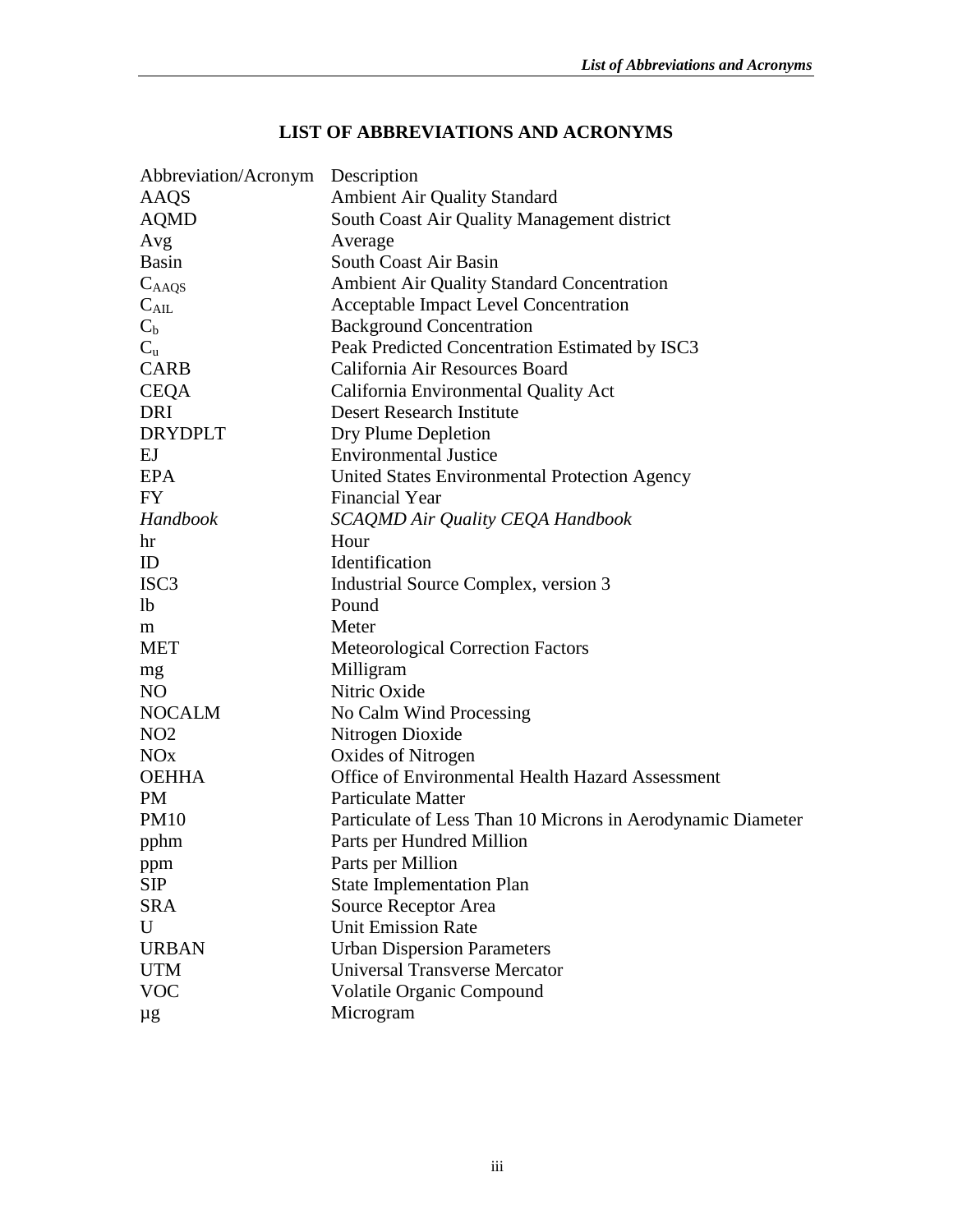## **CHAPTER 1 INTRODUCTION**

In 1993, the South Coast Air Quality Management District (SCAQMD) Governing Board adopted the *CEQA Air Quality Handbook* (*Handbook*). This Handbook contains guidance for other public agencies when preparing an air quality analysis for California Environmental Quality Act (CEQA) or National Environmental Policy Act (NEPA) analyses. In addition to providing guidance for analyzing air quality impacts, the Handbook also contains indicators of significance recommended for use by other public agencies. The most widely used of the significance thresholds in the Handbook are the mass daily significance thresholds for construction and operation, which indicate that a project has significant adverse regional effects on air quality.

More recently as part of the SCAQMD's environmental justice program, attention has focused on localized effects of air quality. In accordance with Governing Board direction, staff has developed localized significance threshold (LST) methodology and mass rate look-up tables by source receptor area (SRA) that can be used by public agencies to determine whether or not a project may generate significant adverse localized air quality impacts. LSTs represent the maximum emissions from a project that will not cause or contribute to an exceedance of the most stringent applicable federal or state ambient air quality standard, and are developed based on the ambient concentrations of that pollutant for each source receptor area.

Use of LSTs by local government is **VOLUNTARY**. The staff proposal recommends using the LST mass rate look-up tables only for projects that are less than or equal to five acres. It should be noted that lead agencies are not precluded from performing projectspecific modeling if they prefer more precise results. It is recommended that lead agencies perform project-specific air quality modeling for larger projects. LSTs are applicable at the project-specific level and generally are not applicable to regional projects such as local General Plans unless specific projects are identified in the General Plans.

The use of LSTs is VOLUNTARY, to be implemented at the discretion of local agencies. LSTs would only apply to projects that trigger a CEQA review. Therefore, projects that are statutorily or categorically exempt under CEQA would not be subject to LST analyses. Exemptions include infill projects that meet the H&S Code provisions or projects identified by lead agencies as ministerial. The methodology and screening tables are included as an appendix to this Handbook.

Staff has developed implementation tools to assist in evaluation of projects. Guidance information, such as typical scenarios and sample calculations are included as an appendix to this Handbook. The sample calculations and scenarios include estimations of both regional and localized impacts for ease of use. If the lead agencies decide to follow the LST methodology and determine that the proposed projects might exceed LSTs, please consult Chapter 11 of the CEQA Handbook (1993) for applicable mitigation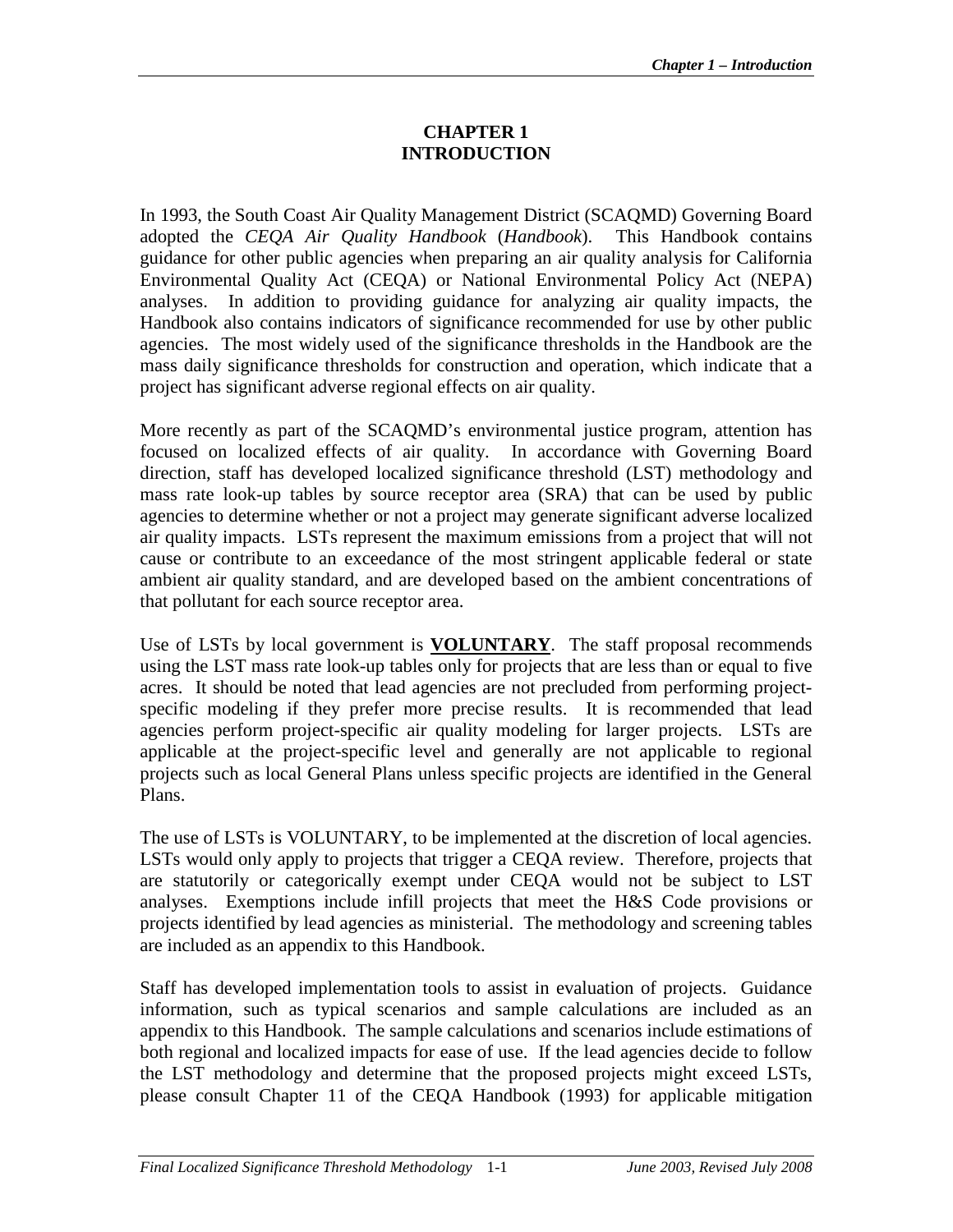measures. SCAQMD staff is available to assist lead agencies or project proponents in addressing implementation issues.

The LST mass rate look-up tables provided in Appendix C allow a user to readily determine if the daily emissions for proposed construction or operational activities could result in significant localized air quality impacts. If the calculated emissions for the proposed construction or operational activities are below the LST emission levels found on the LST mass rate look-up tables and no potentially significant impacts are found to be associated with other environmental issues, then the proposed construction or operation activity is not significant for air quality. Proposed projects whose calculated emission budgets for the proposed construction or operational activities are above the LST emission levels found in the LST mass rate look-up tables should not assume that the project would necessarily generate adverse impacts. Detailed air dispersion modeling may demonstrate that pollutant concentrations are below localized significant levels. The lead agency may choose to describe project emissions above those presented in the LST mass rate look-up tables as significant or perform detailed air dispersion modeling or perform localized air quality impact analysis according to their own significance criteria.

The LST mass rate look-up tables are applicable to the following pollutants only: oxides of nitrogen  $(NO<sub>X</sub>)$ , carbon monoxide  $(CO)$ , particulate matter less than 2.5 microns in aerodynamic diameter (PM2.5) and particulate matter less than 10 microns in aerodynamic diameter (PM10). LSTs are derived based on the location of the activity (i.e., the source/receptor area); the emission rates of  $NO<sub>x</sub>$ , CO, PM2.5 and PM10; and the distance to the nearest exposed individual. The location of the activity and the distance to the nearest exposed individual can be determined by maps, aerial and site photos, or site visits. The NOx, CO, PM2.5 and PM10 emission factors and/or rates are the same emission factors/rates identified in the Handbook, AP-42, EMFAC, Offroad, etc.

This document explains the methodology, specifically pollutant dispersion modeling used to develop the LST mass rate look-up tables and how one uses the procedures to determine the significance or insignificance of project activities for air quality. This document will become part of the revised Handbook.

## **LEGAL AUTHORITY**

CEQA Guidelines §15022(a) states that a public agency shall adopt objectives, criteria, and specific procedures consistent with CEQA and these [State] Guidelines for administering its responsibilities under CEQA. CEQA Guidelines §15022(d) states further, "In adopting procedures to implement CEQA, a public agency may adopt the State CEQA Guidelines through incorporation by reference. The agency may then adopt only those specific procedures or provisions described in subsection [15022] (a) which are necessary to tailor the general provisions of the guidelines to the specific operations of the agency." At the December 11, 1998 Public Hearing the SCAQMD's Governing Board formally incorporated by reference the State CEQA Guidelines as the implementing guidelines for the SCAQMD's CEQA program. Adopting LSTs would be consistent with CEQA Guidelines §15022 provision to tailor a public agency's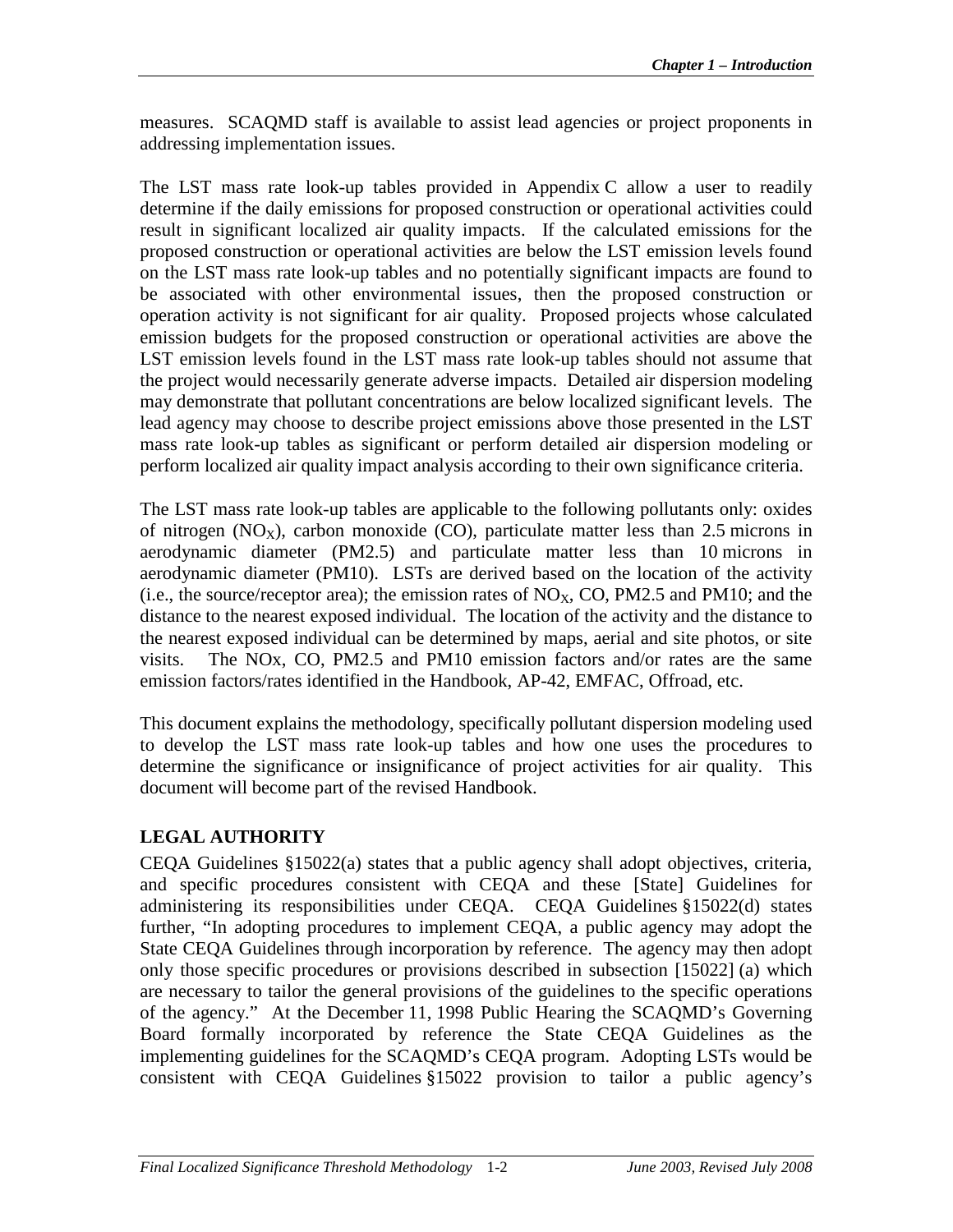implementing guidelines by adopting criteria relative to the specific operations of the SCAQMD.

Specifically with regard to thresholds of significance, CEQA Guidelines §15064.7(a) states, "Each public agency is encouraged to develop and publish thresholds of significance that the agency uses in the determination of the significance of environmental effects." Subsection (b) of the same section states further, "Thresholds of significance to be adopted for general use as part of the lead agency's environmental review process must be adopted by ordinance, resolution, rule or regulation, and developed through a public review process and be supported by substantial evidence." The methodology for developing LSTs and the resulting LST mass rate look-up tables developed by the SCAQMD have undergone a public review process as part of stakeholder working group meetings that are open to the public. This methodology document provides the substantial evidence relative to the methodology for developing LSTs. After completion of the public process, the LST methodologies will be heard by the SCAQMD's Governing Board at a public meeting, where they will be considered for adoption by resolution, consistent with CEQA Guidelines §15064.7(b). This methodology and associated LSTs are recommendations only and not mandatory requirements. The methodology and LSTs may be used at the discretion of the local lead agency.

## **BACKGROUND**

At the October 10, 1997 Board Meeting, the SCAQMD Governing Board adopted the Guiding Principles and Workplan to Implement Environmental Justice Initiatives. Environmental Justice (EJ) Initiative #4 – CEQA Commenting, directed the SCAQMD to reconstruct its CEQA commenting function, called intergovernmental review. As specified in the Workplan, EJ Initiative #4 included updating the CEQA Handbook by creating and working with a stakeholders' review group.

Consistent with EJ Initiative #4 staff began the formal Handbook revision process by creating a Handbook revision working group of stakeholders comprised of local government planners; representatives of local councils of government; environmental groups; the building and construction industries; and other interested individuals. In 1998, the SCAQMD started a series of Handbook revision working group meetings. One of the issues identified by the stakeholders was a request to address localized air quality impacts. With respect to criteria pollutants, the existing Handbook only discussed localized impacts as part of focused CO "hotspots" analyses prepared for mobile sources.

Assessing localized air quality impacts requires using complex dispersion models. Therefore, to address the issue of localized significance, yet be sensitive to the fact that other public agencies might not have the expertise or adequate financial resources to perform complex dispersion modeling, in addition to the methodology itself, SCAQMD staff began developing a proposal to establish localized significance thresholds in a form similar to the regional significance thresholds, that is, based on the amount of pounds of emission per day generated by a proposed project that would cause or contribute to localized air quality impacts.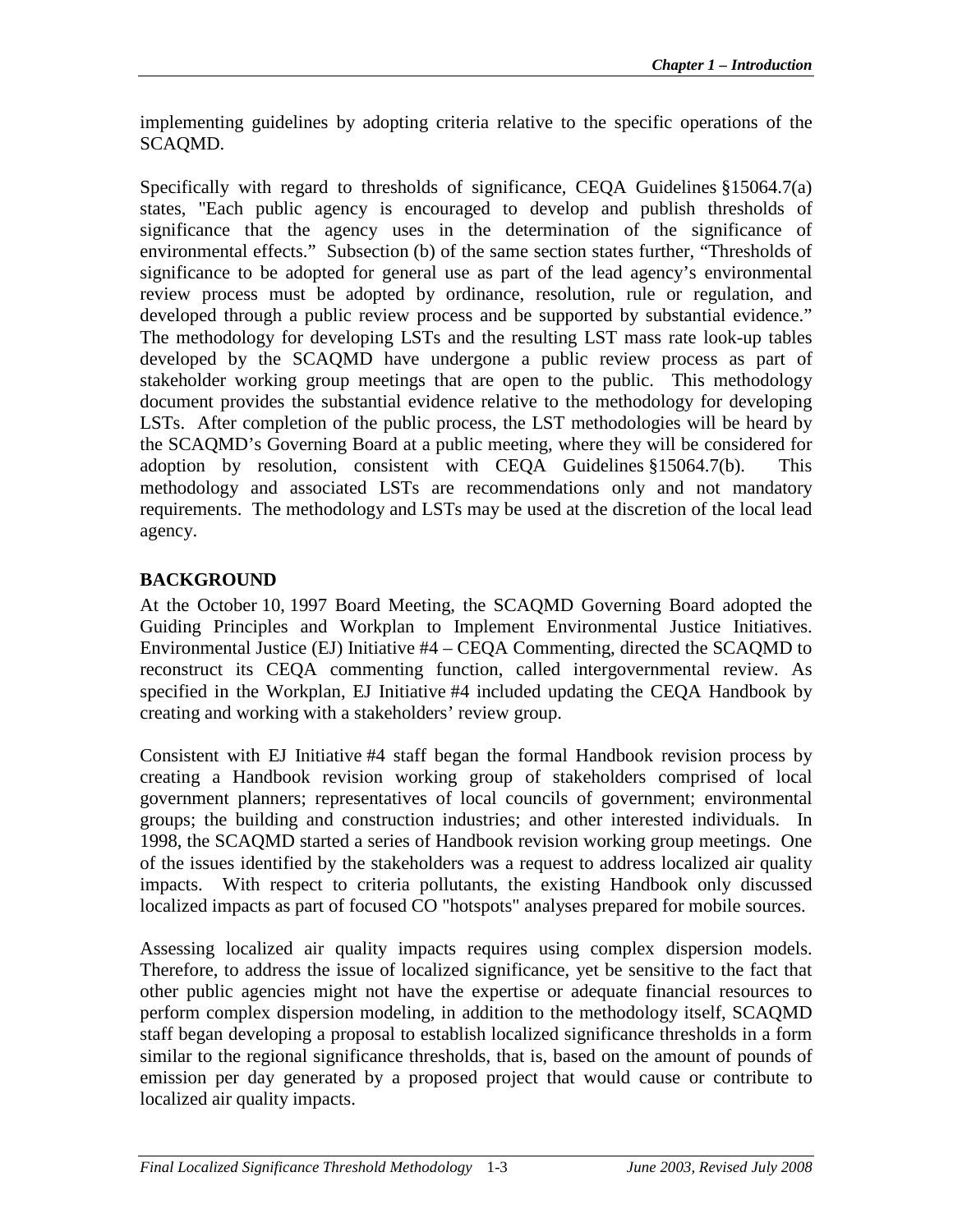After developing the methodology for deriving LSTs, staff presented the concept, methodologies, and a retrospective study on the use of LSTs at Governing Board Mobile Source Committee meetings. In the fourth quarter of 2001, staff presented the LST proposal to the Mobile Source Committee. Because of concerns and issues raised by committee members, the Mobile Source Committee recommended that staff seek approval from the Governing Board before proceeding with further development of the LSTs. On February 1, 2002, the Governing Board directed staff to continue developing LSTs and report back to the Board for consideration and possible incorporation into a revised Handbook.

On September 13, 2002, the Governing Board approved the implementation of the Environmental Justice Program Enhancements for FY 2002-03. In connection with approving the Environmental Justice Program Enhancement for FY 2002-03, the Board directed staff to implement 23 enhancements to the original Environmental Justice Program divided into three categories. Category I: Further-Reduced Health Risk, Enhancement I-4 included a proposal to "continue to develop localized significance thresholds for subregions of the air district, as another indicator of CEQA significance." Enhancement I-4 also directed staff to continue developing localized significance thresholds through a stakeholder working group. Staff has since met with the stakeholder working group two times and, with input from the stakeholder working group, developed a proposal to implement Enhancement I-4.

#### **BASIC APPROACH**

An air quality analysis typically separates a project's emissions into construction and operational activity emissions because these two activities are typically sequential. Relative to the staff proposal, the emissions of concern from construction activities are NO<sub>x</sub>, CO and PM2.5 combustion emissions from construction equipment<sup>1</sup> and fugitive PM 2.5 and PM10 dust from construction site preparation activities. The primary emissions from operational activities include, but are not limited to NOx and CO combustion emissions from stationary sources and/or on-site mobile equipment. Some operational activities may also include fugitive PM2.5 and PM10 dust generating activities such as aggregate operations or earthmoving activities at landfills. Off-site mobile emissions from the project should NOT be included in the emissions compared to the LSTs.

LSTs are derived using one of three methodologies depending upon the attainment status of the pollutant. For attainment type pollutants, nitrogen dioxide  $(NO<sub>2</sub>)$  and  $CO<sup>2</sup>$ , the

 $\overline{a}$ 1 Construction equipment also emits PM10, but for simplicity these emissions should be combined with the fugitive PM10 dust when using the LST procedures provided below.

<sup>&</sup>lt;sup>2</sup> Although the district was not designated as in attainment with the CO ambient air quality standards when the LSTs were developed, it was treated as an attainment pollutant since CO concentrations hadnot exceeded any CO ambient air quality standards for the two years prior to the adoption of the LSTs. Therefore, for developing LSTs, the attainment pollutant approach is applicable. The district was redesignated as in attainment for CO in 2002. The district was designated in NO<sub>2</sub> attainment by the State in 2003, and  $NO<sub>2</sub>$  concentration had been below the State AAQS for three years prior. The district has been designated as in  $NO<sub>2</sub>$  attainment for the federal standard since 1995. In 2007, the State AAQS standards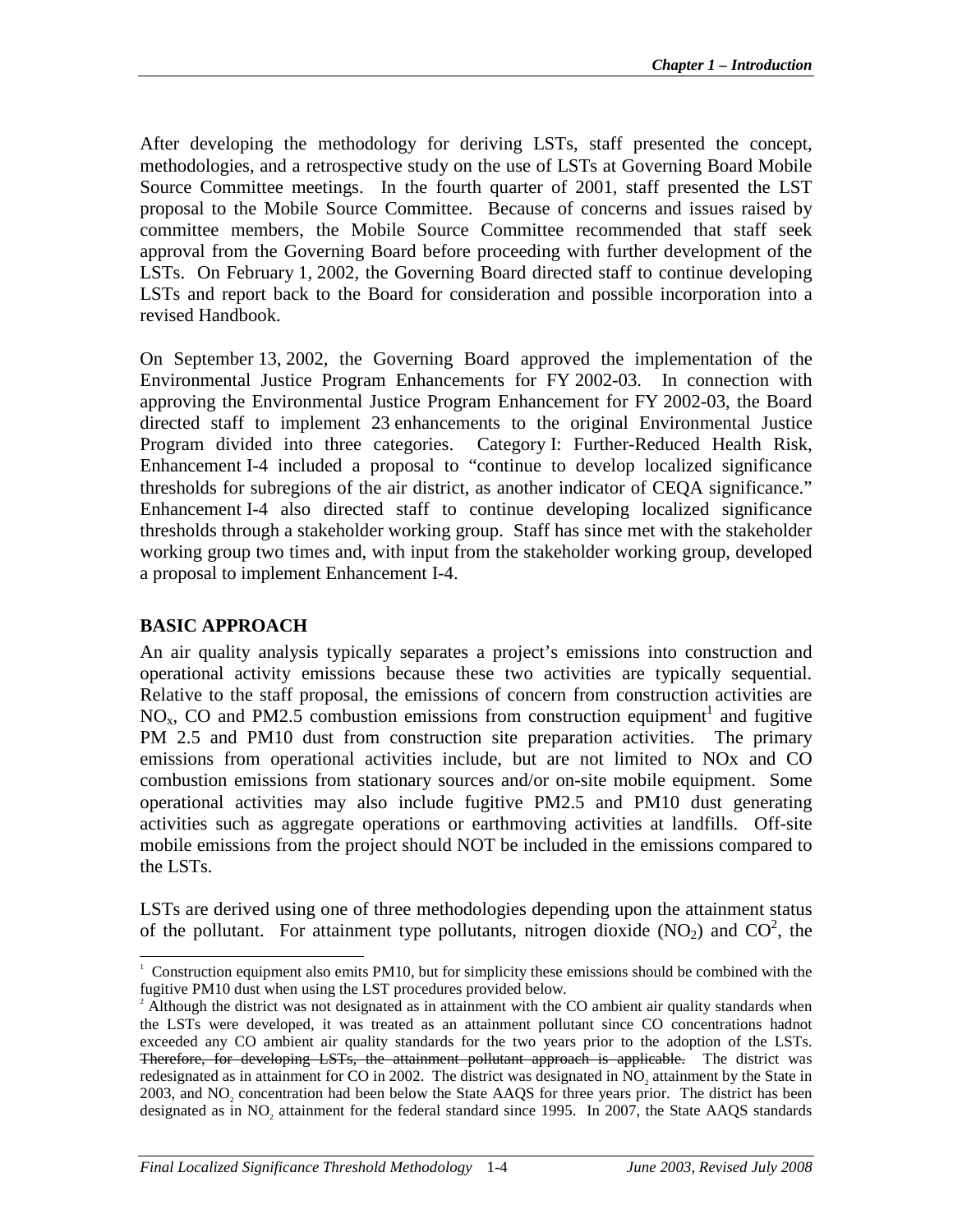mass rate LSTs are derived using an air quality dispersion model to back-calculate the emissions per day that would cause or contribute to a violation of any short-term AAQS for a particular SRA. The most stringent of the federal and state standards for  $NO<sub>2</sub>$  is the 1-hour state standard of 18 parts per hundred million (pphm); and for CO it is the 1-hour and 8-hour state standards of nine parts per million (ppm) and 20 ppm, respectively.

LSTs are developed based upon the size or total area of the emissions source, the ambient air quality<sup>3</sup> in each source receptor area  $(SRA)$  in which the emission source is located, and the distance to the sensitive receptor. LSTs for  $NO<sub>2</sub>$  and CO are derived by adding the incremental emission impacts from the project activity to the peak background  $NO<sub>2</sub>$ and CO concentrations and comparing the total concentration to the most stringent ambient air quality standards. Background criteria pollutant concentrations are represented by the highest measured pollutant concentration in the last three years at the air quality monitoring station nearest to the proposed project site.

Construction PM 2.5 and PM10 LSTs are developed using a dispersion model to backcalculate the emissions necessary to exceed a concentration equivalent to 50 micrograms per cubic meter  $(\mu g/m^3)$  averaged over five hours, which is the control requirement in Rule 403. The equivalent concentration for developing PM 2.5 and PM10 LSTs is 10.4  $\mu$ g/m<sup>3</sup>, which is a 24-hour average.

Operational PM 2.5 and PM10 LSTs are derived using an air quality dispersion model to back-calculate the emissions necessary to make an existing violation in the specific SRA worse, using the allowable change in concentration thresholds in Table A-2 in Rule 1303. For PM 2.5 and PM10 the allowable change in concentration thresholds is  $2.5 \mu g/m^3$ . These levels represent measurable impacts taking into account modeling sensitivity.

The staff proposal recommends using the LST mass rate look-up tables only for projects that are less than or equal to five acres. It should be noted that lead agencies are not precluded from performing project-specific modeling if they prefer more precise results. It is recommended that lead agencies perform project-specific air quality modeling for larger projects. Lead agencies have the discretion to identify appropriate thresholds and analysis methodologies.

If mitigation measures are needed, please refer to Chapter 11 of the *Handbook*. Lead agencies may use mitigation measures beyond those identified in the *Handbook* and District staff is available for technical consultation.

 $\overline{a}$ 

were lowered to 0.18 ppm for the  $NO<sub>2</sub>$  1-hour standard and 0.030 ppm was established as the  $NO<sub>2</sub>$  annual average standard. Since the standards have become affective, the  $NO<sub>2</sub>$  concentrations have been below the new 1-hour standard. However, there was a single location (SRA 10 – Pomona/Walnut Valley) that exceeded the  $NO_2$  annual average standard in 2007 (0.0318 ppm). The LSTs were developed based on short-term standards (less than 24 hour concentration standards). Since all  $NO<sub>2</sub>$  concentrations in the district are less than the new one-hour standard, NOx is still treated as an attainment pollutant.

<sup>3</sup> Ambient air quality information is based on the pollutant concentrations measured at the SCAQMD's monitoring stations in or near the specified SRA.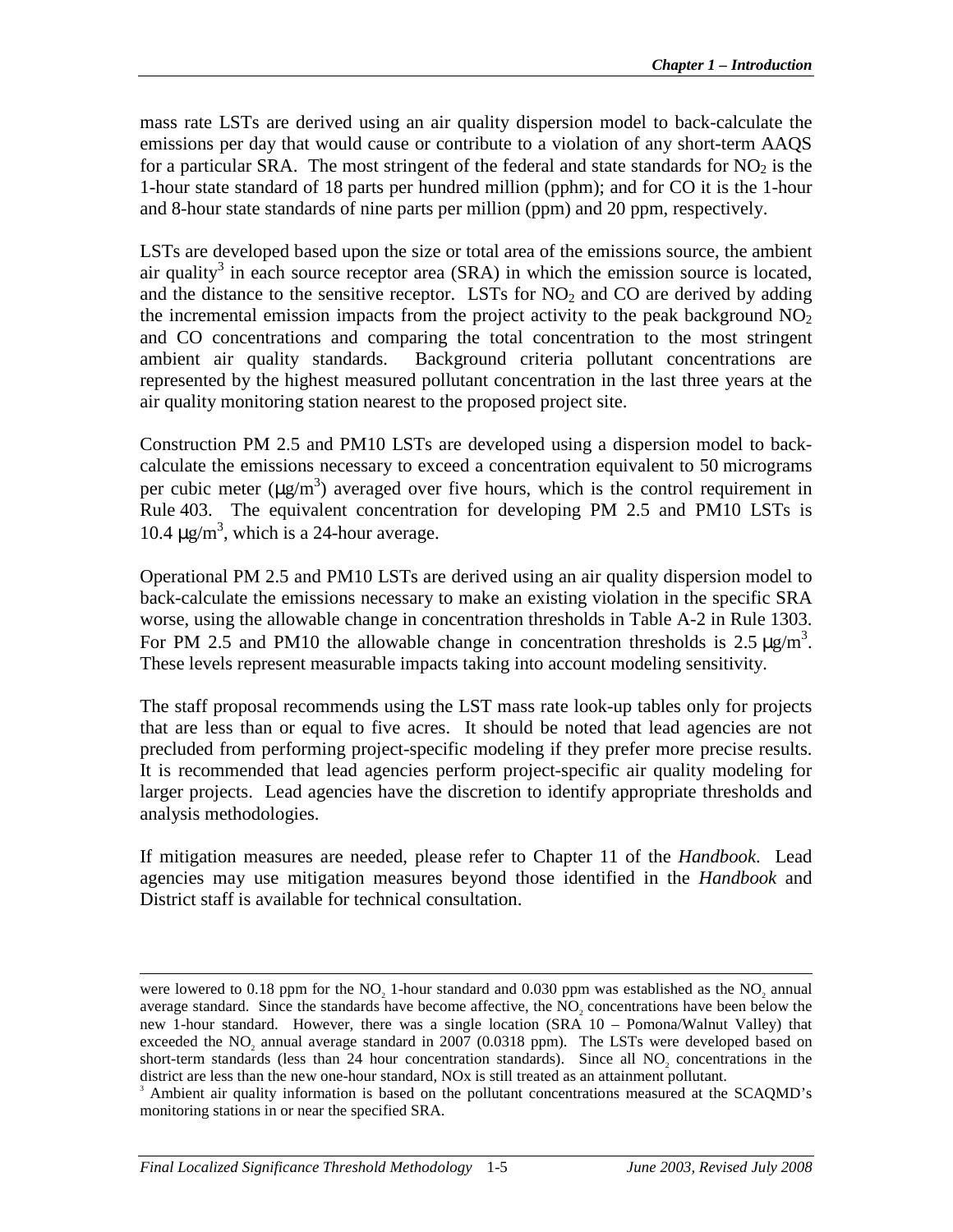The concepts inherent in the above staff recommendations are generally consistent with the modeling requirement in SCAQMD Rule 1303(b)(1), which states that the Executive Officer shall deny a Permit to Construct for any new or modified source with an emission increase unless, "The applicant substantiates with modeling that the new facility or modification will not cause a violation, or make significantly worse an existing violation… of any AAQS at any receptor in the district." It should be noted that there are some modeling assumptions used to derive mass rate LSTs that are unique for this purpose and not intended for Regulation XIII permitting applications. Therefore, the modeling methodology described in this document should not be used to comply with Rule 1303 modeling requirements. The actual methodology used to derive the mass rate LSTs is described in more detail in Chapter 2.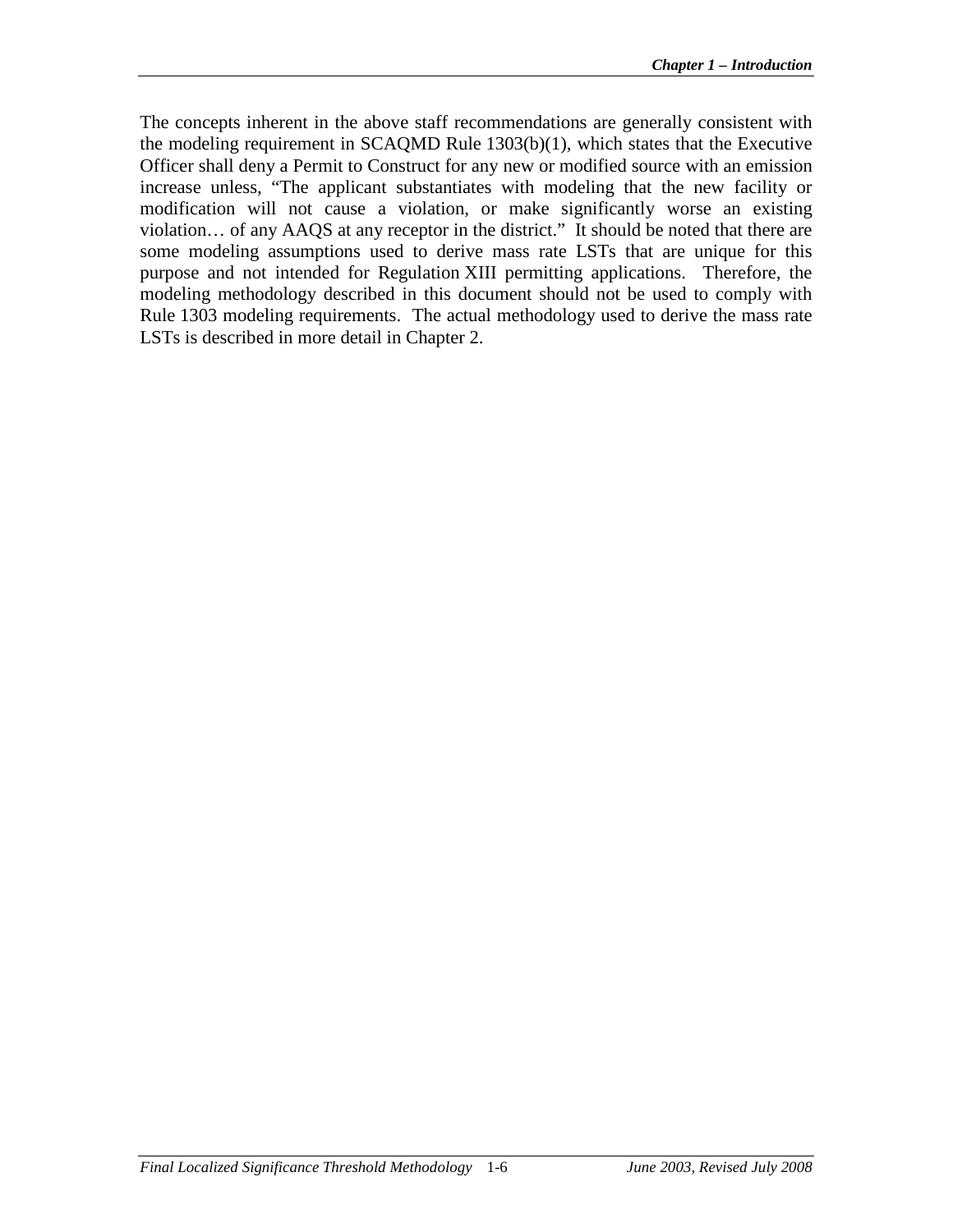#### **CHAPTER 2 METHODOLOGY**

This chapter describes the technical approach used to derive the mass rate LSTs. The models used to derive the mass rate LSTs are briefly described, including adjustments to the outputs, which attempt to incorporate more realistic parameters into the modeling results.

#### **MODEL**

Two distinct modeling approaches were used to develop the mass rate LSTs for the gaseous pollutants (i.e.,  $NO<sub>2</sub>$  and  $CO$ ) and particulate matter (i.e., PM10). A U.S. Environmental Protection Agency (EPA)-approved dispersion model was used for  $NO<sub>2</sub>$ , CO, and PM 2.5. For PM10, a combination of a U.S. EPA-approved dispersion model and an empirical equation, developed by Desert Research Institute (DRI)<sup>4</sup> were used to describe concentration changes as a function of downwind distance.

#### *NO2, CO and PM2.5*

Version 3 of the U.S. EPA approved air quality model called Industrial Source Complex (i.e., ISC3) was used to develop the mass rate LSTs discussed here for  $NO<sub>2</sub>$ , CO, and PM2.5. The short-term version of the model was applied using hourly meteorological data from numerous sites in the district. Important model options employed include: urban dispersion parameters (i.e., URBAN) and no calm wind processing (i.e., NOCALM). All other model options assumed the model default values.

#### *PM10*

For PM10, the short-term version of ISC3 was used to estimate PM10 concentrations at 25 meters from the boundary of the construction area, 1,000 meters from the boundary of the construction area, and beyond. Since fugitive dust consists of a significant fraction of large particles greater than 10 microns, plume depletion due to dry removal mechanisms was assumed (i.e., DRYDPLT). The fugitive PM10 emissions are separated into the three particle sizes of less than one micron ( $\mu$ m), 1.0 to 2.5  $\mu$ m, and 2.5 to 10  $\mu$ m in aerodynamic diameter, which have the assumed weight fractions of 7.87, 12.92, and 79.22 percent, respectively. The particle density for all three size bins is 2.3 grams per cubic centimeter.

For downwind distances from the boundary of the construction area to 100 meters, the following equation was used to describe the change in PM10 concentration versus downwind distance:

$$
C_x = 0.9403 C_0 e^{-0.0462 x}
$$
 Eq. 1

Where:  $C_x$  is the predicted PM10 concentration at x meters from the fence line;

 $C<sub>o</sub>$  is the PM10 concentration at the fence line as estimated by ISC3;

e is the natural logarithm; and

x is the distance in meters from the fence line.

 4 Desert Research Institute, 1996.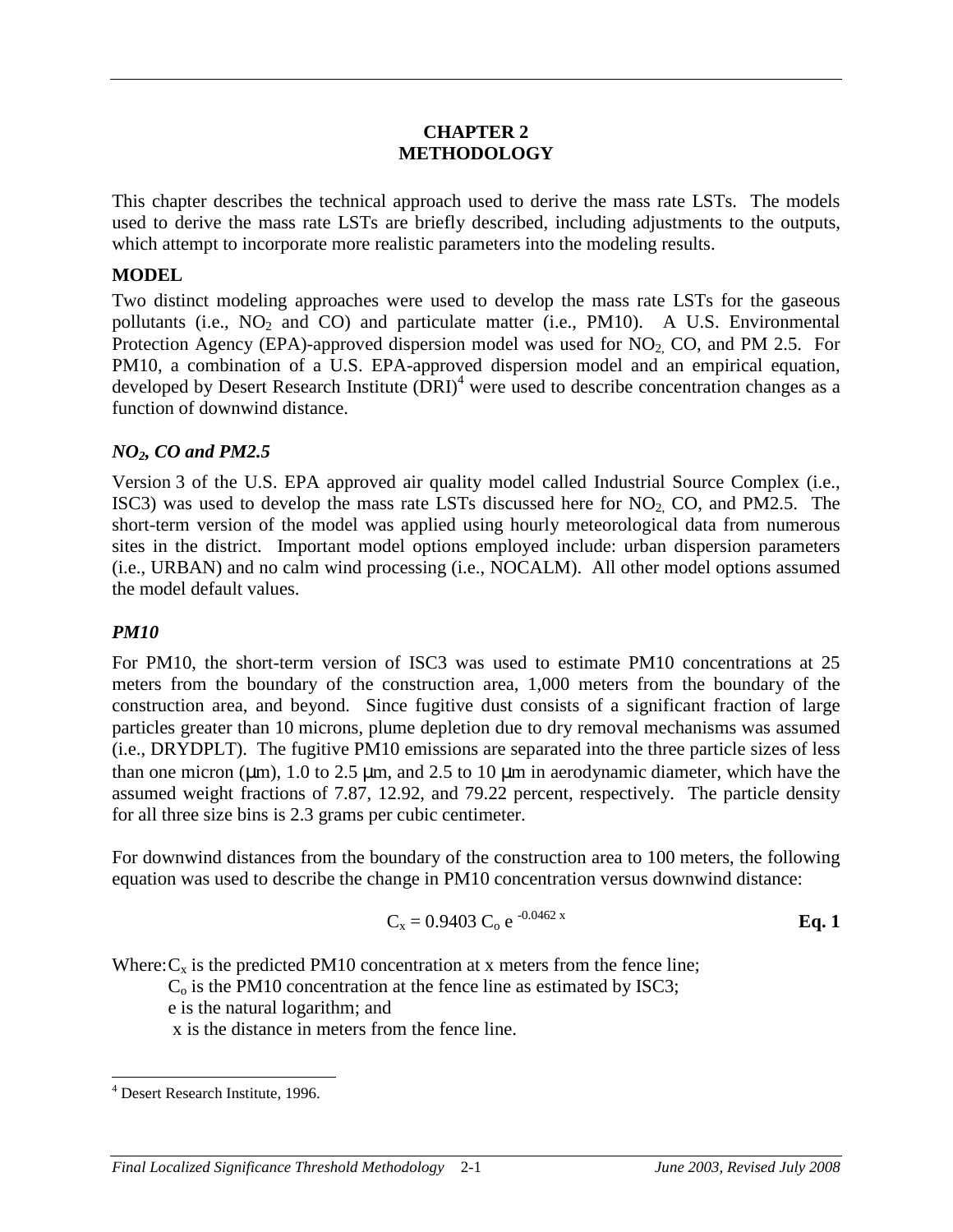Equation 1 was developed from the 1996 DRI study of fugitive dust control measures for unpaved roads. Concentrations are linearly interpolated between the two approaches for downwind distances from 100 to 500 meters.

## **SOURCE TREATMENT**

Mass rate LSTs for construction and operational activities for one-, two-, and five-acre sites have been developed. Exhaust emissions from construction equipment are treated as a set of side-byside elevated volume sources. These volume sources are illustrated in Figure 2-1. The number and dimensions of the volume sources for each analyzed acreage are shown in Table 2-1. The release height is assumed to be five meters. This represents the mid-range of the expected plume rise from frequently used construction equipment during daytime atmospheric conditions. All construction exhaust emissions are assumed to take place over the eight-hour period between 8 a.m. to 4 p.m. Mass rate LSTs may be used for operational sources with parameters similar to the construction parameters presented above.

Fugitive dust emissions are treated as a ground-based square area source with the dimension of the acreage analyzed. For example, the one-acre construction site is 63.6 meters on a side and the five-acre construction site is 142.2 meters on a side. An initial vertical dimension of one meter is assumed to represent the initial vertical spread of the emissions. Based on this assumption, the initial vertical dimension resulted in a vertical concentration profile that closely matched the vertical profile observed by DRI (1996), as shown in Figure 2-2. As with the construction equipment, all the fugitive dust emissions are assumed to be emitted over the eighthour period, 8 a.m. to 4 p.m. Area sources are illustrated in Figure 2-1.

### **RECEPTOR GRID**

A radial receptor grid is used to determine impacts. The grid is centered on the source and is built in ten degree increments at the following downwind distances from the hypothetical proposed project boundary: 25, 50, 100, 200, and 500 meters. Flat terrain is assumed, since emissions sources from construction activities are primarily ground-based. All receptors are placed within the breathing zone at two meters above ground level. Figure 2-1 illustrates the relationship between the source and receptors.

## **METEOROLOGY**

For modeling purposes, the SCAQMD uses 1981 meteorological data (i.e., hourly winds, temperature, atmospheric stability, and mixing heights) from 35 sites in the district, as shown in Figure 2-3 and listed in Table 2-2. The 1981 meteorological data are used because this data set represents the most complete and comprehensive data set currently compiled. These data are available at the SCAQMD's web site (www.aqmd.gov/metdata) and is in a format that can be directly read by ISC3. Using this meteorological data set, LSTs are developed for each of the 37 source receptor areas (SRAs) within the SCAQMD's jurisdiction (see Figure 2-4). LSTs were not developed for SRA 14, because it is outside of the SCAQMD's jurisdiction. Sitespecific meteorological data may also be used the concurrence from the District staff. A projects located close to the boundaries of another SRA may use the LSTs for that SRA if the monitored concentrations better represent the ambient air quality surrounding that project..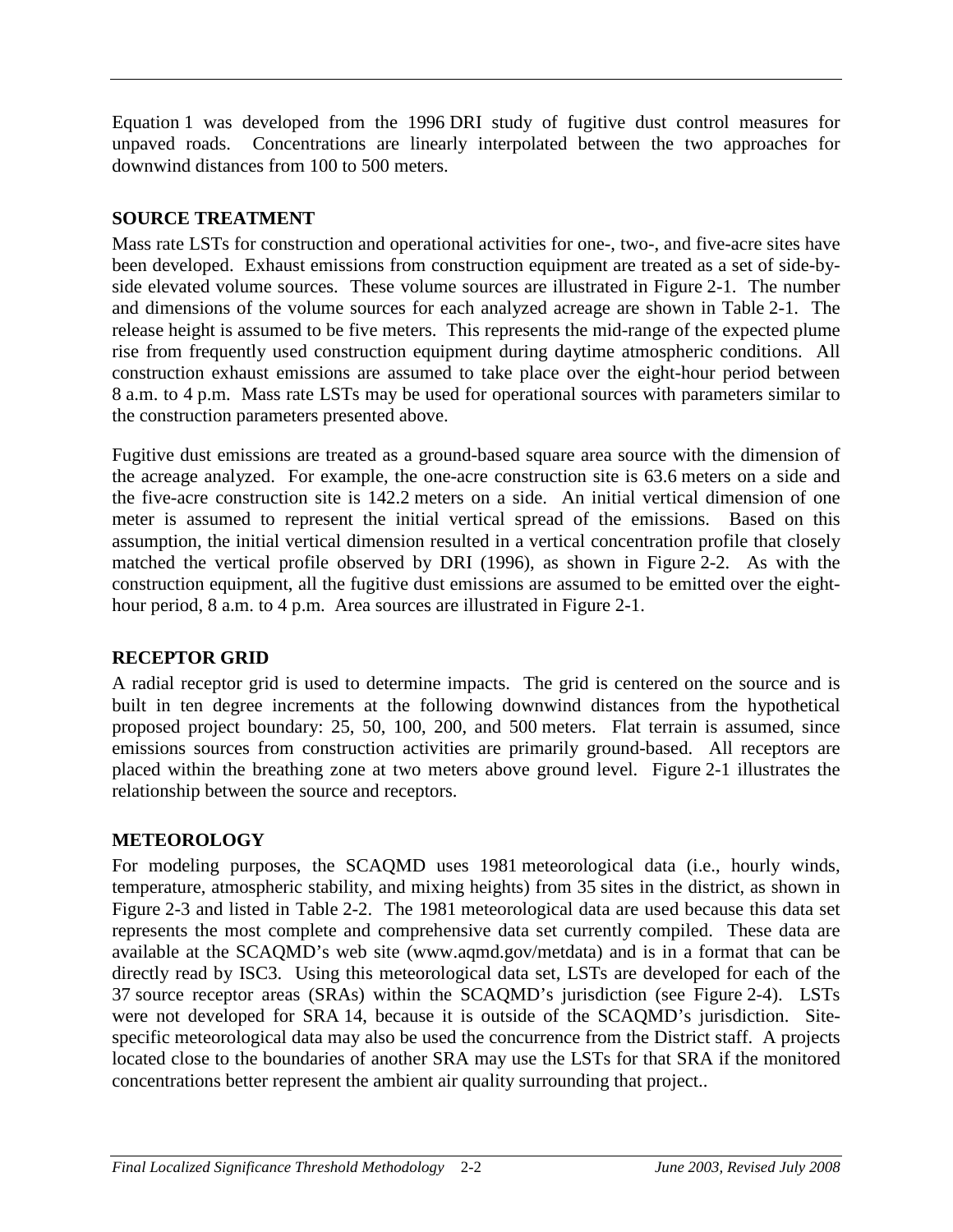

**NOx and CO Adjacent Volume Sources**

**Figure 2-1.** Volume and Area Sources

| Area              | <b>Number of volume sources</b> | Dimensions of volume source        |
|-------------------|---------------------------------|------------------------------------|
| l acre<br>2 acres | 36<br>81                        | 10 by 10 meters<br>10 by 10 meters |
| 5 acres           | 49                              | 20 by 20 meters                    |

**Table 2-1.** Number and Dimensions of Volume Sources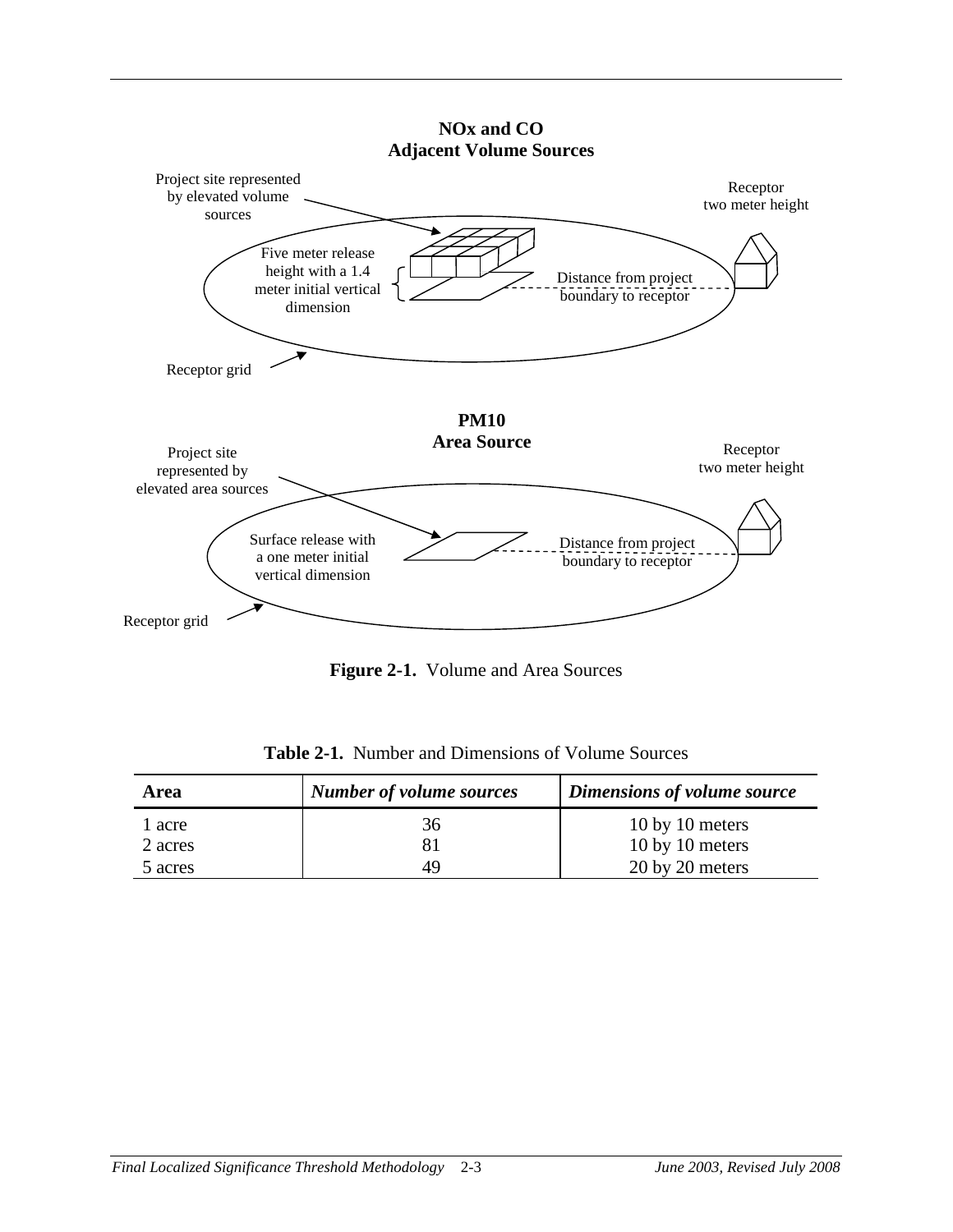

**Figure 2-2.** Comparison of Vertical Concentration Profiles



**Figure 2-3.** 1981 District Meteorological Sites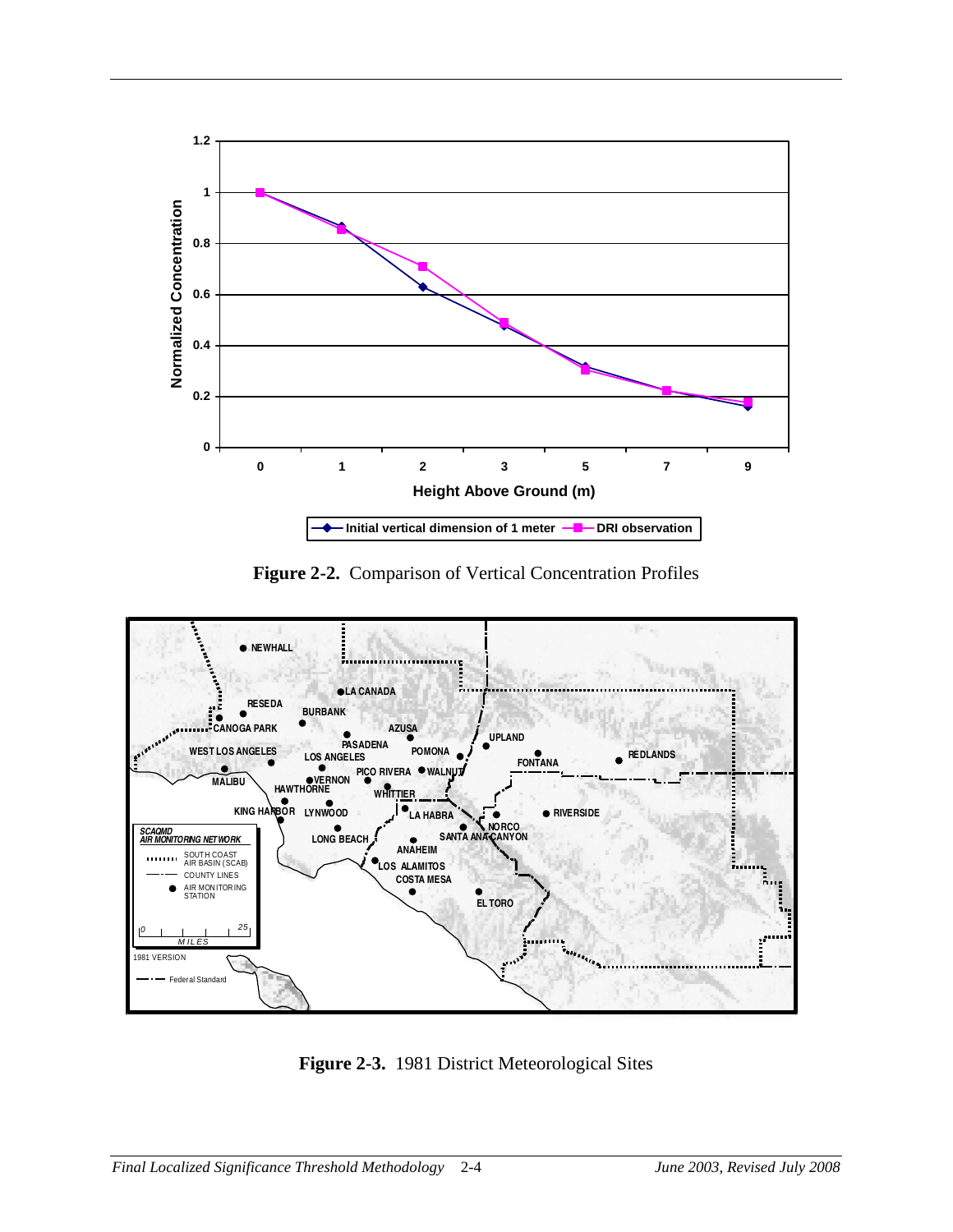

**Figure 2-4.** Source/Receptor Areas in the District

## **BACKGROUND CO AND NO2 AIR QUALITY**

To determine whether or not construction activities create significant adverse localized air quality impacts, the emissions contribution from the project is added to ambient concentrations and the total is then compared to the most stringent applicable state and/or federal ambient air quality standards for  $CO$  and  $NO<sub>2</sub>$ . In order to be able to make this determination, it is necessary to know the background concentrations in the vicinity of the proposed project site. The modeled incremental impacts from project activities are added to the background values to estimate the peak impacts downwind of the activities. The LST concentrations are derived by ensuring that the total concentrations (i.e., background plus project contribution) are just less than the most stringent applicable state and federal ambient air quality standards. The methodology for identifying the background concentrations is outlined in the following paragraphs.

Table 2-3 lists the SCAQMD air quality monitoring stations that measure CO or  $NO<sub>2</sub>$  in the district. At the time of LST adoption, a database of annual concentrations was assembled for the period 1999 to 2001. Peak one-hour CO and NO2, and peak eight-hour CO concentrations for the three-year period were identified.

The observed peak one-hour CO, one-hour  $NO<sub>2</sub>$ , and eight-hour CO concentrations for the three-year period are given in Appendix A for each available station. The peak concentrations for each year and for the three-year period as a whole are provided. The difference between the peak concentrations and the relevant state and federal standards determines the allowable mass emissions for the construction activities that would not result in significant adverse localized air quality impacts.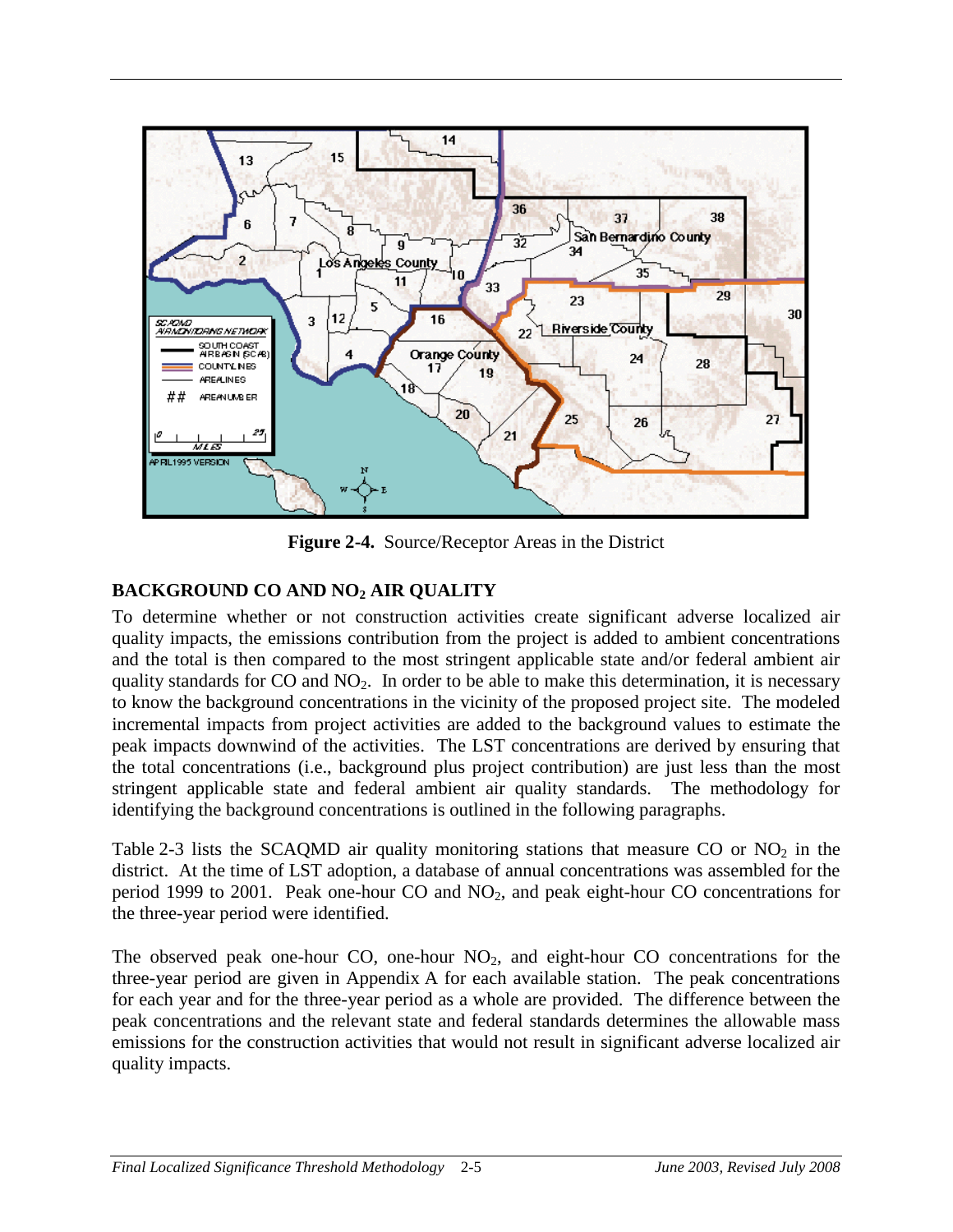| <b>Station ID</b> |                  |                         | <b>UTM</b> (kilometer) |                 |
|-------------------|------------------|-------------------------|------------------------|-----------------|
| <b>Surface</b>    | <b>Upper</b> air | <b>Site Name</b>        | <b>Easting</b>         | <b>Northing</b> |
| 53071             | 91919            | Anaheim                 | 415.0                  | 3742.5          |
| 54097             | 99999            | Azusa                   | 414.9                  | 3777.4          |
| 54144             | 99999            | Banning                 | 510.5                  | 3754.5          |
| 51100             | 99999            | <b>Burbank</b>          | 379.5                  | 3783.0          |
| 51067             | 99999            | Canoga Park             | 352.9                  | 3786.0          |
| 53112             | 91919            | Compton                 | 385.5                  | 3750.3          |
| 53126             | 91919            | Costa Mesa              | 413.8                  | 3724.2          |
| 52075             | 91919            | Downtown Los Angeles    | 386.9                  | 3770.1          |
| 53128             | 91919            | El Toro                 | 436.0                  | 3720.9          |
| 54149             | 99999            | Fontana                 | 455.4                  | 3773.9          |
| 54146             | 99999            | Indio                   | 572.3                  | 3731.0          |
| 53012             | 91919            | King Harbor             | 371.2                  | 3744.4          |
| 51108             | 99999            | La Canada               | 388.2                  | 3786.1          |
| 53099             | 91919            | La Habra                | 412.0                  | 3754.0          |
| 51117             | 99999            | Lancaster               | 396.0                  | 3839.5          |
| 52118             | 91919            | Lennox                  | 373.0                  | 3755.0          |
| 53101             | 91919            | Long Beach              | 390.0                  | 3743.0          |
| 53127             | 91919            | Los Alamitos            | 404.5                  | 3739.8          |
| 52130             | 91919            | Lynwood                 | 388.0                  | 3754.0          |
| 52104             | 91919            | Malibu                  | 344.0                  | 3766.9          |
| 51115             | 99999            | Newhall                 | 355.5                  | 3805.5          |
| 54167             | 99999            | Norco                   | 446.8                  | 3749.0          |
| 54145             | 99999            | <b>Palm Springs</b>     | 542.5                  | 3742.5          |
| 51122             | 99999            | Pasadena                | 396.0                  | 3778.5          |
| 53134             | 91919            | Pico Rivera             | 402.3                  | 3764.1          |
| 54109             | 99999            | Pomona                  | 430.8                  | 3769.6          |
| 54161             | 99999            | Redlands                | 486.2                  | 3769.4          |
| 51107             | 99999            | Reseda                  | 359.0                  | 3785.0          |
| 54139             | 99999            | Riverside               | 464.8                  | 3758.6          |
| 53137             | 91919            | Santa Ana Canyon        | 431.0                  | 3748.4          |
| 54147             | 99999            | Upland                  | 440.0                  | 3773.1          |
| 52132             | 91919            | Vernon                  | 387.4                  | 3762.5          |
| 54106             | 99999            | Walnut                  | 420.0                  | 3761.7          |
| 52158             | 91919            | <b>West Los Angeles</b> | 372.3                  | 3768.6          |
| 53114             | 91919            | Whittier                | 405.3                  | 3754.0          |

**Table 2-2.** 1981 Meteorological Data for Dispersion Modeling

UTM = Universal Transverse Mercator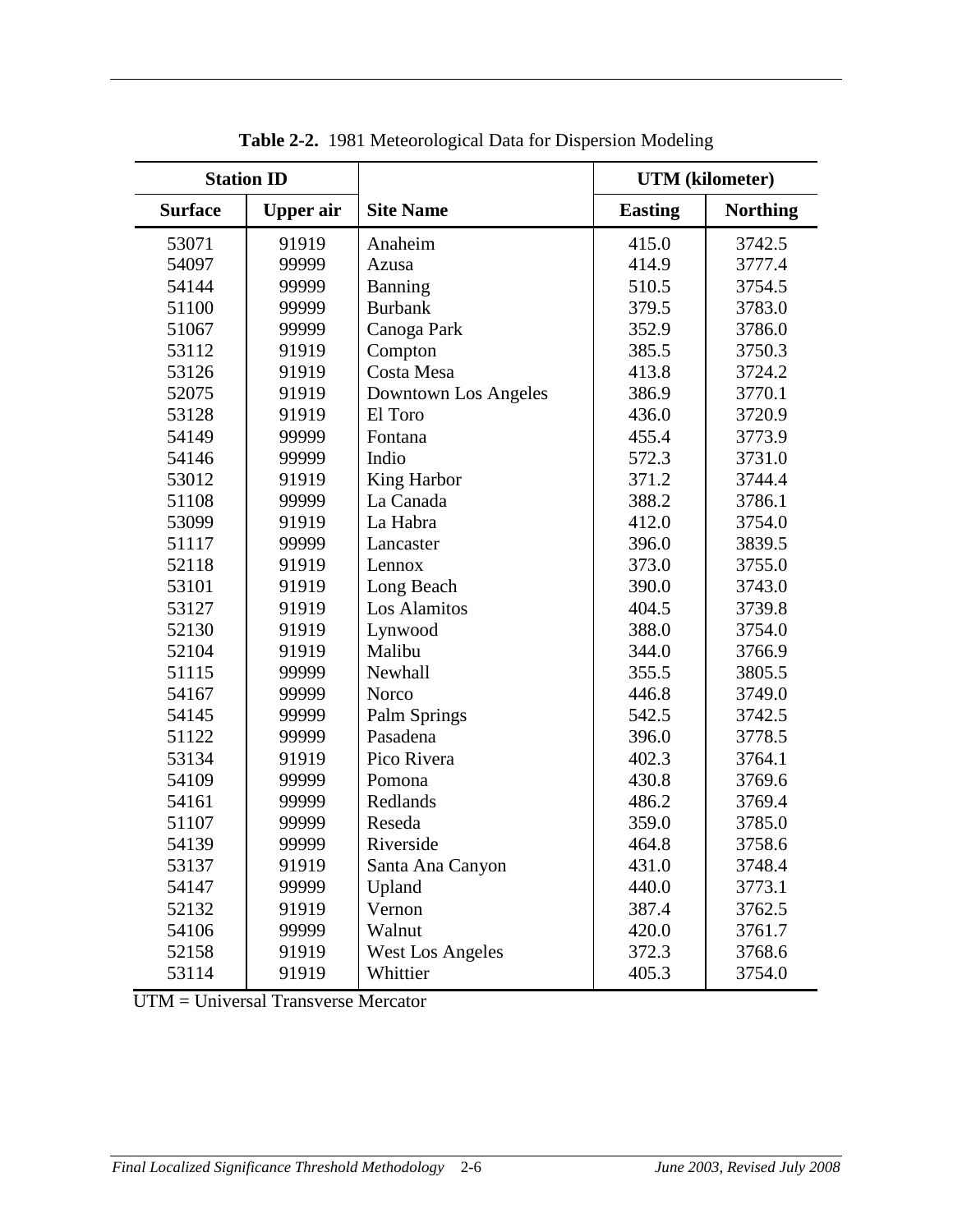|                                         | <b>Pollutant measured</b> |                           |
|-----------------------------------------|---------------------------|---------------------------|
| <b>Station</b>                          | CO                        | NO <sub>2</sub>           |
| Central LA                              | X                         | X                         |
| Northwest Coastal LA County             | $\boldsymbol{\mathrm{X}}$ | $\mathbf X$               |
| Southwest Coastal LA County             | $\mathbf X$               | X                         |
| South Coastal LA County                 | $\boldsymbol{\mathrm{X}}$ | $\boldsymbol{\mathrm{X}}$ |
| West San Fernando Valley                | X                         | X                         |
| East San Fernando Valley                | X                         | X                         |
| West San Gabriel Valley                 | X                         | X                         |
| East San Gabriel Valley 1               | X                         | X                         |
| East San Gabriel Valley 2               | X                         | X                         |
| Pomona/Walnut Valley                    | X                         | X                         |
| South San Gabriel Valley                | X                         | X                         |
| South Central LA County 1               | X                         | $\boldsymbol{X}$          |
| South Central LA County 2               | X                         | $\boldsymbol{X}$          |
| Santa Clarita Valley                    | X                         | X                         |
| North Orange County                     | X                         | $\boldsymbol{X}$          |
| <b>Central Orange County</b>            | X                         | X                         |
| North Coastal Orange County             | X                         | X                         |
| Saddleback Valley 1                     | X                         |                           |
| Saddleback Valley 2                     | X                         | X                         |
| Norco/Corona                            |                           |                           |
| Metropolitan Riverside County 1         | X                         | X                         |
| Metropolitan Riverside County 2         | X                         | X                         |
| Perris Valley                           |                           |                           |
| Lake Elsinore                           | X                         | X                         |
| <b>Banning Airport</b>                  |                           | X                         |
| Coachella Valley 1                      | X                         | $\boldsymbol{X}$          |
| Coachella Valley 2                      | X                         | X                         |
| Northwest San Bernardino Valley         | X                         | X                         |
| Southwest San Bernardino Valley         |                           |                           |
| Central San Bernardino Valley 1         |                           | X                         |
| Central San Bernardino Valley 2         | X                         | $\boldsymbol{\mathrm{X}}$ |
| East San Bernardino Valley              |                           |                           |
| <b>Central San Bernardino Mountains</b> |                           |                           |
| East San Bernardino Mountains           |                           |                           |

**Table 2-3.** SCAQMD Stations Measuring CO or NO<sub>2</sub>

#### **PM2.5 AND PM10 AIR QUALITY**

PM2.5 and PM10 impacts are treated differently than CO and NO<sub>2</sub>, since, as mentioned earlier, nearly the entire district exceeds the state or federal PM2.5 and PM10 standards. Therefore, the incremental PM2.5 and PM10 impacts from construction are derived based on the change in concentration threshold of  $10.4 \mu g/m^3$  (24-hour average), which is comparable to the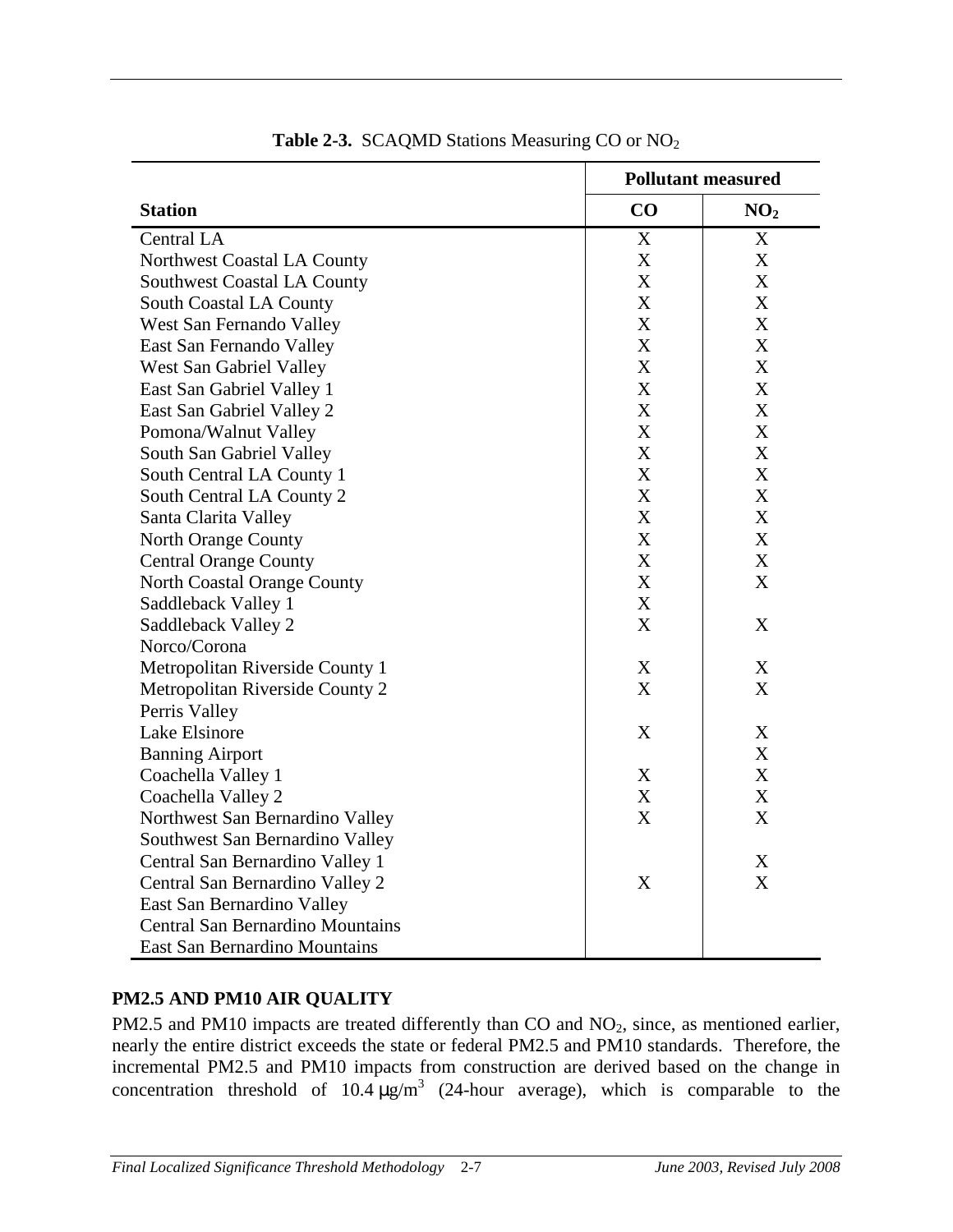requirement in paragraph (d)(4) in SCAQMD Rule 403, which prohibits fugitive dust concentrations beyond a project's boundary that exceed 50  $\mu$ g/m<sup>3</sup> (averaged over five hours) (see footnote #3). PM2.5 and PM10 impacts from operational activities are derived based on the allowable change in concentration threshold of  $2.5 \mu g/m^3$  in Table A-2 of Rule 1303 (see footnote #4). Because the entire district is nonattainment for PM2.5 and PM10, determining background PM2.5 and PM10 concentrations is unnecessary. However, meteorological conditions in the source receptor areas will ultimately affect the PM2.5 and PM10 LSTs.

## **NO2-TO-NOX RATIO**

Combustion processes occurring from equipment yield  $NO<sub>X</sub>$  emissions. The two principal  $NO<sub>X</sub>$ species are nitric oxide (NO) and nitrogen dioxide (NO<sub>2</sub>), with the vast majority (95 percent) of the NO<sub>X</sub> emissions being comprised of NO. Adverse health effects are associated with  $NO<sub>2</sub>$ , not NO. NO is converted to  $NO<sub>2</sub>$  by several processes, the two most important of these are (1) the reaction of NO with ozone and (2) the photochemical reaction of NO with hydrocarbon radical species. Destruction of NO<sub>2</sub> occurs with its photodissociation into NO and molecular oxygen.

 $NO<sub>X</sub>$  emissions are simulated in the air quality dispersion model and the  $NO<sub>2</sub>$  conversion rate is treated by an  $NO<sub>2</sub>$ -to- $NO<sub>X</sub>$  ratio, which is a function of downwind distance. Initially, it is assumed that only five percent of the emitted  $NO<sub>X</sub>$  is  $NO<sub>2</sub>$ . At 500 meters downwind, 100 percent conversion of NO-to-NO<sub>2</sub> is assumed. The assumed  $NO<sub>2</sub>$ -to-NO<sub>X</sub> ratios between those distances are presented in Figure 2-5. The  $NO<sub>2</sub>$  conversion rates are adapted from work by Arellano et al.<sup>5</sup>.



**Figure 2-5.** NO<sub>2</sub>-to-NO<sub>X</sub> Ratio as a Function of Downwind Distance

 $\overline{a}$ 5 Arellano, J.V., A.M. Talmon, and P.J.H. Builtjes, 1990.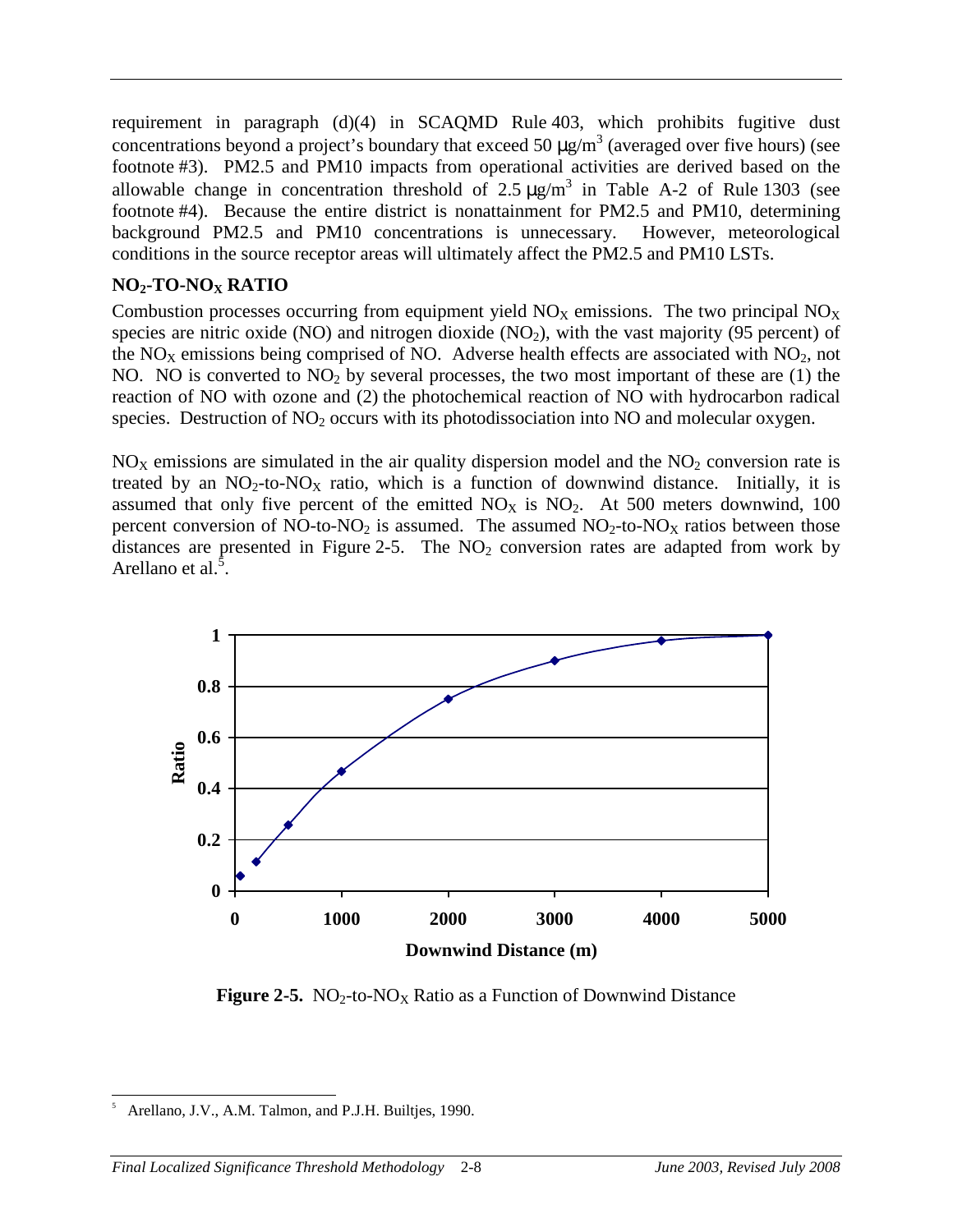| Downwind Distance (m) | NO2/NO <sub>x</sub> Ratio |
|-----------------------|---------------------------|
| 20                    | 0.053                     |
| 50                    | 0.059                     |
| 70                    | 0.064                     |
| 100                   | 0.074                     |
| 200                   | 0.114                     |
| 500                   | 0.258                     |
| 1000                  | 0.467                     |
| 2000                  | 0.75                      |
| 3000                  | 0.9                       |
| 4000                  | 0.978                     |
| 5000                  |                           |

**Table 2-4.**  $NO_2$ -to- $NO_X$  Ratio as a Function of Downwind Distance

### **DERIVING LOCALIZED SIGNIFICANCE THRESHOLDS**

#### **Localized Significance Thresholds by Concentration**

LSTs by concentrations were used to develop mass rate LSTs. Project proponents, who choose to perform project specific air quality dispersion modeling, should use LST concentrations to determine adverse air quality impacts. Project proponents can either follow the procedures presented below to develop LSTs by concentration or use the tables in Appendix B, and Rules 403 and 1301.

#### *Gaseous Pollutants (NOx and CO)*

To derive the LST concentrations it is necessary to know the concentration of the most stringent ambient air quality standard and the ambient concentration for the pollutant under consideration in a specified SRA. The difference between the ambient air quality standard and the peak ambient concentration in the SRA produces a concentration that is then converted into mass emissions. The mass emissions result is the maximum amount of emissions a project can emit, when added to ambient concentrations, without causing or contributing to an exceedance of the most stringent applicable ambient air quality standard (i.e., background + project contribution). The resulting mass emissions amount is the LST for the pollutant under consideration for the specified SRA. The LST concentrations for NOx and CO, which are the differences in concentration between the most stringent ambient air quality standard and the peak ambient concentrations for each SRA are shown in Appendix B. The project contribution emissions level is derived using the following equation:

$$
C_{PC} = C_{AAQS} - Cb
$$
 Eq. 2

Where:  $C_{PC}$  is the project contribution emission levels in micrograms per cubic meter;

Cb is the background concentration measured at the closest air quality monitoring station in micrograms per cubic meter; and

 $C_{\text{AAOS}}$  is the limiting state or federal standards in micrograms per cubic meter.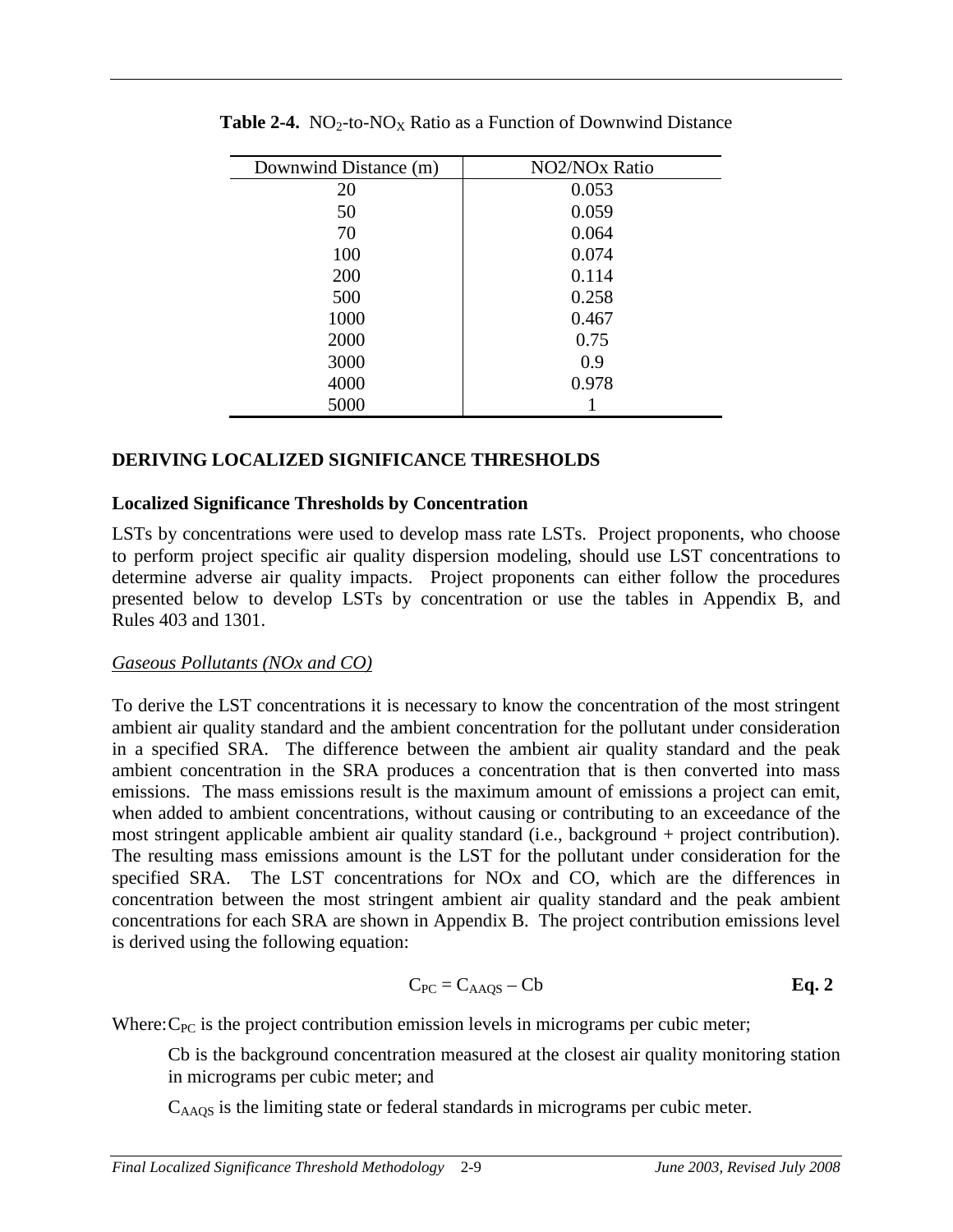#### *Particulate Matter*

The LST concentrations for particulate matter are the concentration thresholds presented in Rules 403 and 1301. The Rule 403 threshold of 10.4 microns per cubic meter applies to construction activities, and may apply to operational activities at aggregate handling facilities. The Rule 1301 threshold of 2.5 microns per cubic meter applies to nonaggregate handling operational activities.

#### **Localized Significance Thresholds by Mass Rate**

LSTs represent the maximum emissions from a project that will not cause or contribute to an exceedance of the most stringent applicable federal or state ambient air quality standard, and are developed based on the ambient concentrations of that pollutant for each source receptor area. The mass rate LSTs are estimated using an air dispersion model.

#### Air Dispersion Modeling

A unit emission rate is the single unit of mass over time or emissions rate (e.g., one gram per second, one kilogram per second, one pound per hour, one ton per year, etc.). Unit emission rates are typically developed over established AAQS averaging times or daily operating hours (i.e., one-hour, eight-hour, 24-hour, etc.). Unit emissions rates are used to normalize the resulting concentration produced by a dispersion model for ease of calculation. Therefore, ISC3 modeling was performed assuming a one pound per day emission rate over the eight-hour construction period of 8 a.m. to 4 p.m. The units of the results are in grams per cubic meter, per pound per day ([µg/m<sup>3</sup>]/[lb/day]). ISC3 provides peak predicted concentrations at the downwind distances for the receptor for one-hour, eight-hour, and 24-hour averaging periods.

Calculating Localized Significance Thresholds

#### *Gaseous Pollutants (NOx and CO)*

Multiplying the unit emission rate of one-pound per day by the ratio of the project contribution level to the peak predicted concentration using ISC3 yields the mass rate LST in pounds per day.

$$
E_{\text{max}} = U \times (C_{\text{PC}}) / C_u
$$
 Eq. 3

Where:  $E_{\text{max}}$  is the daily mass rate LST emissions in pounds per eight-hour day;

U is the unit emission rate of one-pound per eight-hour day (one-lb/day);

 $C_{PC}$  is the acceptable impact levels in micrograms per cubic meter; and

Cu is the peak predicted concentration in micrograms per cubic meter estimated by ISC3 for a unit emission rate of one-pound per day.

The daily mass rate LSTs in pounds per day are the emission rates that with the background concentration would equal but not exceed the most stringent AAQS. These allowable maximum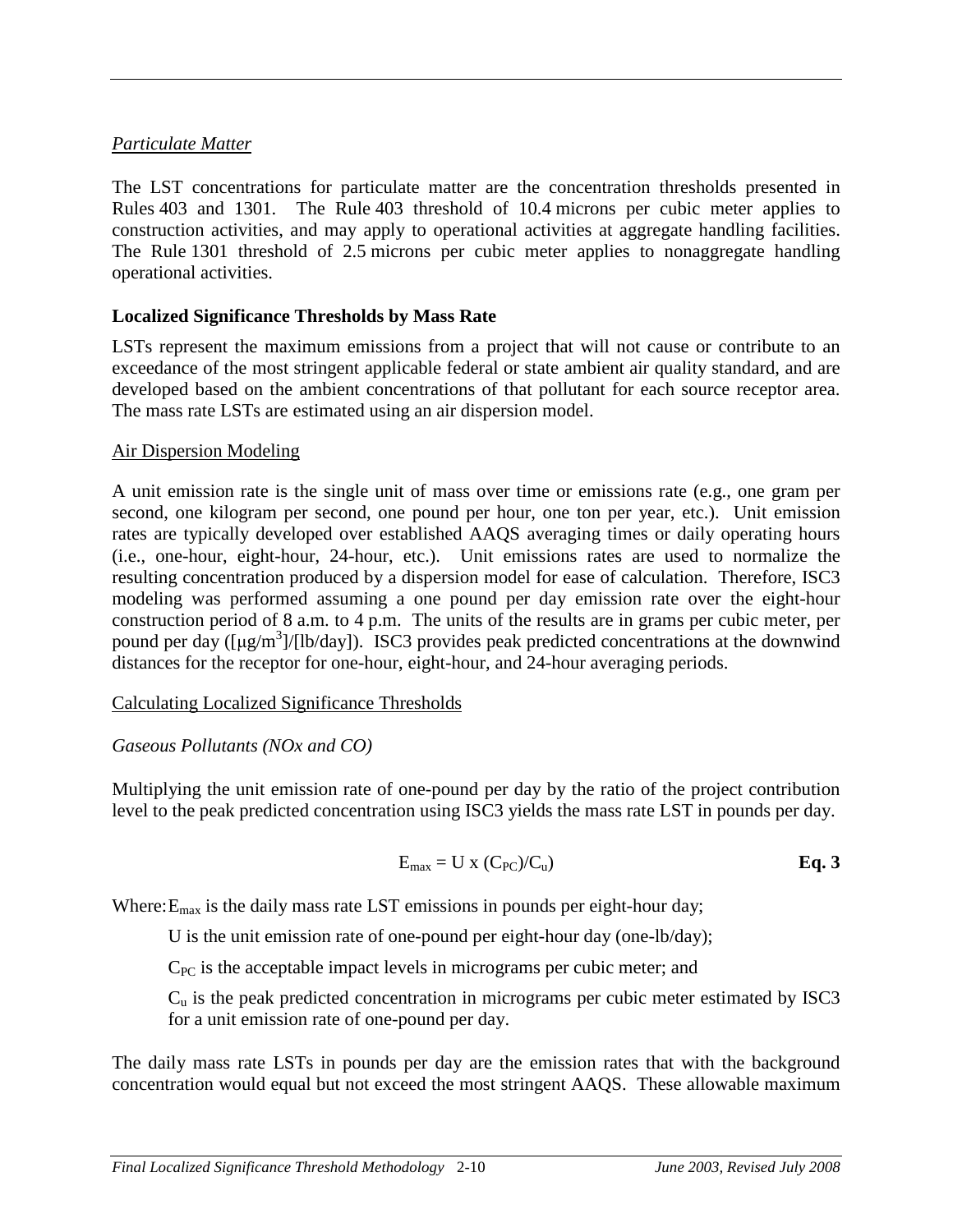daily emissions are presented in the mass rate Localized Significance Threshold Screening Tables in Appendix C.

#### *Particulate Matter*

The predicted PM2.5 or PM10 concentration at a given distance in meters from the fence line is estimated from Equation 1 using the PM2.5 or PM10 concentration at the fence line estimated by ISC3 for sources with combined unit emission rate of one-pound per day. Equation 4 estimates the daily mass rate LST emission in pounds per day from the predicted PM2.5 or PM10 concentration at a given distance from the fence line.

$$
E_{\text{max}} = (C_{\text{rule}})/C_{\text{x}}
$$
 Eq. 4

Where:  $E_{\text{max}}$  is the daily mass rate LST emissions in pounds per eight-hour day;

Crule is the concentration threshold presented in Rule 403 (construction) or 1301 (operation); and

 $C_x$  is the predicted PM2.5 or PM10 concentration at x meters from the fence line in micrograms per cubic meter for a unit emission rate of one-pound per day. (see Eq. 1);

The concentration threshold is taken from either Rule 403 (10.4 microns per cubic meter) for construction activities or from Rule 1301 (2.5 microns per cubic meter) for operational activities. These allowable maximum daily PM2.5 or PM10 emissions are presented in the mass rate Localized Significance Threshold Screening Tables in Appendix C.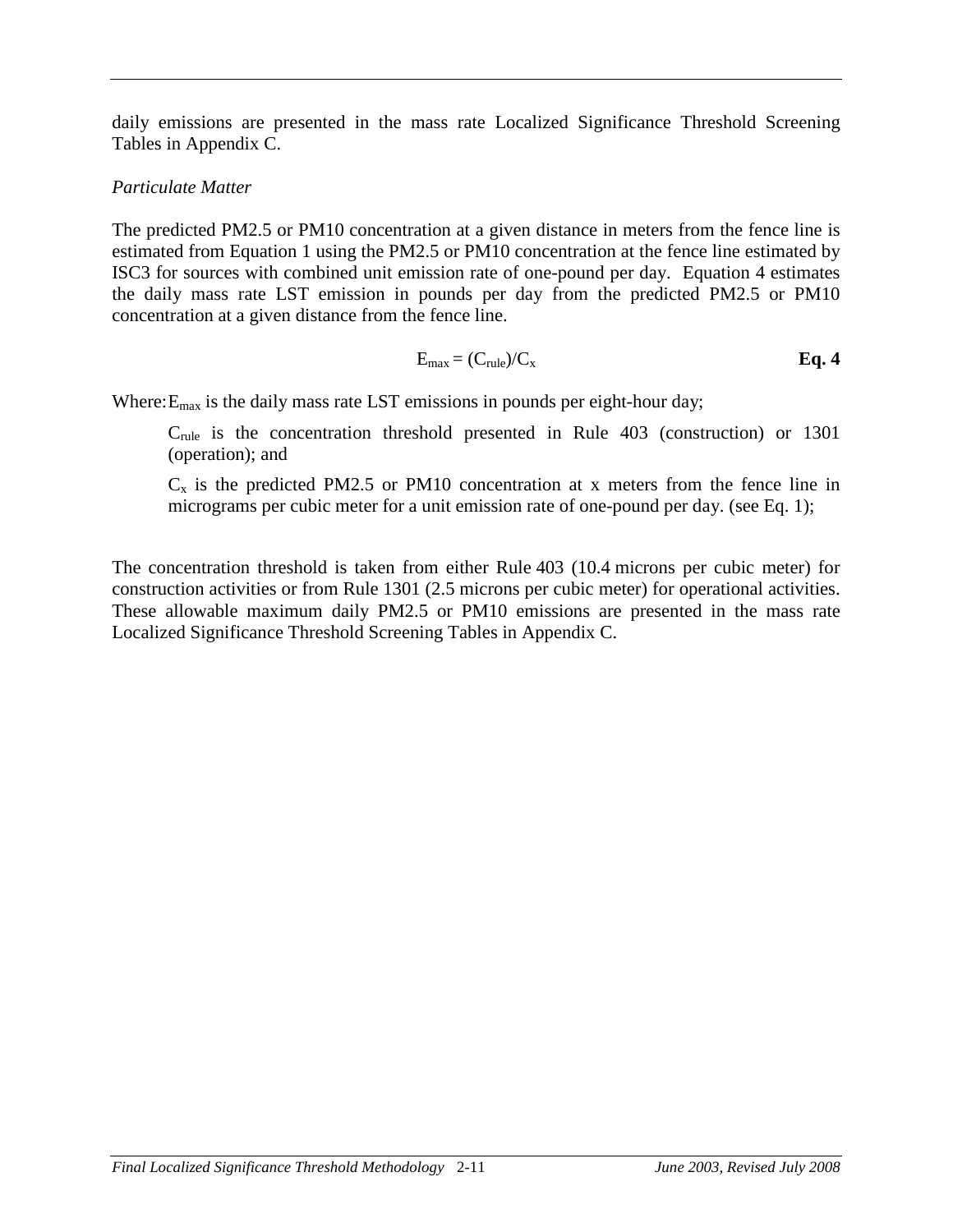### **CHAPTER 3 SCREENING TABLES AND THEIR USE**

The LST lookup tables provided in Appendix C allow a user to readily determine if the daily emissions for proposed construction or operational activities could result in significant localized air quality impacts. If the calculated emissions for the proposed construction or operational activities are below the LST emission levels found on the LST lookup tables, then the proposed construction or operation activity is not significant. Proposed projects whose calculated emission budgets for the proposed construction or operational activities are above the LST emission levels found in the LST lookup tables should not assume that the project would necessarily generate adverse impacts. Detailed emission calculations and/or air dispersion modeling may demonstrate that pollutant concentrations are below localized significant levels.

The CO,  $NO<sub>X</sub>$ , PM2.5 and PM10 LST lookup tables for each source receptor area are provided in Appendix C for the 37 source receptor/areas. The CO and NOx LST lookup tables can be utilized for both construction and operational activities. There are two sets of PM2.5 and PM10 LST lookup tables: one for construction emissions and one for operational emissions. The operational emission PM2.5 and PM10 LST lookup tables were developed based on the allowable change in concentration threshold of  $2.5 \mu g/m3$  in Table A-2 of Rule 1303. It is recommended that operational emissions associated with fugitive dust area sources (e.g., landfills, aggregate material operations) use the PM10 LST lookup tables for operational activities. A lead agency can contact the SCAQMD staff (ceqa\_admin@aqmd.gov) if there are any questions regarding which is the appropriate PM10 LST lookup tables for area source operational activities.

The tables are first organized by pollutant and then by source/receptor area. Within the tables, the distance to the nearest receptor is required to properly choose the correct allowable emission rate. The estimated maximum daily construction and operational emissions are compared to the allowable emissions to determine significance. If the projected emission budgets are less than the allowable emissions then significant local impacts are not expected.

Therefore, the information needed to use the LST lookup tables is as follows:

- Maximum daily emissions of CO,  $NO_x$ , PM2.5 and PM10 in pounds per day (lb/day)
- Distance from the boundary of the proposed project site to the nearest off-site receptor
- Geographic location of the construction site in terms of district source/receptor area

This information directs the user to the correct table and table cell. Additional guidance in each of these three areas is given below: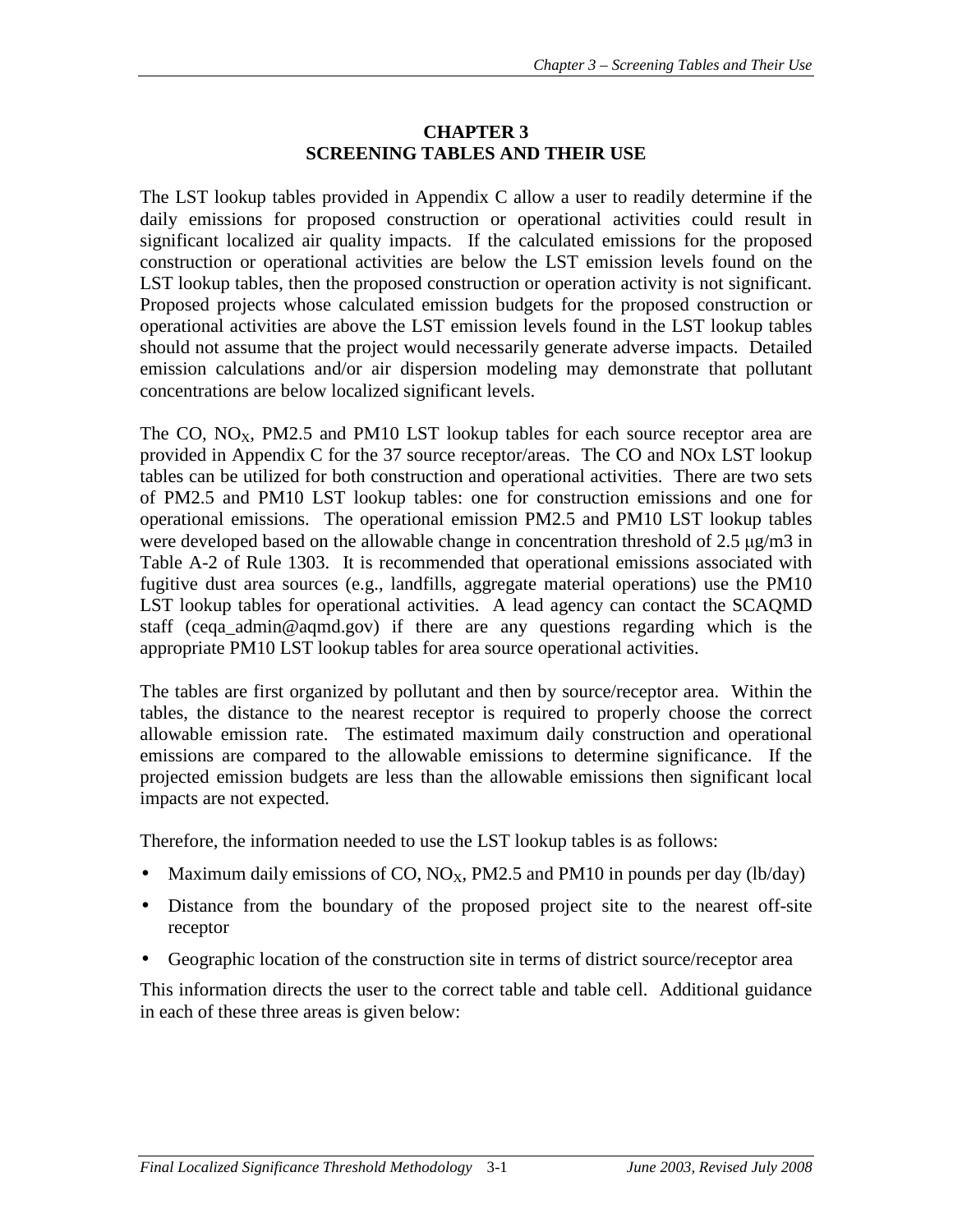## **ESTIMATE EMISSIONS**

The first step in the process is to estimate the maximum daily emissions of  $CO$ ,  $NO<sub>x</sub>$ , PM2.5 and PM10. The emissions include only on-site activities and the emission rate must be expressed in pounds per day. The PM2.5 and PM10 emissions should include both fugitive dust and exhaust from the stationary/mobile equipment on-site. The emission rates can be estimated based on project specific equipment categories and proposed controls.

#### **DETERMINE THE SOURCE/RECEPTOR AREA OF THE PROPOSED CONSTRUCTION/OPERATIONAL ACTIVITY**

On the SCAQMD website is a utility that provides the district source/receptor area for a given street address (www.aqmd.gov). The user is advised to follow the instructions on the use of this utility.

## **ESTIMATE THE RECEPTOR DISTANCE**

Receptor locations are off-site locations where persons may be exposed to the emissions from project activities. Receptor locations include residential, commercial and industrial land use areas; and any other areas where persons can be situated for an hour or longer at a time. These other areas include parks, bus stops, and side walks but would not include the tops of buildings, roadways, or permanent bodies of water such as, oceans or lakes.<sup>6</sup>

For the purposes of a CEQA analysis, the SCAQMD considers a sensitive receptor to be to be a receptor such as residence, hospital, convalescent facility were it is possible that an individual could remain for 24 hours. Commercial and industrial facilities are not included in the definition of sensitive receptor because employees do not typically remain onsite for a full 24 hours, but are present for shorter periods of time, such as eight hours. Therefore, applying a 24-hour standard for PM10 is appropriate not only because the averaging period for the state standard is 24 hours, but because, according to the SCAQMD's definition, the sensitive receptor would be present at the location for the full 24 hours.

Since a sensitive receptor is considered to be present onsite for 24 hours, LSTs based on shorter averaging times, such as the one-hour  $NO<sub>2</sub>$  or the one-hour and eight-hour CO ambient air quality standards, would also apply. However, LSTs based on shorter averaging periods, such as the  $NO<sub>2</sub>$  and  $CO$  LSTs, could also be applied to receptors such as industrial or commercial facilities since it is reasonable to assume that a worker at these sites could be present for periods of one to eight hours. This assumption is consistent with the CO hotspots modeling protocol, which requires modeling at receptors that may also include commercial and industrial sites. It is for this reason that the Methodology paper included commercial and industrial sites when discussing receptor locations as opposed to sensitive receptors.

 $\overline{a}$ 6 SCAQMD, *Risk Assessment Procedures for Rules 1401 and 212*, Version 6.0, 2000. p 8.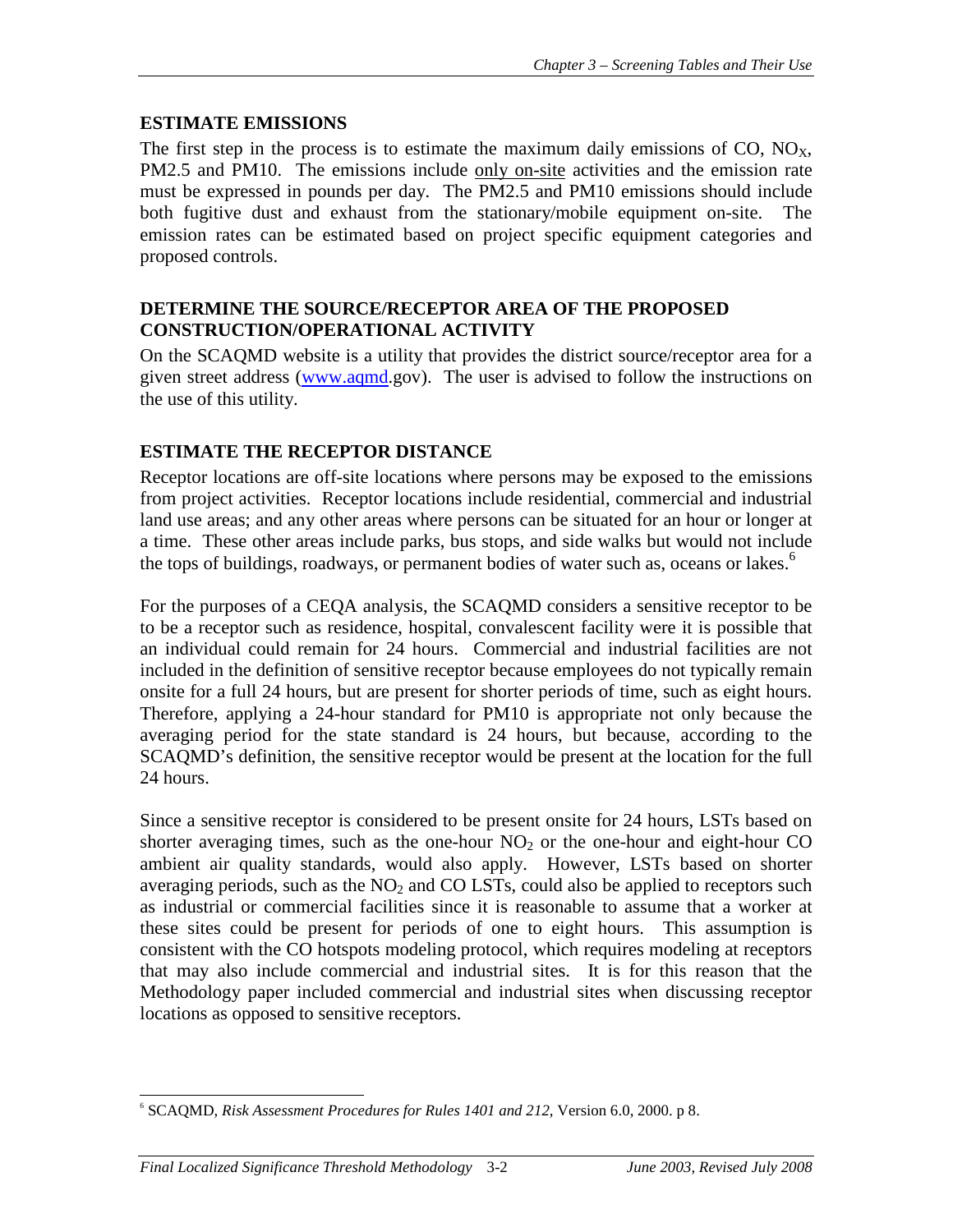The receptor distance is measured from the boundary of the proposed project site to the nearest receptor location. Care should be taken when estimating these distances since allowable emissions increase rapidly with increasing downwind distance. It is acceptable to linearly interpolate to estimate the allowable emissions between the downwind distances given in the tables.

The closest receptor distance on the mass rate LST look-up tables is 25 meters. It is possible that a project may have receptors closer than 25 meters. Projects with boundaries located closer than 25 meters to the nearest receptor should use the LSTs for receptors located at 25 meters.

## **MITIGATION MEASURES**

If project emissions exceed the mass rates presented in the LST look-up tables or allowable air quality impacts based on modeling, CEQA requires lead agencies to implement feasible mitigation measures, if available, to reduce adverse air quality impacts. Lead agencies may use the mitigation measures presented in Chapter 11 and its appendix in the Handbook (1993), other sources, or develop their own mitigation measures. The CEQA Handbook can be accessed on line at www.aqmd.gov/eg/I-4/I4.htm. AQMD staff is available for consultation on mitigation measures to provide updates or new information, if available, on a project-by-project basis.

## **LIMITATIONS OF THE SCREENING TABLES**

The LST lookup tables were developed to assist lead agencies with a simple tool for evaluating the impacts from small typical projects. Table 3-1 includes a list of typical projects. Large industrial projects, such as installation of turbines at power plants are beyond the scope of these LST lookup tables. LSTs are applicable at the project-specific level and generally are not applicable to regional projects such as local General Plans unless specific projects are identified in the General Plans. Regional analyses are more applicable to the scope of General Plans. Table 3-2 includes typical projects where the LST lookup tables may not apply.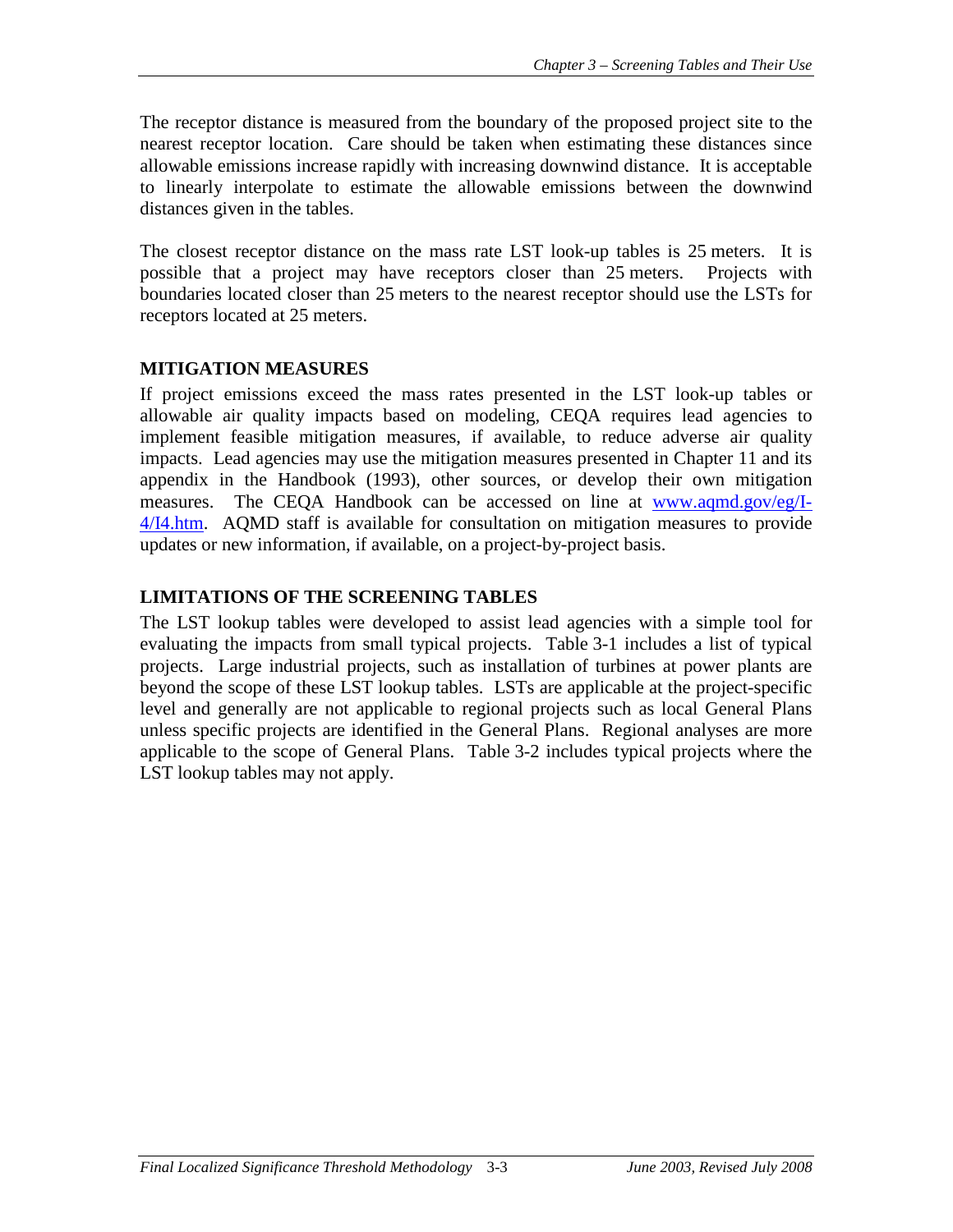| Apartments                 | <b>Medical Office Building</b>                  |
|----------------------------|-------------------------------------------------|
| <b>Banks</b>               | <b>Mobil Home Park</b>                          |
| <b>City Parks</b>          | Nursing Home                                    |
| Condo/Townhouses           | <b>Office Buildings</b>                         |
| <b>Convenience Market</b>  | Pharmacy/Drug Store                             |
| Day-Care Center            | Places of Worship                               |
| Discount Clubs             | Racquet/Health Clubs                            |
| Discount Stores            | <b>Regional Shopping Center</b>                 |
| <b>Electronics Store</b>   | Residential Planned Unit Development (PUD)      |
| Hardware/Paint Store       | Restaurants                                     |
| Home Improvement Store     | <b>Retirement Community</b>                     |
| Hospital                   | Schools (Elementary, Junior High /Middle, High) |
| Hotels/Motels              | <b>Single Family Housing</b>                    |
| <b>Industrial Building</b> | <b>Strip Mall</b>                               |
| Libraries                  | Supermarket                                     |
| Manufacturing              | University/College                              |

#### **Table 3-1.** Typical Projects

**Table 3-2.** Typical Projects Where Screening Tables May Not Apply

| Project Sites Larger than 5 acres | Projects that require more than one shift                                   |
|-----------------------------------|-----------------------------------------------------------------------------|
| Projects at RECLAIM facilities    | Project sites where emissions are<br>distinctly non-uniform across site     |
| Projects at Title V facilities    | Operational sources where fumigation or<br>building downwash is anticipated |
| <b>Large Combustion Sources</b>   | <b>General Plans</b>                                                        |

The LST lookup tables are limited to projects with the following parameters:

- Five acres or smaller in size
- Limited to eight-hours of operation per day
- Limited to operations during the day
- It is assumed emission sources are distributed evenly across proposed site

Proposed projects that exceed the above limitations should complete a site specific localized significance analysis.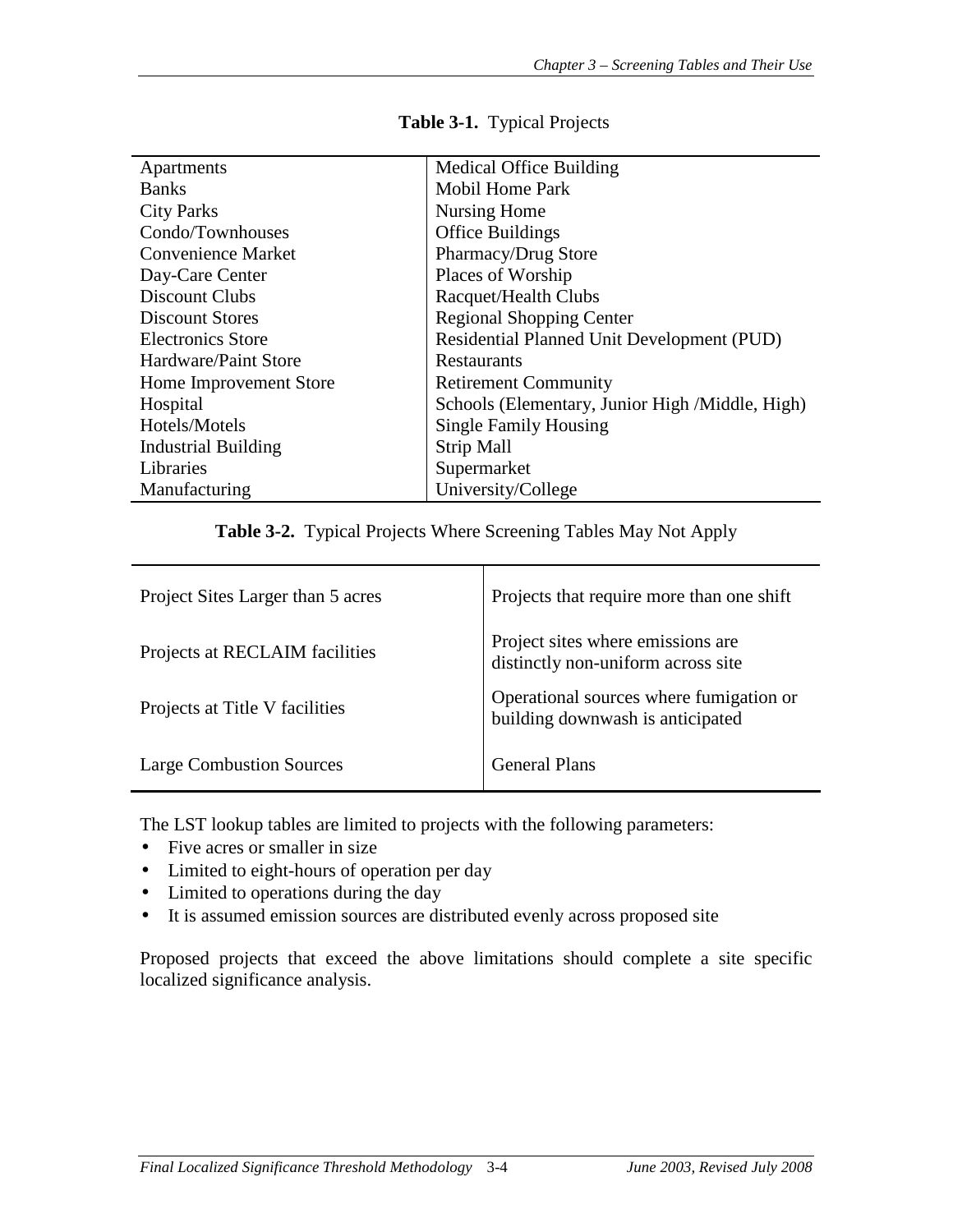## **SAMPLE CALCULATIONS**

Based on stakeholder comments to ease concerns on potential resource impacts due to necessary quantification of emissions, a separate technical document was prepared to illustrate how construction emissions can be calculated for LST impact analysis. The sample calculations can be used by lead agencies for simlar projects if the projects fall within the general parameters assumed for the sample projects. A copy of this report can be found at www.aqmd.gov/eg/I-4/I4.htm. Additional scenarios can be added upon request for general use and AQMD staff is also available to provide technical assistance to lead agency staff.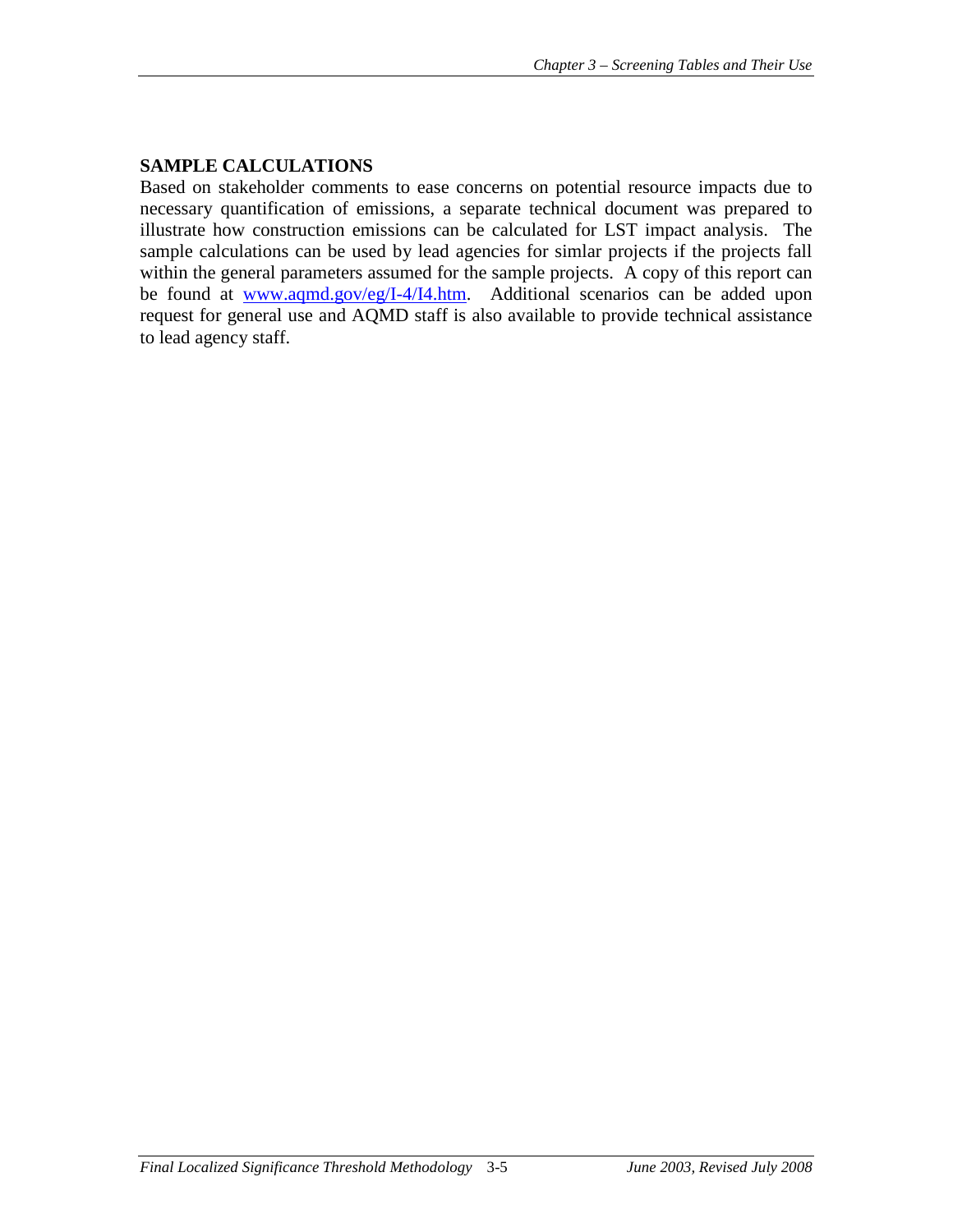#### **CHAPTER 4 CONCLUSION**

Environmental justice initiatives and revision of the Handbook have focused attention on localized adverse effects of proposed projects on air quality. In order to address potential localized impacts this proposal attempts to establish the thresholds reflecting existing air quality. The cleaner the air is in a local area, the greater emissions increment it can afford without causing or contributing to an exceedance of the most stringent ambient air quality standard. If the existing air quality is not yet in compliance with the air quality standards, all areas are subject to generally equivalent LSTs

Historically assessing localized air quality impacts required using complex dispersion models. Therefore, to address the issue of localized significance, yet be sensitive to the fact that other public agencies might not have the expertise or adequate financial resources to perform dispersion modeling, in addition to the methodology itself, SCAQMD staff developed localized significant threshold similar to the regional significance thresholds, that is, based on the amount of pounds of emissions per day generated by a proposed project that would cause or contribute to adverse localized air quality impacts. These projects are assumed to be less than five acres in size. Emissions were assumed to be uniformly distributed across a flat proposed project site over an eight-hour workday. Receptors distances are measured in meters from the proposed project boundary. The same emissions estimated for regional significant thresholds should be compared to allowable emissions presented the LST lookup tables for the source/receptor area closest to the proposed project.

Screening procedures are by design conservative, that is, the predicted impacts tend to overestimate the actual impacts. If the predicted impacts are acceptable using the LST approach presented here, then a more detailed evaluation is not necessary. However, if the predicted impacts are significant, then the project proponent may wish to perform a more detailed emission and/or modeling analysis before concluding that the impacts are significant. Project proponents are not required to use this LST procedure; and may complete site specific modeling instead.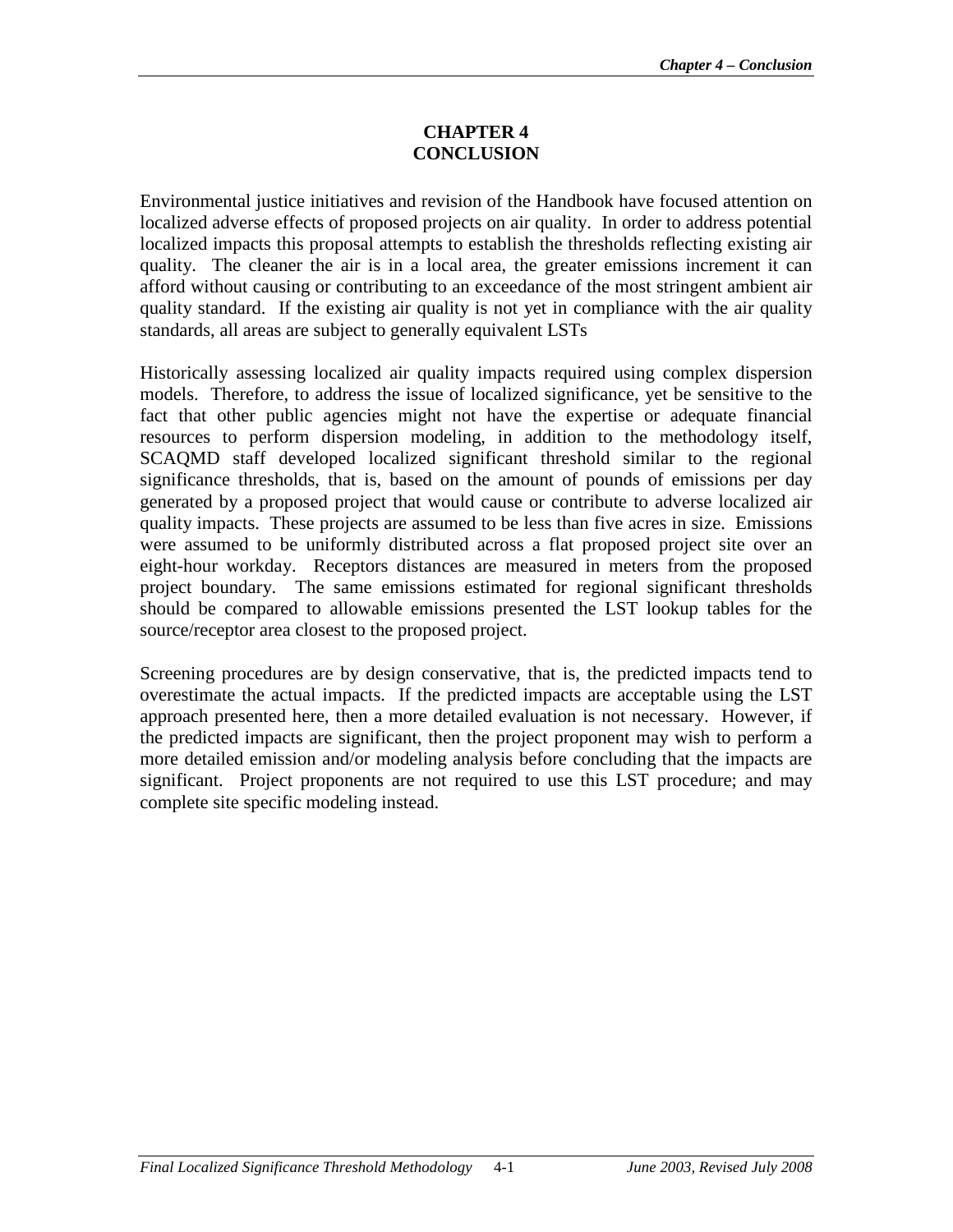#### **CHAPTER 5 REFERENCES**

- Arellano, J.V., A.M. Talmon, and P.J.H. Builtjes, "A Chemically Reactive Plume Model for the NO-NO2-O3 System," *Atmospheric Environment* **24A**, 2237-2246
- Desert Research Institute, *Final Effectiveness Demonstration of Fugitive Dust Control Methods for Public Unpaved Roads and Unpaved Shoulders on Paved Roads*, DRI Document No. 685-5200.1F1, prepared for CARB CRPAQS, December 31, 1996.
- SCAQMD, *CEQA Air Quality Handbook*, April 1993.
- SCAQMD, *Risk Assessment Procedures for Rules 1401 and 212*, Version 6.0, August 18, 2002.
- USEPA, *User's Guide for the Industrial Source Complex (ISC3) Dispersion Models, Volume I and II*, EPA-454/B-95-003, September, 1995.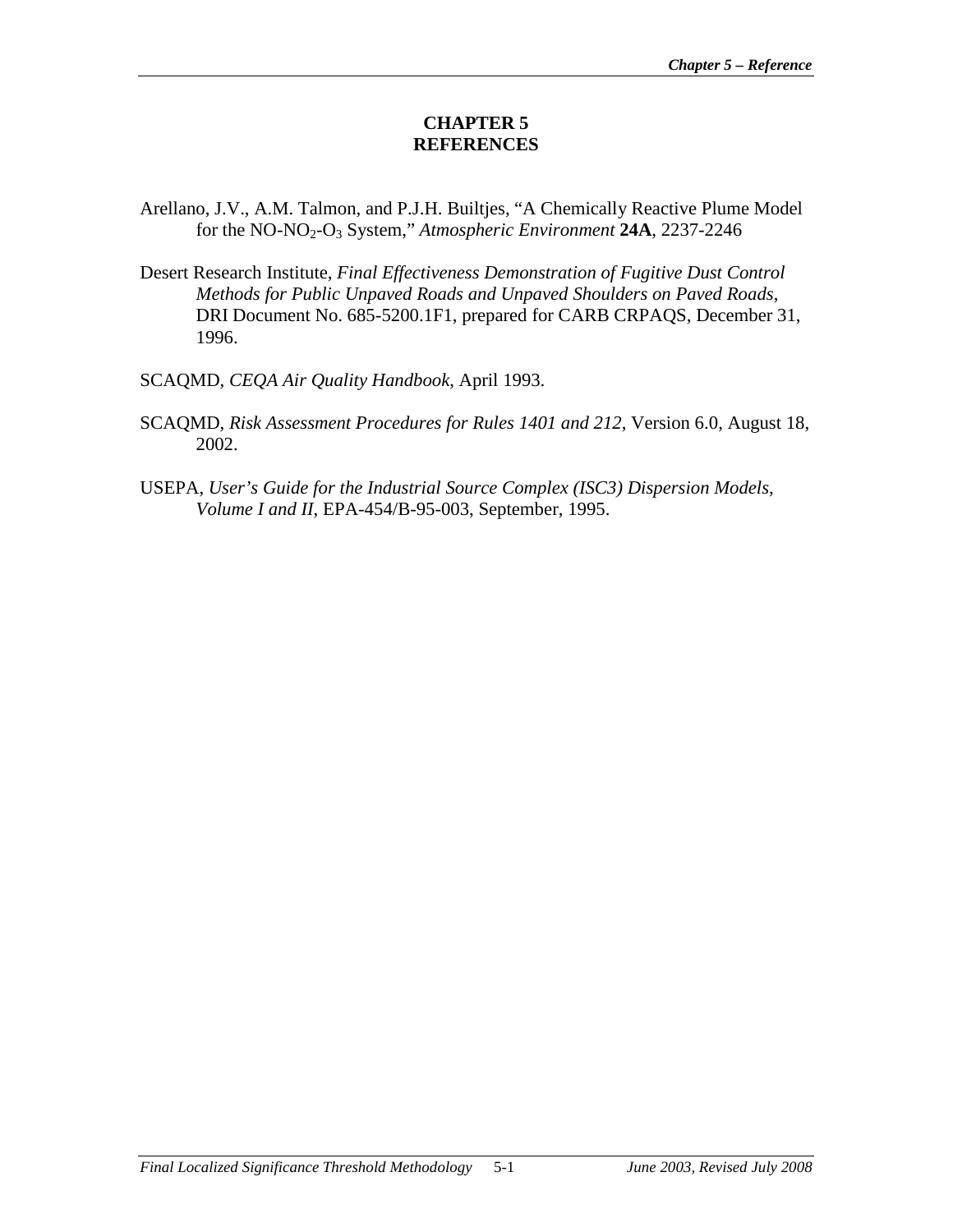#### **A P P E N D I X A**

# PEAK BACKGROUND CONCENTRATIONS

## **F O R T H E 1 9 9 9 – 2 0 0 1 P E R I O D**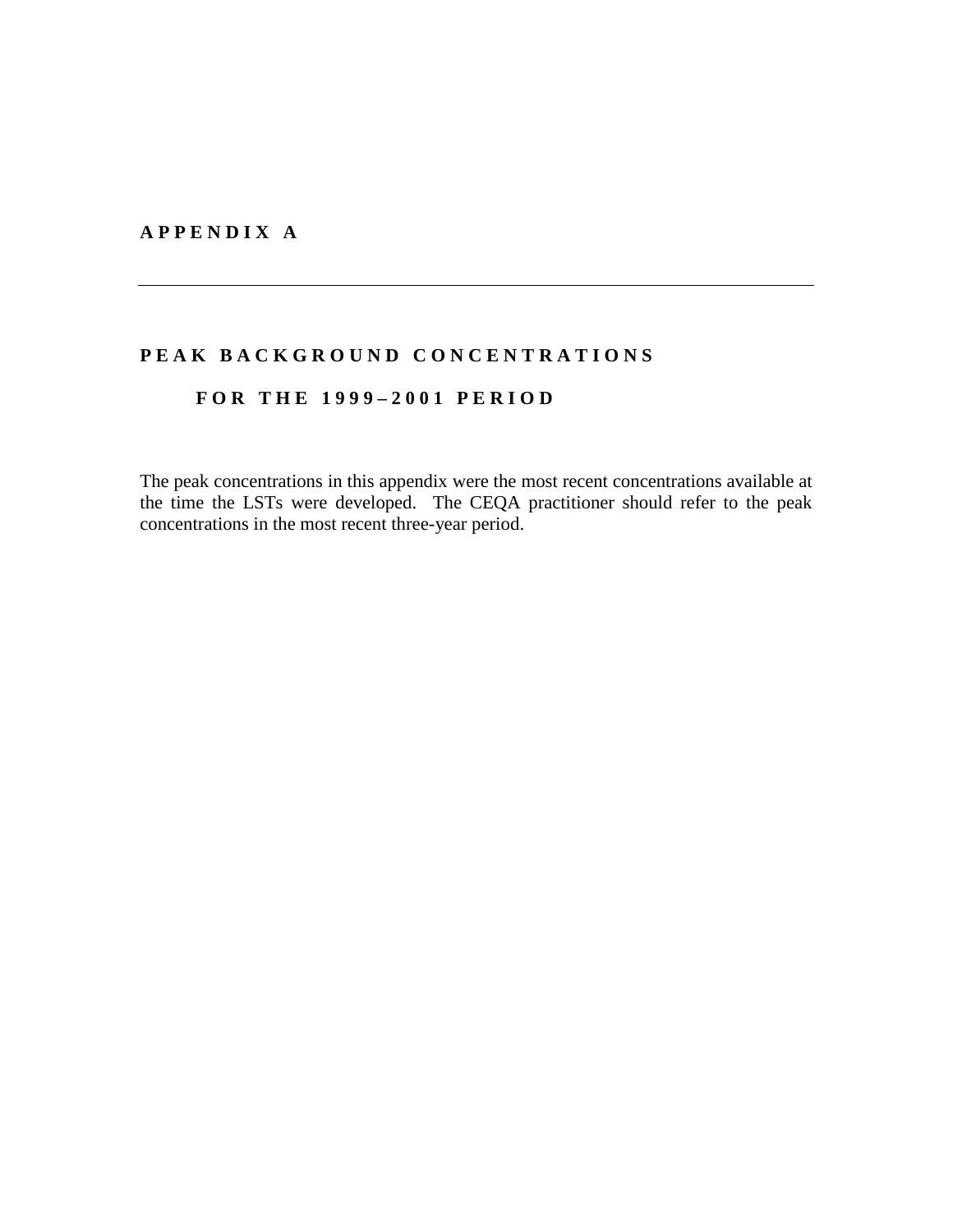| Source/<br><b>Receptor</b><br>Area | <b>Air Quality Site</b>            | <b>Pollutant</b>                  | <b>Averaging</b><br><b>Time</b> | <b>Units</b>       | 1999<br>Conc.         | 2000<br>Conc.         | 2001<br>Conc.        | <b>Max</b><br>Conc.   |
|------------------------------------|------------------------------------|-----------------------------------|---------------------------------|--------------------|-----------------------|-----------------------|----------------------|-----------------------|
| 1                                  | Central LA                         | <b>NO<sub>x</sub></b><br>CO<br>CO | $1-hr$<br>$1-hr$<br>8-hr        | ppm<br>ppm<br>pphm | 0.21<br>7.00<br>6.30  | 0.16<br>7.00<br>6.00  | 0.14<br>6.00<br>4.57 | 0.21<br>7.00<br>6.30  |
| $\overline{2}$                     | Northwest Coastal LA County        | <b>NO<sub>x</sub></b><br>CO<br>CO | $1-hr$<br>$1-hr$<br>$8-hr$      | ppm<br>ppm<br>pphm | 0.13<br>6.00<br>3.80  | 0.16<br>6.00<br>4.30  | 0.11<br>4.00<br>3.00 | 0.16<br>6.00<br>4.30  |
| 3                                  | <b>Southwest Coastal LA County</b> | <b>NO<sub>x</sub></b><br>CO<br>CO | $1-hr$<br>$1-hr$<br>8-hr        | ppm<br>ppm<br>pphm | 0.13<br>10.00<br>8.40 | 0.13<br>9.00<br>7.00  | 0.11<br>7.00<br>5.14 | 0.13<br>10.00<br>8.40 |
| $\overline{4}$                     | South Coastal LA County            | NOx<br>CO<br>CO                   | $1-hr$<br>$1-hr$<br>8-hr        | ppm<br>ppm<br>pphm | 0.15<br>7.00<br>5.40  | 0.14<br>10.00<br>5.80 | 0.13<br>6.00<br>4.71 | 0.15<br>10.00<br>5.80 |
| 6                                  | West San Fernando Valley           | <b>NO<sub>x</sub></b><br>CO<br>CO | $1-hr$<br>$1-hr$<br>$8-hr$      | ppm<br>ppm<br>pphm | 0.12<br>9.00<br>7.60  | 0.11<br>11.00<br>9.80 | 0.09<br>7.00<br>6.00 | 0.12<br>11.00<br>9.80 |
| $\overline{7}$                     | East San Fernando Valley           | <b>NO<sub>x</sub></b><br>CO<br>CO | $1-hr$<br>$1-hr$<br>8-hr        | ppm<br>ppm<br>pphm | 0.18<br>9.00<br>9.00  | 0.17<br>8.00<br>6.10  | 0.25<br>6.00<br>4.88 | 0.25<br>9.00<br>9.00  |

**Table A-1 Peak Background Concentrations for the 1999-2001 Period<sup>a</sup>**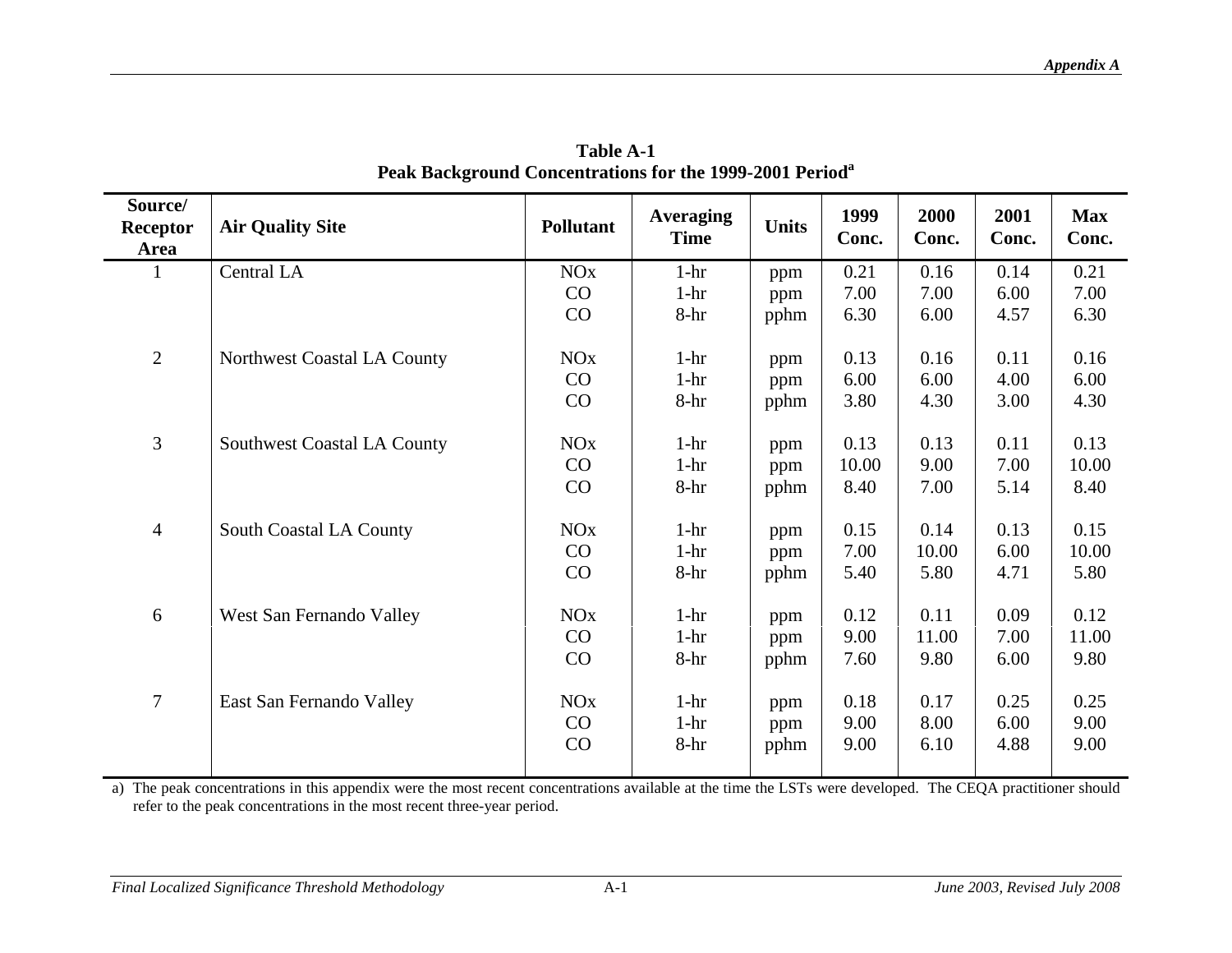| Source/<br>Receptor<br>Area | <b>Air Quality Site</b>            | <b>Pollutant</b>                  | <b>Averaging</b><br><b>Time</b> | <b>Units</b>       | 2000<br>Conc.         | 2001<br>Conc.        | 2002<br>Conc.        | <b>Max</b><br>Conc.   |
|-----------------------------|------------------------------------|-----------------------------------|---------------------------------|--------------------|-----------------------|----------------------|----------------------|-----------------------|
| 1                           | Central LA                         | <b>NO<sub>x</sub></b><br>CO<br>CO | $1-hr$<br>$1-hr$<br>$8-hr$      | ppm<br>ppm<br>pphm | 0.16<br>7.00<br>6.00  | 0.14<br>6.00<br>4.57 | 0.14<br>5.00<br>4.00 | 0.16<br>7.00<br>6.00  |
| $\overline{2}$              | Northwest Coastal LA County        | <b>NO<sub>x</sub></b><br>CO<br>CO | $1-hr$<br>$1-hr$<br>8-hr        | ppm<br>ppm<br>pphm | 0.16<br>6.00<br>4.30  | 0.11<br>4.00<br>3.00 | 0.11<br>4.00<br>2.70 | 0.16<br>6.00<br>4.30  |
| $\overline{3}$              | <b>Southwest Coastal LA County</b> | <b>NO<sub>x</sub></b><br>CO<br>CO | $1-hr$<br>$1-hr$<br>$8-hr$      | ppm<br>ppm<br>pphm | 0.13<br>9.00<br>7.00  | 0.11<br>7.00<br>5.14 | 0.10<br>7.00<br>6.10 | 0.13<br>9.00<br>7.00  |
| $\overline{4}$              | South Coastal LA County            | <b>NO<sub>x</sub></b><br>CO<br>CO | $1-hr$<br>$1-hr$<br>$8-hr$      | ppm<br>ppm<br>pphm | 0.14<br>10.00<br>5.80 | 0.13<br>6.00<br>4.71 | 0.13<br>6.00<br>4.60 | 0.14<br>10.00<br>5.80 |
| 6                           | West San Fernando Valley           | <b>NO<sub>x</sub></b><br>CO<br>CO | $1-hr$<br>$1-hr$<br>$8-hr$      | ppm<br>ppm<br>pphm | 0.11<br>11.00<br>9.80 | 0.09<br>7.00<br>6.00 | 0.09<br>6.00<br>4.80 | 0.11<br>11.00<br>9.80 |
| $\boldsymbol{7}$            | East San Fernando Valley           | <b>NO<sub>x</sub></b><br>CO<br>CO | $1-hr$<br>$1-hr$<br>$8-hr$      | ppm<br>ppm<br>pphm | 0.17<br>8.00<br>6.10  | 0.25<br>6.00<br>4.88 | 0.26<br>6.00<br>4.60 | 0.26<br>8.00<br>6.10  |

#### **Table A-1 (Continued) Peak Background Concentrations for the 2000-2002 Period<sup>a</sup>**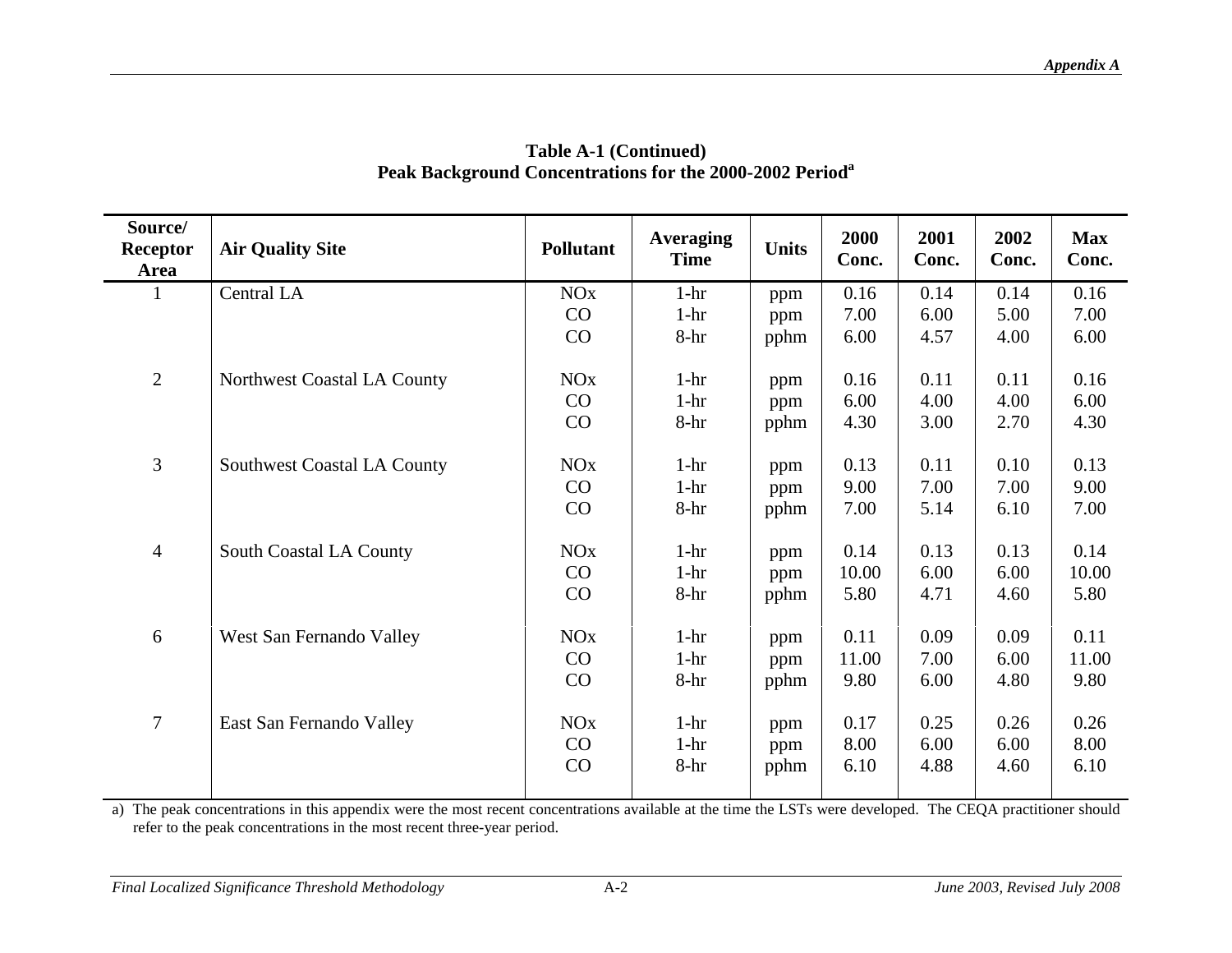| Source/<br>Receptor<br>Area | <b>Air Quality Site</b>   | <b>Pollutant</b>                  | <b>Averaging</b><br><b>Time</b> | <b>Units</b>       | 2000<br>Conc.          | 2001<br>Conc.         | 2002<br>Conc.          | <b>Max</b><br>Conc.    |
|-----------------------------|---------------------------|-----------------------------------|---------------------------------|--------------------|------------------------|-----------------------|------------------------|------------------------|
| 8                           | West San Gabriel Valley   | <b>NO<sub>x</sub></b><br>CO<br>CO | $1-hr$<br>$1-hr$<br>$8-hr$      | ppm<br>ppm<br>pphm | 0.17<br>9.00<br>7.40   | 0.15<br>7.00<br>5.00  | 0.15<br>6.00<br>4.00   | 0.17<br>9.00<br>7.40   |
| 9                           | East San Gabriel Valley 1 | <b>NO<sub>x</sub></b><br>CO<br>CO | $1-hr$<br>$1-hr$<br>8-hr        | ppm<br>ppm<br>pphm | 0.15<br>5.00<br>4.90   | 0.12<br>3.00<br>2.88  | 0.12<br>4.00<br>2.40   | 0.15<br>5.00<br>4.90   |
| 9                           | East San Gabriel Valley 2 | <b>NO<sub>x</sub></b><br>CO<br>CO | $1-hr$<br>$1-hr$<br>$8-hr$      | ppm<br>ppm<br>pphm | 0.13<br>4.00<br>3.10   | 0.12<br>3.00<br>2.50  | 0.10<br>5.00<br>2.30   | 0.13<br>5.00<br>3.10   |
| 10                          | Pomona/Walnut Valley      | <b>NO<sub>x</sub></b><br>CO<br>CO | $1-hr$<br>$1-hr$<br>$8-hr$      | ppm<br>ppm<br>pphm | 0.14<br>7.00<br>4.90   | 0.13<br>5.00<br>3.43  | 0.11<br>6.00<br>3.30   | 0.14<br>7.00<br>4.90   |
| 11                          | South San Gabriel Valley  | <b>NO<sub>x</sub></b><br>CO<br>CO | $1-hr$<br>$1-hr$<br>$8-hr$      | ppm<br>ppm<br>pphm | 0.14<br>7.00<br>5.30   | 0.14<br>6.00<br>4.00  | 0.12<br>5.00<br>4.00   | 0.14<br>7.00<br>5.30   |
| 12                          | South Central LA County 1 | <b>NO<sub>x</sub></b><br>CO<br>CO | $1-hr$<br>$1-hr$<br>8-hr        | ppm<br>ppm<br>pphm | 0.14<br>13.00<br>10.00 | 0.15<br>12.00<br>7.71 | 0.14<br>16.00<br>10.10 | 0.15<br>16.00<br>10.10 |

#### **Table A-1 (Continued) Peak Background Concentrations for the 2000-2002 Period<sup>a</sup>**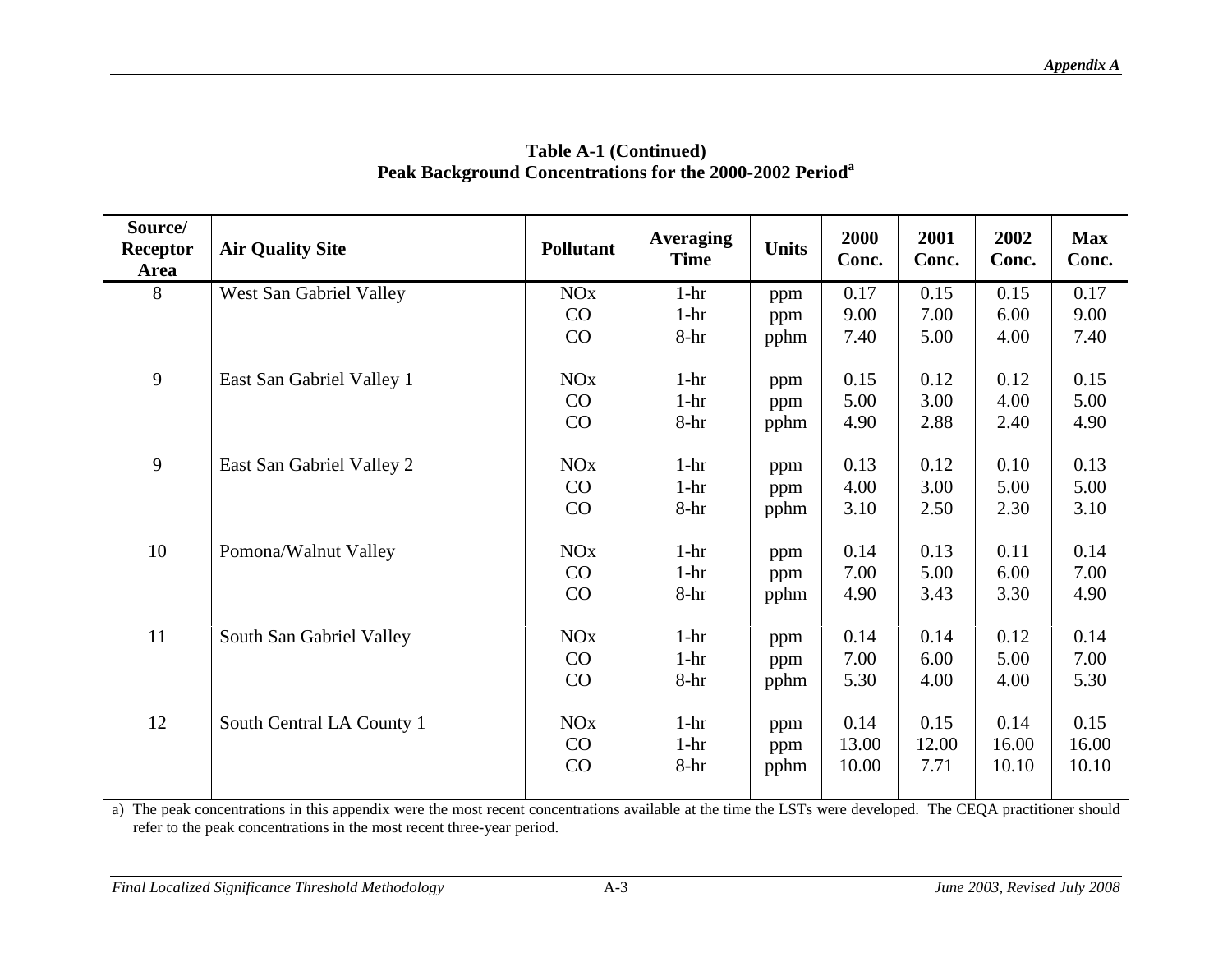| Source/<br>Receptor<br>Area | <b>Air Quality Site</b>      | <b>Pollutant</b>                  | <b>Averaging</b><br><b>Time</b> | <b>Units</b>       | 2000<br>Conc.         | 2001<br>Conc.         | 2002<br>Conc.                     | <b>Max</b><br>Conc.   |
|-----------------------------|------------------------------|-----------------------------------|---------------------------------|--------------------|-----------------------|-----------------------|-----------------------------------|-----------------------|
| 12                          | South Central LA County 2    | <b>NO<sub>x</sub></b><br>CO<br>CO | $1-hr$<br>$1-hr$<br>$8-hr$      | ppm<br>ppm<br>pphm | 0.11<br>13.00<br>9.50 | $-$<br>$--$           | $-$<br>--<br>$- -$                | 0.11<br>13.00<br>9.50 |
| 13                          | Santa Clarita Valley         | <b>NO<sub>x</sub></b><br>CO<br>CO | $1-hr$<br>$1-hr$<br>$8-hr$      | ppm<br>ppm<br>pphm | 0.10<br>6.00<br>4.90  | 0.10<br>6.00<br>3.14  | 0.10<br>3.00<br>1.90              | 0.10<br>6.00<br>4.90  |
| 16                          | North Orange County          | <b>NO<sub>x</sub></b><br>CO<br>CO | $1-hr$<br>$1-hr$<br>$8-hr$      | ppm<br>ppm<br>pphm | 0.12<br>14.00<br>6.10 | 0.13<br>11.00<br>4.71 | 0.12<br>10.00<br>4.40             | 0.13<br>14.00<br>6.10 |
| 17                          | <b>Central Orange County</b> | <b>NO<sub>x</sub></b><br>CO<br>CO | $1-hr$<br>$1-hr$<br>$8-hr$      | ppm<br>ppm<br>pphm | 0.13<br>8.00<br>6.80  | 0.12<br>8.00<br>4.71  | 0.10<br>7.00<br>5.40              | 0.13<br>8.00<br>6.80  |
| 18                          | North Coastal Orange County  | <b>NO<sub>x</sub></b><br>CO<br>CO | $1-hr$<br>$1-hr$<br>8-hr        | ppm<br>ppm<br>pphm | 0.11<br>8.00<br>6.30  | 0.08<br>6.00<br>4.57  | 0.11<br>5.00<br>4.30              | 0.11<br>8.00<br>6.30  |
| 19                          | Saddleback Valley 1          | <b>NO<sub>x</sub></b><br>CO<br>CO | $1-hr$<br>$1-hr$<br>$8-hr$      | ppm<br>ppm<br>pphm | 5.00<br>2.30          | $- -$<br>$-$<br>$-$   | $\qquad \qquad -$<br>$- -$<br>$-$ | 0.00<br>5.00<br>2.30  |

#### **Table A-1 (Continued)Peak Background Concentrations for the 2000-2002 Period<sup>a</sup>**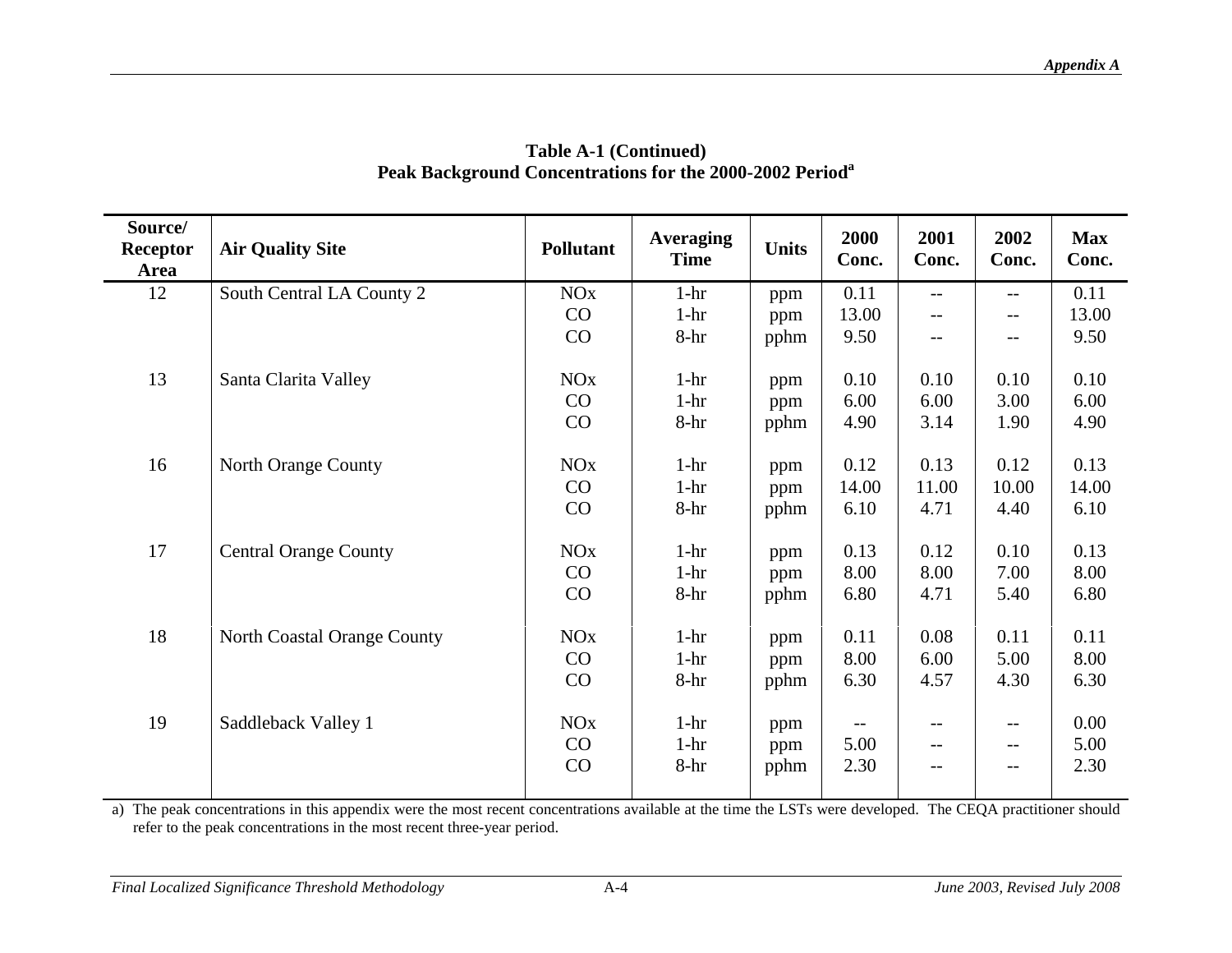| Source/<br>Receptor<br>Area | <b>Air Quality Site</b>         | <b>Pollutant</b>      | <b>Averaging</b><br><b>Time</b> | <b>Units</b> | 2000<br>Conc.            | 2001<br>Conc.            | 2002<br>Conc.            | <b>Max</b><br>Conc. |
|-----------------------------|---------------------------------|-----------------------|---------------------------------|--------------|--------------------------|--------------------------|--------------------------|---------------------|
| 19                          | Saddleback Valley 2             | <b>NO<sub>x</sub></b> | $1-hr$                          | ppm          | $-$                      | $- -$                    | $\overline{\phantom{m}}$ | 0.00                |
|                             |                                 | CO                    | $1-hr$                          | ppm          | 4.00                     | 3.00                     | 3.00                     | 4.00                |
|                             |                                 | CO                    | $8-hr$                          | pphm         | 3.30                     | 2.38                     | 3.60                     | 3.60                |
| 22                          | Norco/Corona                    | <b>NO<sub>x</sub></b> | $1-hr$                          | ppm          | $\overline{\phantom{m}}$ | $\overline{\phantom{m}}$ | $\qquad \qquad -$        | 0.00                |
|                             |                                 | CO                    | $1-hr$                          | ppm          | $--$                     | $- -$                    | $\qquad \qquad -$        | 8.00                |
|                             |                                 | CO                    | 8-hr                            | pphm         |                          |                          | --                       | 4.30                |
| 23                          | Metropolitan Riverside County 1 | <b>NO<sub>x</sub></b> | $1-hr$                          | ppm          | 0.10                     | 0.15                     | 0.10                     | 0.15                |
|                             |                                 | CO                    | $1-hr$                          | ppm          | 5.00                     | 5.00                     | 8.00                     | 8.00                |
|                             |                                 | CO                    | $8-hr$                          | pphm         | 4.30                     | 3.43                     | 3.00                     | 4.30                |
| 23                          | Metropolitan Riverside County 2 | <b>NO<sub>x</sub></b> | $1-hr$                          | ppm          | $-$                      | $- -$                    | $-$                      | 0.00                |
|                             |                                 | CO                    | $1-hr$                          | ppm          | 9.00                     | 6.00                     | 7.00                     | 8.00                |
|                             |                                 | CO                    | 8-hr                            | pphm         | 4.30                     | 4.50                     | 3.90                     | 4.50                |
| 24                          | Perris Valley                   | <b>NO<sub>x</sub></b> | $1-hr$                          | ppm          | $- -$                    | $\overline{\phantom{m}}$ | $-$                      | 0.00                |
|                             |                                 | CO                    | $1-hr$                          | ppm          | $- -$                    | $- -$                    | $-\!$ $\!-$              | 8.00                |
|                             |                                 | CO                    | 8-hr                            | pphm         | $-$                      | $\overline{\phantom{m}}$ | --                       | 4.50                |
| 25                          | Lake Elsinore                   | <b>NO<sub>x</sub></b> | $1-hr$                          | ppm          | 0.08                     | 0.09                     | 0.07                     | 0.09                |
|                             |                                 | CO                    | $1-hr$                          | ppm          | 4.00                     | 2.00                     | 3.00                     | 4.00                |
|                             |                                 | CO                    | 8-hr                            | pphm         | 2.00                     | 2.00                     | 2.00                     | 2.00                |
|                             |                                 |                       |                                 |              |                          |                          |                          |                     |

#### **Table A-1 (Continued) Peak Background Concentrations for the 2000-2002 Period<sup>a</sup>**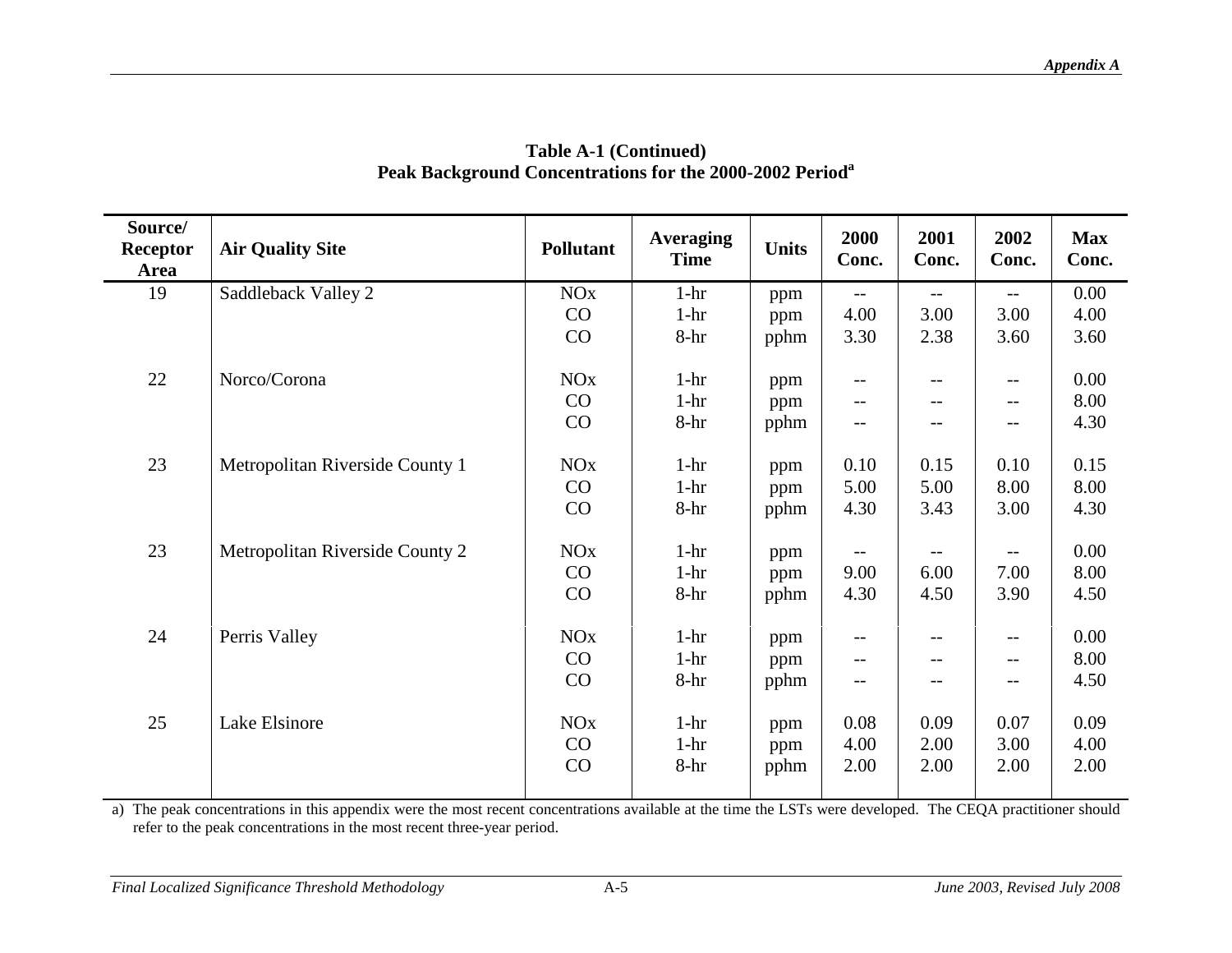| Source/<br>Receptor<br>Area | <b>Air Quality Site</b>         | <b>Pollutant</b>      | <b>Averaging</b><br><b>Time</b> | <b>Units</b> | 2000<br>Conc.            | 2001<br>Conc.                                 | 2002<br>Conc.            | <b>Max</b><br>Conc. |
|-----------------------------|---------------------------------|-----------------------|---------------------------------|--------------|--------------------------|-----------------------------------------------|--------------------------|---------------------|
| 29                          | <b>Banning Airport</b>          | <b>NO<sub>x</sub></b> | $1-hr$                          | ppm          | 0.21                     | 0.24                                          | 0.15                     | 0.24                |
|                             |                                 | CO                    | $1-hr$                          | ppm          | $- -$                    |                                               | $\qquad \qquad -$        | 3.00                |
|                             |                                 | CO                    | $8-hr$                          | pphm         | --                       |                                               | $-$                      | 0.00                |
| 30                          | Coachella Valley 1**            | <b>NO<sub>x</sub></b> | $1-hr$                          | ppm          | 0.07                     | 0.08                                          | 0.10                     | 0.10                |
|                             |                                 | CO                    | $1-hr$                          | ppm          | 3.00                     | 2.00                                          | 2.00                     | 3.00                |
|                             |                                 | CO                    | 8-hr                            | pphm         | 1.60                     | 1.50                                          | 1.20                     | 1.60                |
| 30                          | Coachella Valley 2**            | <b>NO<sub>x</sub></b> | $1-hr$                          | ppm          | 0.06                     | 0.00                                          | $- -$                    | 0.06                |
|                             |                                 | CO                    | $1-hr$                          | ppm          | 3.00                     | $\overline{\phantom{m}}$                      | --                       | 3.00                |
|                             |                                 | CO                    | $8-hr$                          | pphm         | 2.10                     | $\mathord{\hspace{1pt}\text{--}\hspace{1pt}}$ | $- -$                    | 2.10                |
| 32                          | Northwest San Bernardino Valley | <b>NO<sub>x</sub></b> | $1-hr$                          | ppm          | 0.15                     | 0.13                                          | 0.12                     | 0.15                |
|                             |                                 | CO                    | $1-hr$                          | ppm          | 4.00                     | 3.00                                          | 4.00                     | 4.00                |
|                             |                                 | CO                    | 8-hr                            | pphm         | 2.60                     | 1.75                                          | 1.60                     | 2.60                |
| 33                          | Southwest San Bernardino Valley | <b>NO<sub>x</sub></b> | $1-hr$                          | ppm          | $\overline{\phantom{m}}$ | $- -$                                         | $- -$                    | 0.00                |
|                             |                                 | CO                    | $1-hr$                          | ppm          | $\overline{\phantom{m}}$ | $\overline{\phantom{m}}$                      | $-\, -$                  | 4.00                |
|                             |                                 | CO                    | 8-hr                            | pphm         | $- -$                    | $\overline{\phantom{m}}$                      | $\overline{\phantom{m}}$ | 2.60                |
| 34                          | Central San Bernardino Valley 1 | <b>NO<sub>x</sub></b> | $1-hr$                          | ppm          | 0.12                     | 0.13                                          | 0.12                     | 0.13                |
|                             |                                 | CO                    | $1-hr$                          | ppm          | --                       |                                               | --                       | 4.00                |
|                             |                                 | CO                    | 8-hr                            | pphm         | --                       | $\overline{\phantom{m}}$                      | $ -$                     | 2.60                |
|                             |                                 |                       |                                 |              |                          |                                               |                          |                     |

#### **Table A-1 (Continued) Peak Background Concentrations for the 2000-2002 Period<sup>a</sup>**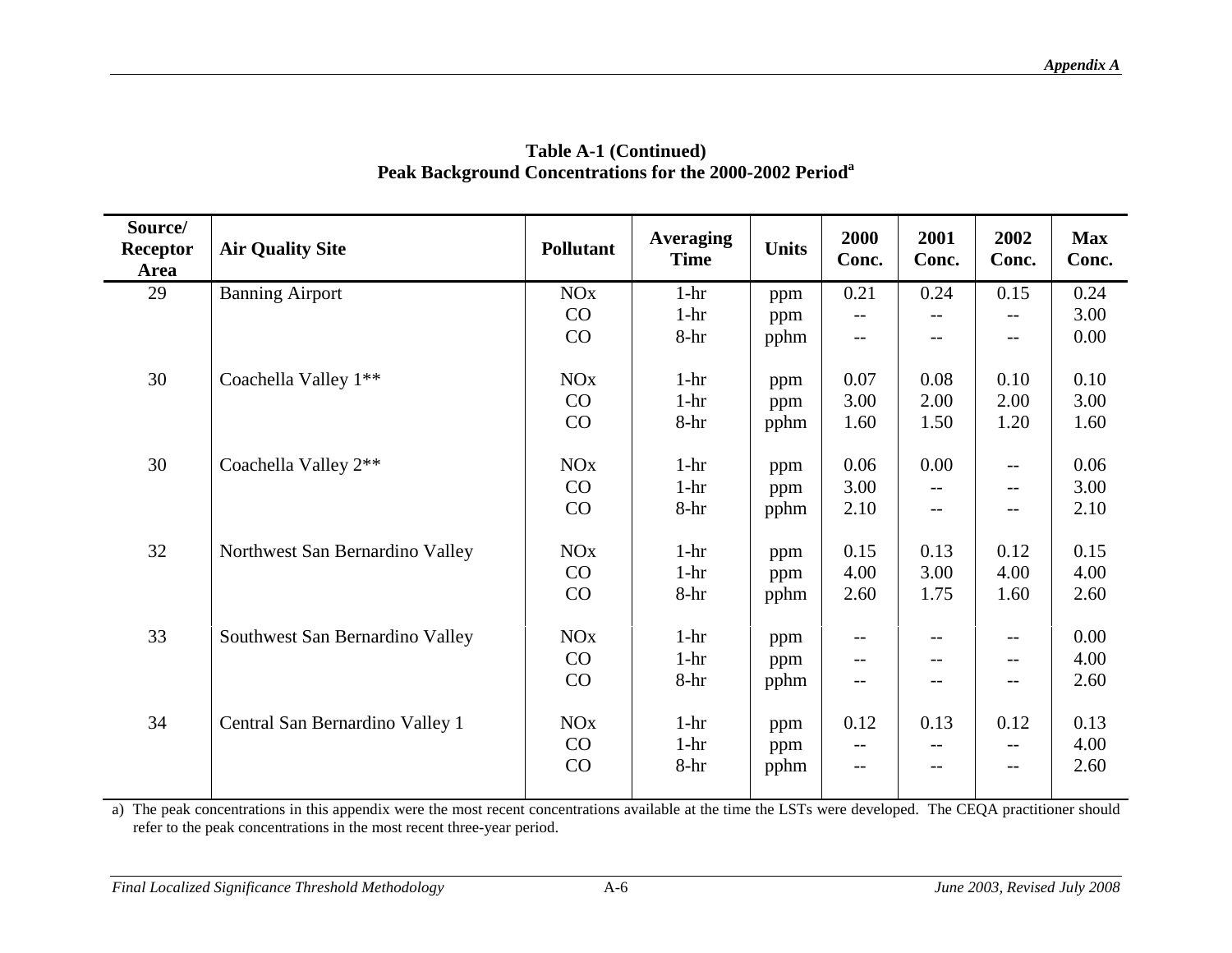| Source/<br>Receptor<br>Area | <b>Air Quality Site</b>                 | <b>Pollutant</b>      | <b>Averaging</b><br><b>Time</b> | <b>Units</b> | 2000<br>Conc.     | 2001<br>Conc.            | 2002<br>Conc.            | <b>Max</b><br>Conc. |
|-----------------------------|-----------------------------------------|-----------------------|---------------------------------|--------------|-------------------|--------------------------|--------------------------|---------------------|
| 34                          | Central San Bernardino Valley 2         | NOx                   | $1-hr$                          | ppm          | 0.10              | 0.11                     | 0.11                     | 0.11                |
|                             |                                         | CO                    | $1-hr$                          | ppm          | 5.00              | 4.00                     | 5.00                     | 5.00                |
|                             |                                         | CO                    | $8-hr$                          | pphm         | 4.30              | 3.25                     | 3.30                     | 4.30                |
|                             |                                         |                       |                                 |              |                   |                          |                          |                     |
| 35                          | East San Bernardino Valley              | NOx                   | $1-hr$                          | ppm          | $- -$             | $- -$                    | $\qquad \qquad -$        | 0.00                |
|                             |                                         | CO                    | $1-hr$                          | ppm          | $- -$             | $- -$                    | $\qquad \qquad -$        | 5.00                |
|                             |                                         | CO                    | $8-hr$                          | pphm         | $\qquad \qquad -$ | $\qquad \qquad -$        | $-$                      | 4.30                |
|                             |                                         |                       |                                 |              |                   |                          |                          |                     |
| 37                          | <b>Central San Bernardino Mountains</b> | <b>NO<sub>x</sub></b> | $1-hr$                          | ppm          | $\qquad \qquad -$ | $\overline{\phantom{m}}$ | $-\,-$                   | 0.00                |
|                             |                                         | CO                    | $1-hr$                          | ppm          | $\qquad \qquad -$ | $\qquad \qquad -$        | $\overline{\phantom{m}}$ | 5.00                |
|                             |                                         | CO                    | $8-hr$                          | pphm         | $\qquad \qquad -$ | $- -$                    | $-$                      | 4.30                |
|                             |                                         |                       |                                 |              |                   |                          |                          |                     |
| 38                          | <b>East San Bernardino Mountains</b>    | NOx                   | $1-hr$                          | ppm          | $\qquad \qquad -$ | $- -$                    | $\qquad \qquad -$        | 0.00                |
|                             |                                         | CO                    | $1-hr$                          | ppm          | $--$              | $\overline{\phantom{m}}$ | $\qquad \qquad -$        | 5.00                |
|                             |                                         | CO                    | $8-hr$                          | pphm         | $\qquad \qquad -$ | $- -$                    | $\qquad \qquad -$        | 4.30                |
|                             |                                         |                       |                                 |              |                   |                          |                          |                     |

#### **Table A-1 (Concluded) Peak Background Concentrations for the 2000-2002 Period<sup>a</sup>**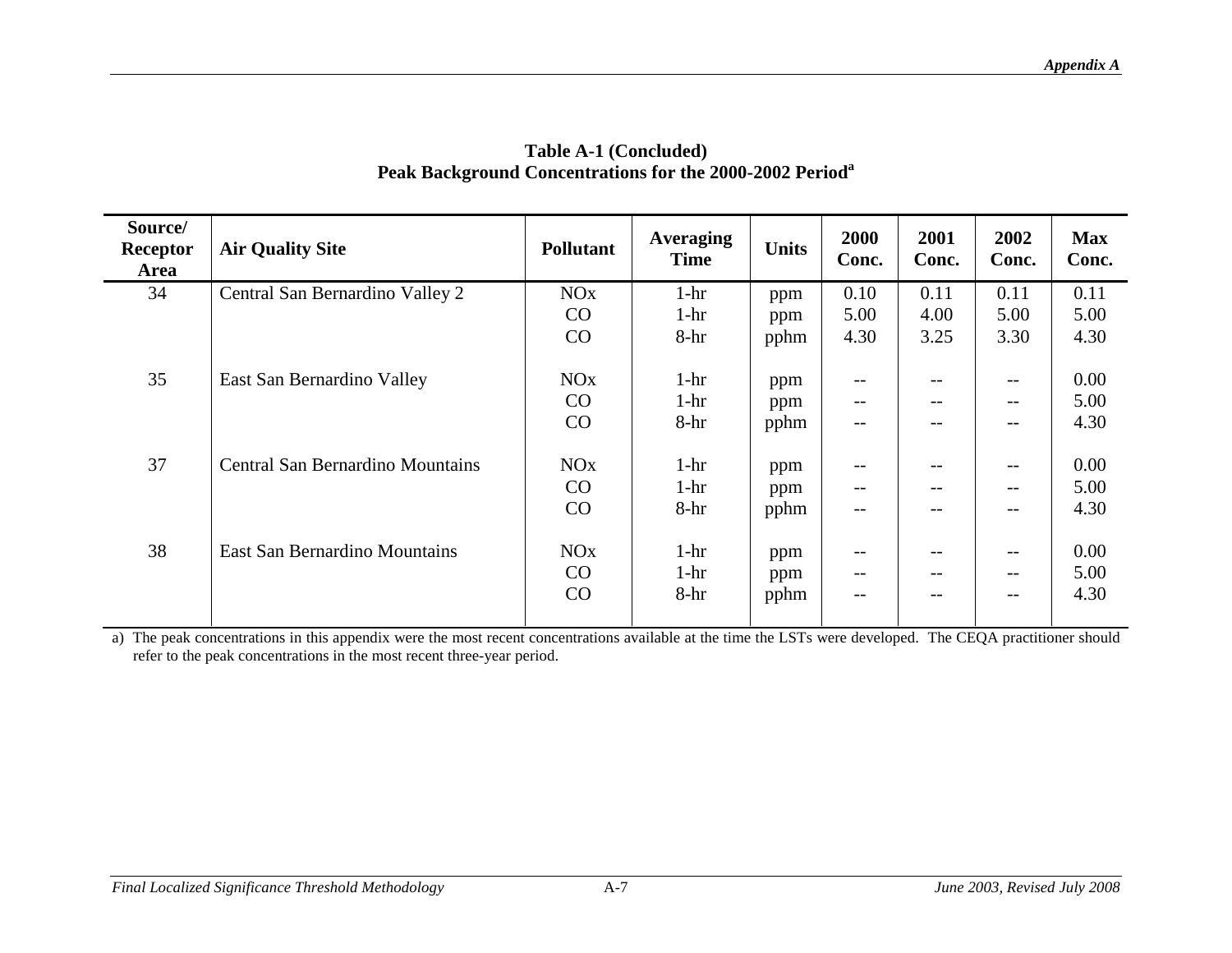#### **A P P E N D I X B**

# **D I F F E R E N C E S B E T W E E N T H E M O S T S T R I N G E N T**  A M B I E N T A I R Q U A L I T Y S T A N D A R D A N D A M B I E N T CONCENTRATIONS FOR EACH SRA FOR THE **1 9 9 9 – 2 0 0 1 P E R I O D**

The peak concentrations in this appendix were the most recent concentrations available at the time the LSTs were developed. The CEQA practitioner should refer to the peak concentrations in the most recent three-year period.

The current NO2 State AAQS is 0.18 ppm as of March 20, 2008. Table B-1 was prepared when the NO2 State AAQS was 0.025.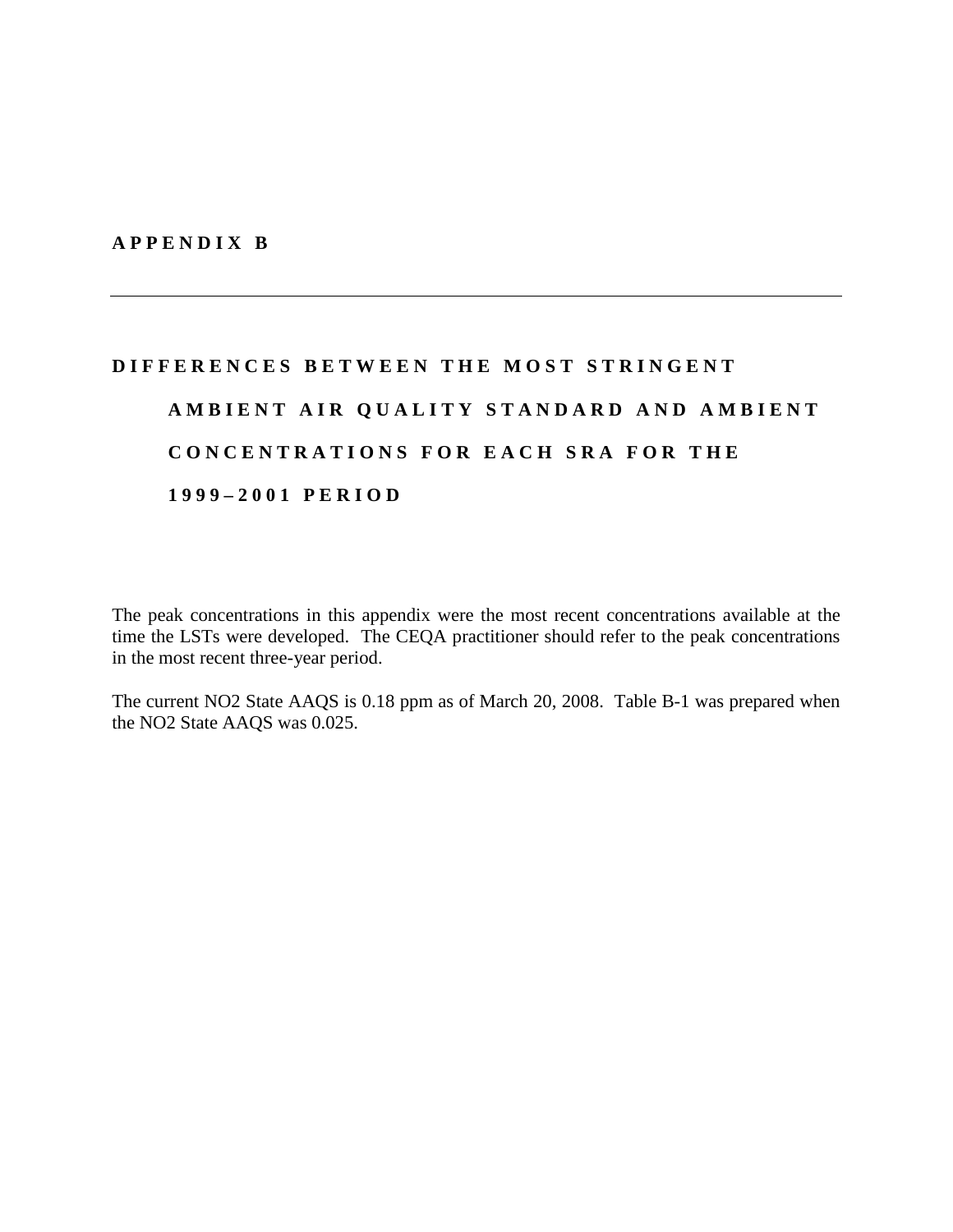| Source/<br><b>Receptor</b><br>Area | <b>Air Quality Site</b>            | <b>Pollutant</b>            | <b>Averaging</b><br><b>Time</b> | AAQS <sup>a</sup><br>(ppm) | Observed <sup>b</sup><br>(ppm) | <b>Difference</b><br>(ppm) | <b>Difference</b><br>(ug/m <sup>3</sup> ) |
|------------------------------------|------------------------------------|-----------------------------|---------------------------------|----------------------------|--------------------------------|----------------------------|-------------------------------------------|
| $\mathbf{1}$                       | Central LA                         | NO <sub>2</sub>             | $1-hr$                          | 0.25                       | 0.16                           | 0.09                       | 170                                       |
|                                    |                                    | CO                          | $1-hr$                          | 20                         | $\boldsymbol{7}$               | 13                         | 14,950                                    |
|                                    |                                    | CO                          | $8-hr$                          | 9                          | 6                              | 3                          | 3,444                                     |
| $\overline{2}$                     | Northwest Coastal LA County        | NO <sub>2</sub>             | $1-hr$                          | 0.25                       | 0.16                           | 0.09                       | 170                                       |
|                                    |                                    | CO                          | $1-hr$                          | 20                         | 6                              | 14                         | 16,100                                    |
|                                    |                                    | CO                          | $8-hr$                          | 9                          | 4.3                            | 4.7                        | 5,396                                     |
| 3                                  | <b>Southwest Coastal LA County</b> | NO <sub>2</sub>             | $1-hr$                          | 0.25                       | 0.13                           | 0.12                       | 226                                       |
|                                    |                                    | CO                          | $1-hr$                          | 20                         | $\frac{9}{7}$                  | 11                         | 12,650                                    |
|                                    |                                    | CO                          | $8-hr$                          | 9                          |                                | $\overline{2}$             | 2,296                                     |
| $\overline{4}$                     | South Coastal LA County            | NO <sub>2</sub>             | $1-hr$                          | 0.25                       | 0.14                           | 0.11                       | 207                                       |
|                                    |                                    | CO                          | $1-hr$                          | 20                         | 10                             | 10                         | 11,500                                    |
|                                    |                                    | CO                          | $8-hr$                          | 9                          | 5.8                            | 3.2                        | 3,674                                     |
| 6                                  | West San Fernando Valley           | NO <sub>2</sub><br>CO<br>CO | $1-hr$<br>$1-hr$<br>8-hr        | 0.25<br>20<br>9            | 0.11<br>11<br>9.8              | 0.14<br>9<br>0.45          | 264<br>10,350<br>517                      |
| $\overline{7}$                     | East San Fernando Valley           | NO <sub>2</sub><br>CO<br>CO | $1-hr$<br>$1-hr$<br>$8-hr$      | 0.25<br>20<br>9            | 0.26<br>8<br>6.1               | 0.01<br>12<br>2.9          | 19<br>13,800<br>3,329                     |

**Table B-1 Difference in Concentration for the 2000-2002 Period** 

a) The current NO2 State AAQS is 0.18 ppm as of March 20, 2008. Table B-1 was prepared when the NO2 State AAQS was 0.25 ppm.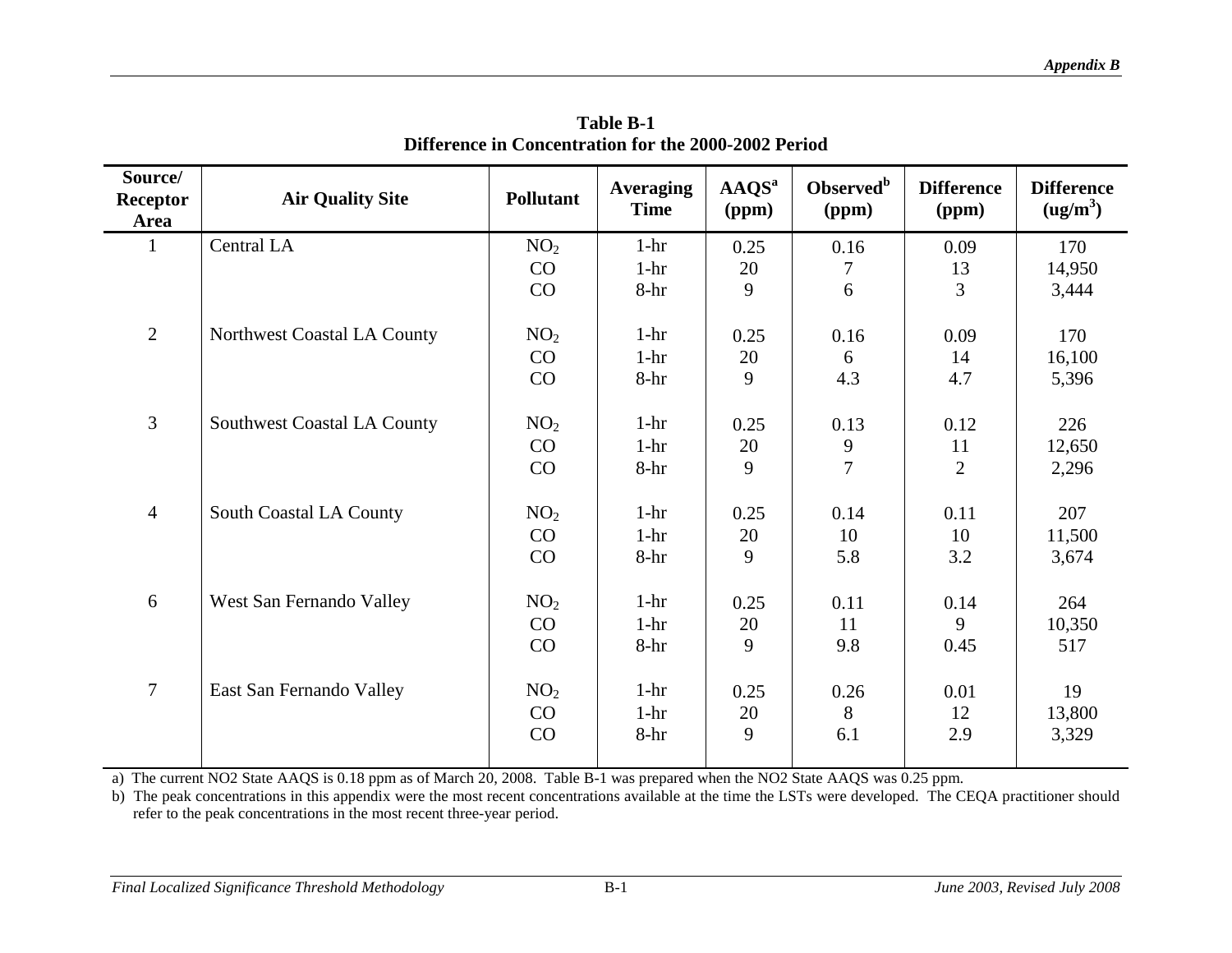| Source/<br><b>Receptor</b><br>Area | <b>Air Quality Site</b>   | <b>Pollutant</b>            | <b>Averaging</b><br><b>Time</b> | AAQS <sup>a</sup><br>(ppm) | Observed <sup>b</sup><br>(ppm) | <b>Difference</b><br>(ppm)    | <b>Difference</b><br>(ug/m <sup>3</sup> ) |
|------------------------------------|---------------------------|-----------------------------|---------------------------------|----------------------------|--------------------------------|-------------------------------|-------------------------------------------|
| 8                                  | West San Gabriel Valley   | NO <sub>2</sub>             | $1-hr$                          | 0.25                       | 0.17                           | 0.08                          | 151                                       |
|                                    |                           | CO                          | $1-hr$                          | 20                         | 9                              | 11                            | 12,650                                    |
|                                    |                           | CO                          | 8-hr                            | 9                          | 7.4                            | 1.6                           | 1,837                                     |
| 9                                  | East San Gabriel Valley 1 | NO <sub>2</sub>             | $1-hr$                          | 0.25                       | 0.15                           | 0.1                           | 189                                       |
|                                    |                           | CO                          | $1-hr$                          | 20                         | $\mathfrak{S}$                 | 15                            | 17,250                                    |
|                                    |                           | CO                          | $8-hr$                          | 9                          | 4.9                            | 4.1                           | 4,707                                     |
| 9                                  | East San Gabriel Valley 2 | NO <sub>2</sub>             | $1-hr$                          | 0.25                       | 0.13                           | 0.12                          | 226                                       |
|                                    |                           | CO                          | $1-hr$                          | 20                         | $\overline{5}$                 | 15                            | 17,250                                    |
|                                    |                           | CO                          | $8-hr$                          | 9                          | 3.1                            | 5.9                           | 6,773                                     |
| 10                                 | Pomona/Walnut Valley      | NO <sub>2</sub>             | $1-hr$                          | 0.25                       | 0.14                           | 0.11                          | 207                                       |
|                                    |                           | CO                          | $1-hr$                          | 20                         | 7                              | 13                            | 14,950                                    |
|                                    |                           | CO                          | $8-hr$                          | 9                          | 4.9                            | 4.1                           | 4,707                                     |
| 11                                 | South San Gabriel Valley  | NO <sub>2</sub><br>CO<br>CO | $1-hr$<br>$1-hr$<br>$8-hr$      | 0.25<br>20<br>9            | 0.14<br>$\tau$<br>5.3          | 0.11<br>13<br>3.7             | 207<br>14,950<br>4,248                    |
| 12                                 | South Central LA County 1 | NO <sub>2</sub><br>CO<br>CO | $1-hr$<br>$1-hr$<br>$8-hr$      | 0.25<br>20<br>9            | 0.15<br>16<br>10.1             | 0.1<br>$\overline{4}$<br>0.45 | 189<br>4,600<br>517                       |

a) The current NO2 State AAQS is 0.18 ppm as of March 20, 2008. Table B-1 was prepared when the NO2 State AAQS was 0.25 ppm.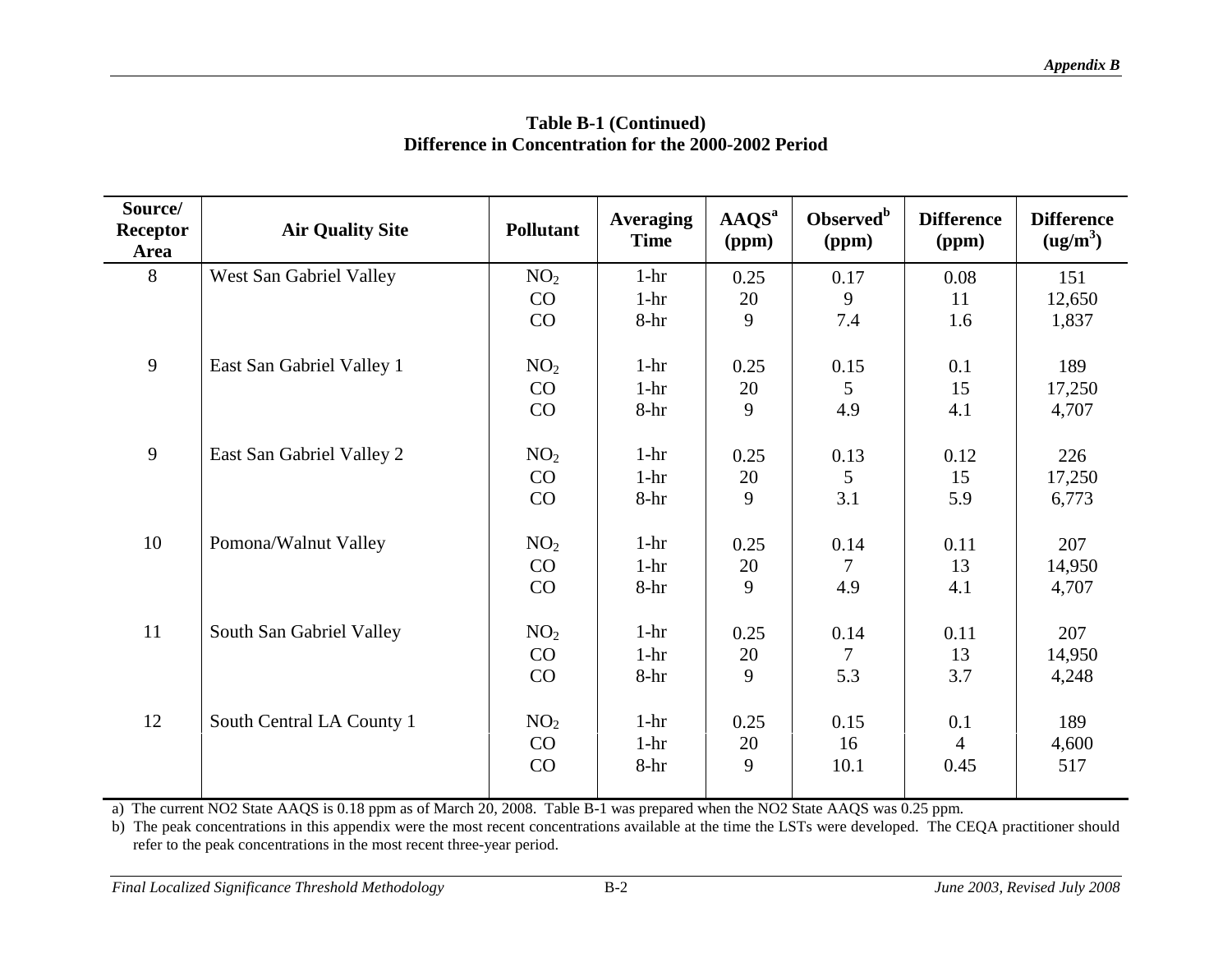| Source/<br><b>Receptor</b><br>Area | <b>Air Quality Site</b>      | <b>Pollutant</b> | <b>Averaging</b><br><b>Time</b> | AAQS <sup>a</sup><br>(ppm) | Observed <sup>b</sup><br>(ppm) | <b>Difference</b><br>(ppm) | <b>Difference</b><br>(ug/m <sup>3</sup> ) |
|------------------------------------|------------------------------|------------------|---------------------------------|----------------------------|--------------------------------|----------------------------|-------------------------------------------|
| 12                                 | South Central LA County 2    | NO <sub>2</sub>  | $1-hr$                          | 0.25                       | 0.11                           | 0.14                       | 264                                       |
|                                    |                              | CO               | $1-hr$                          | 20                         | 13                             | 7                          | 8,050                                     |
|                                    |                              | CO               | 8-hr                            | 9                          | 9.5                            | 0.45                       | 517                                       |
|                                    |                              |                  |                                 |                            |                                |                            |                                           |
| 13                                 | Santa Clarita Valley         | NO <sub>2</sub>  | $1-hr$                          | 0.25                       | 0.1                            | 0.15                       | 283                                       |
|                                    |                              | CO               | $1-hr$                          | 20                         | 6                              | 14                         | 16,100                                    |
|                                    |                              | CO               | $8-hr$                          | 9                          | 4.9                            | 4.1                        | 4,707                                     |
| 16                                 | North Orange County          | NO <sub>2</sub>  | $1-hr$                          | 0.25                       | 0.13                           | 0.12                       | 226                                       |
|                                    |                              |                  |                                 |                            |                                |                            |                                           |
|                                    |                              | CO               | $1-hr$                          | 20                         | 14                             | 6                          | 6,900                                     |
|                                    |                              | CO               | $8-hr$                          | 9                          | 6.1                            | 2.9                        | 3,329                                     |
| 17                                 | <b>Central Orange County</b> | NO <sub>2</sub>  | $1-hr$                          | 0.25                       | 0.13                           | 0.12                       | 226                                       |
|                                    |                              | CO               | $1-hr$                          | 20                         | 8                              | 12                         | 13,800                                    |
|                                    |                              | CO               | $8-hr$                          | 9                          | 6.8                            | 2.2                        | 2,526                                     |
|                                    |                              |                  |                                 |                            |                                |                            |                                           |
| 18                                 | North Coastal Orange County  | NO <sub>2</sub>  | $1-hr$                          | 0.25                       | 0.11                           | 0.14                       | 264                                       |
|                                    |                              | CO               | $1-hr$                          | 20                         | 8                              | 12                         | 13,800                                    |
|                                    |                              | CO               | 8-hr                            | 9                          | 6.3                            | 2.7                        | 3,100                                     |
|                                    |                              |                  |                                 |                            |                                |                            |                                           |
| 19                                 | Saddleback Valley 1          | NO <sub>2</sub>  | $1-hr$                          | 0.25                       | $\boldsymbol{0}$               | $- -$                      | 264                                       |
|                                    |                              | CO               | $1-hr$                          | 20                         | 5                              | 15                         | 17,250                                    |
|                                    |                              | CO               | 8-hr                            | 9                          | 2.3                            | 6.7                        | 7,692                                     |
|                                    |                              |                  |                                 |                            |                                |                            |                                           |

a) The current NO2 State AAQS is 0.18 ppm as of March 20, 2008. Table B-1 was prepared when the NO2 State AAQS was 0.25 ppm.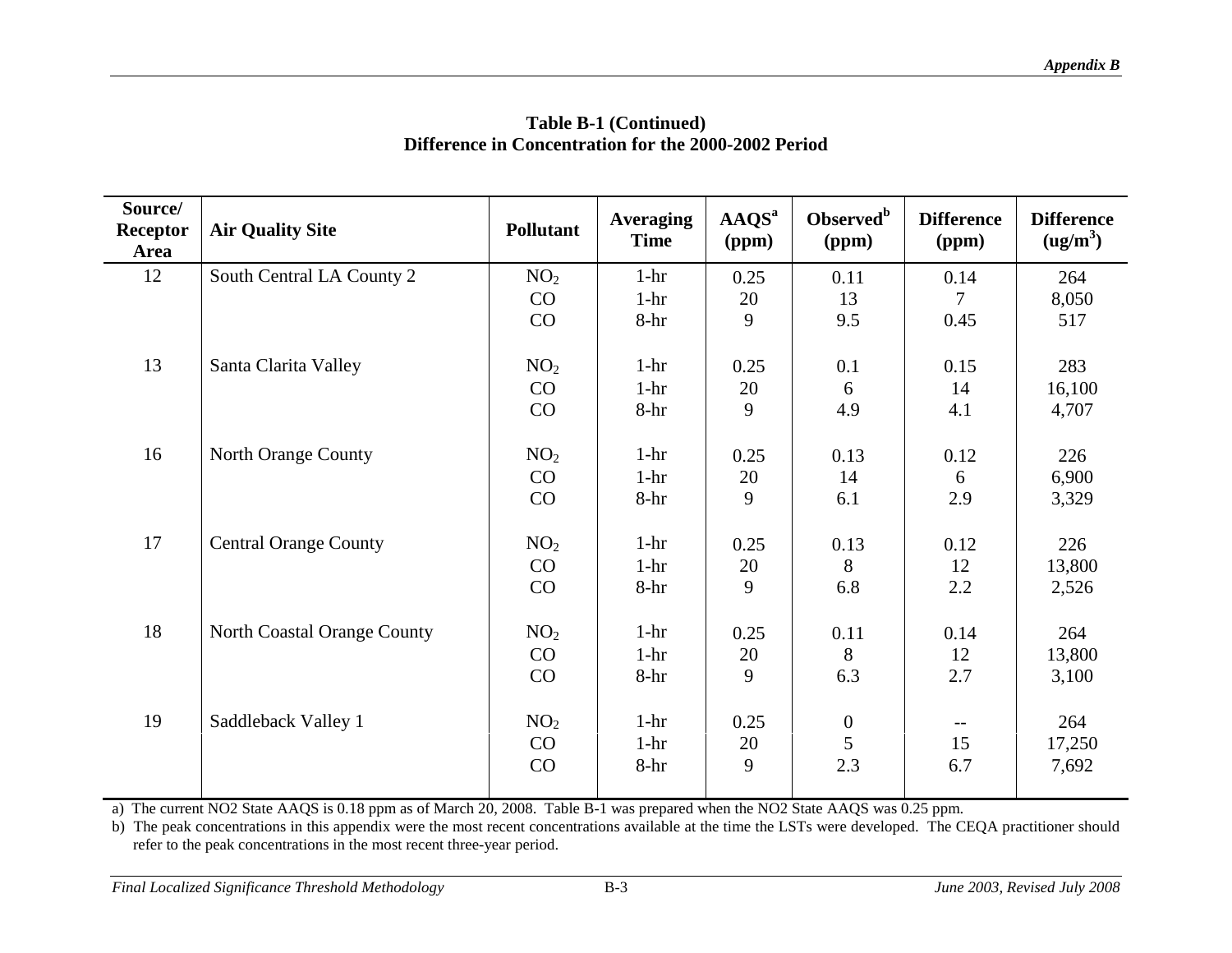| Source/<br><b>Receptor</b><br>Area | <b>Air Quality Site</b>         | <b>Pollutant</b> | <b>Averaging</b><br><b>Time</b> | AAQS <sup>a</sup><br>(ppm) | Observed <sup>b</sup><br>(ppm) | <b>Difference</b><br>(ppm) | <b>Difference</b><br>(ug/m <sup>3</sup> ) |
|------------------------------------|---------------------------------|------------------|---------------------------------|----------------------------|--------------------------------|----------------------------|-------------------------------------------|
| 19                                 | Saddleback Valley 2             | NO <sub>2</sub>  | $1-hr$                          | 0.25                       | $\boldsymbol{0}$               | $\qquad \qquad -$          | 264                                       |
|                                    |                                 | CO               | $1-hr$                          | 20                         | $\overline{4}$                 | 16                         | 18,400                                    |
|                                    |                                 | CO               | $8-hr$                          | 9                          | 3.6                            | 5.4                        | 6,199                                     |
| 22                                 | Norco/Corona                    | NO <sub>2</sub>  | $1-hr$                          | 0.25                       | $\overline{0}$                 | $-$                        | 189                                       |
|                                    |                                 | CO               | $1-hr$                          | 20                         | 8                              | 12                         | 13,800                                    |
|                                    |                                 | CO               | $8-hr$                          | 9                          | 4.3                            | 4.7                        | 5,396                                     |
| 23                                 | Metropolitan Riverside County 1 | NO <sub>2</sub>  | $1-hr$                          | 0.25                       | 0.15                           | 0.1                        | 189                                       |
|                                    |                                 | CO               | $1-hr$                          | 20                         | 8                              | 12                         | 13,800                                    |
|                                    |                                 | CO               | $8-hr$                          | 9                          | 4.3                            | 4.7                        | 5,396                                     |
|                                    |                                 |                  |                                 |                            |                                |                            |                                           |
| 23                                 | Metropolitan Riverside County 2 | NO <sub>2</sub>  | $1-hr$                          | 0.25                       | $\boldsymbol{0}$               | $- -$                      | 189                                       |
|                                    |                                 | CO               | $1-hr$                          | 20                         | 8                              | 12                         | 13,800                                    |
|                                    |                                 | CO               | $8-hr$                          | 9                          | 4.5                            | 4.5                        | 5,166                                     |
| 24                                 | Perris Valley                   | NO <sub>2</sub>  | $1-hr$                          | 0.25                       | $\boldsymbol{0}$               | $-\,-$                     | 189                                       |
|                                    |                                 | CO               | $1-hr$                          | 20                         | $\bf 8$                        | 12                         | 13,800                                    |
|                                    |                                 | CO               | $8-hr$                          | 9                          | 4.5                            | 4.5                        | 5,166                                     |
| 25                                 | Lake Elsinore                   | NO <sub>2</sub>  | $1-hr$                          | 0.25                       | 0.09                           | 0.16                       | 302                                       |
|                                    |                                 | CO               | $1-hr$                          | 20                         | $\overline{4}$                 | 16                         | 18,400                                    |
|                                    |                                 | CO               | 8-hr                            | 9                          | $\overline{2}$                 | 7                          | 8,036                                     |
|                                    |                                 |                  |                                 |                            |                                |                            |                                           |

a) The current NO2 State AAQS is 0.18 ppm as of March 20, 2008. Table B-1 was prepared when the NO2 State AAQS was 0.25 ppm.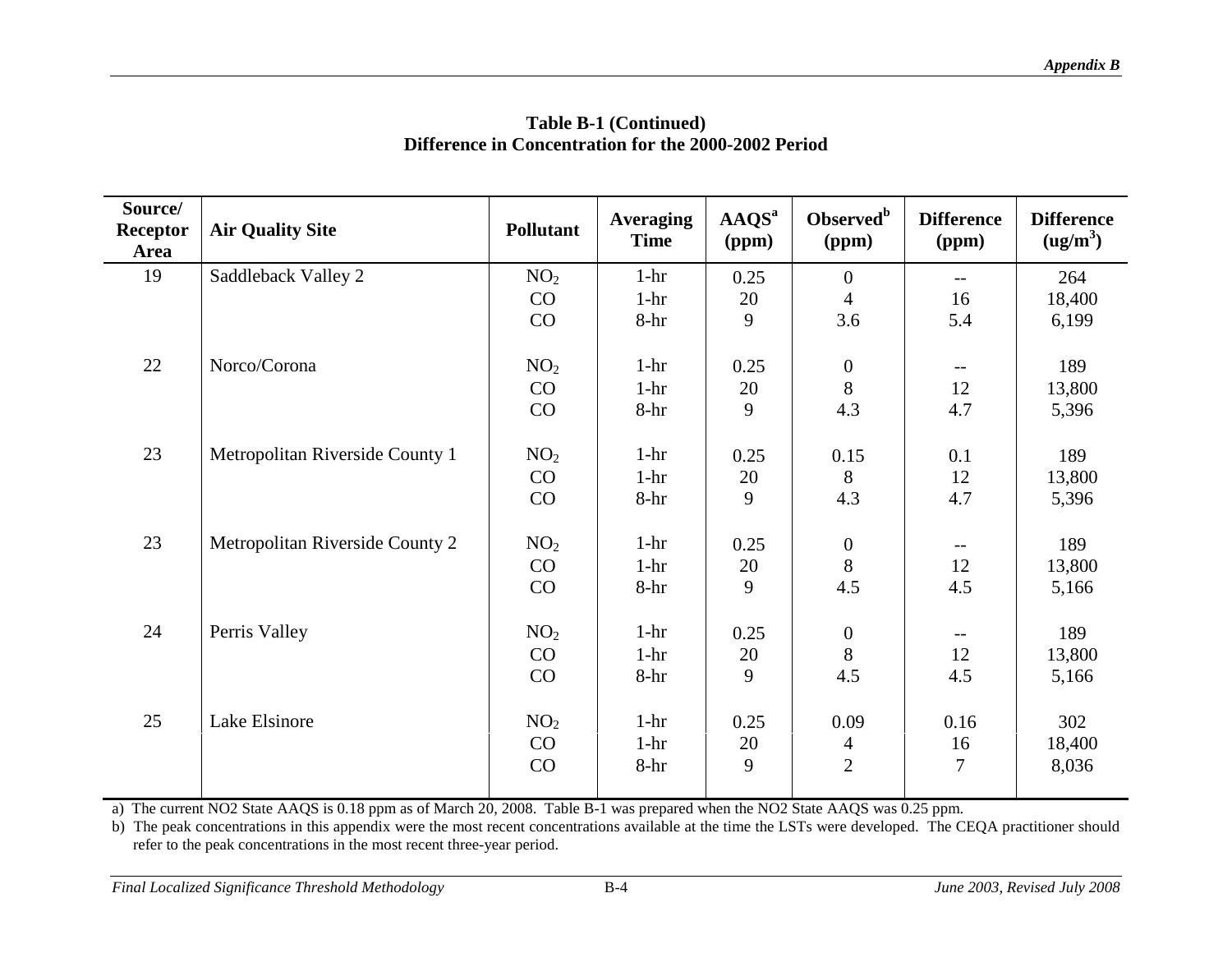| Source/<br><b>Receptor</b><br>Area | <b>Air Quality Site</b>         | <b>Pollutant</b> | <b>Averaging</b><br><b>Time</b> | AAQS <sup>a</sup><br>(ppm) | Observed <sup>b</sup><br>(ppm) | <b>Difference</b><br>(ppm) | <b>Difference</b><br>(ug/m <sup>3</sup> ) |
|------------------------------------|---------------------------------|------------------|---------------------------------|----------------------------|--------------------------------|----------------------------|-------------------------------------------|
| 29                                 | <b>Banning Airport</b>          | NO <sub>2</sub>  | $1-hr$                          | 0.25                       | 0.24                           | 0.01                       | 19                                        |
|                                    |                                 | CO               | $1-hr$                          | 20                         | 3                              | 17                         | 19,550                                    |
|                                    |                                 | CO               | 8-hr                            | 9                          | $\overline{0}$                 | 9                          | 10,332                                    |
| 30                                 | Coachella Valley 1**            | NO <sub>2</sub>  | $1 - hr$                        | 0.25                       | 0.1                            | 0.15                       | 283                                       |
|                                    |                                 | CO               | $1-hr$                          | 20                         | $\overline{3}$                 | 17                         | 19,550                                    |
|                                    |                                 | CO               | $8-hr$                          | 9                          | 1.6                            | 7.4                        | 8,495                                     |
| 30                                 | Coachella Valley 2**            | NO <sub>2</sub>  | $1-hr$                          | 0.25                       | 0.06                           | 0.19                       | 358                                       |
|                                    |                                 | CO               | $1-hr$                          | 20                         | 3                              | 17                         | 19,550                                    |
|                                    |                                 | CO               | 8-hr                            | 9                          | 2.1                            | 6.9                        | 7,921                                     |
| 32                                 | Northwest San Bernardino Valley | NO <sub>2</sub>  | $1-hr$                          | 0.25                       | 0.15                           | 0.1                        | 189                                       |
|                                    |                                 | CO               | $1-hr$                          | 20                         | $\overline{4}$                 | 16                         | 18,400                                    |
|                                    |                                 | CO               | 8-hr                            | 9                          | 2.6                            | 6.4                        | 7,347                                     |
| 33                                 | Southwest San Bernardino Valley | NO <sub>2</sub>  | $1-hr$                          | 0.25                       | $\boldsymbol{0}$               | $--$                       | 189                                       |
|                                    |                                 | CO               | $1-hr$                          | 20                         | $\overline{4}$                 | 16                         | 18,400                                    |
|                                    |                                 | CO               | 8-hr                            | 9                          | 2.6                            | 6.4                        | 7,347                                     |
| 34                                 | Central San Bernardino Valley 1 | NO <sub>2</sub>  | $1-hr$                          | 0.25                       | 0.13                           | 0.12                       | 226                                       |
|                                    |                                 | CO               | $1-hr$                          | 20                         | 4                              | 16                         | 18,400                                    |
|                                    |                                 | CO               | 8-hr                            | 9                          | 2.6                            | 6.4                        | 7,347                                     |
|                                    |                                 |                  |                                 |                            |                                |                            |                                           |

a) The current NO2 State AAQS is 0.18 ppm as of March 20, 2008. Table B-1 was prepared when the NO2 State AAQS was 0.25 ppm.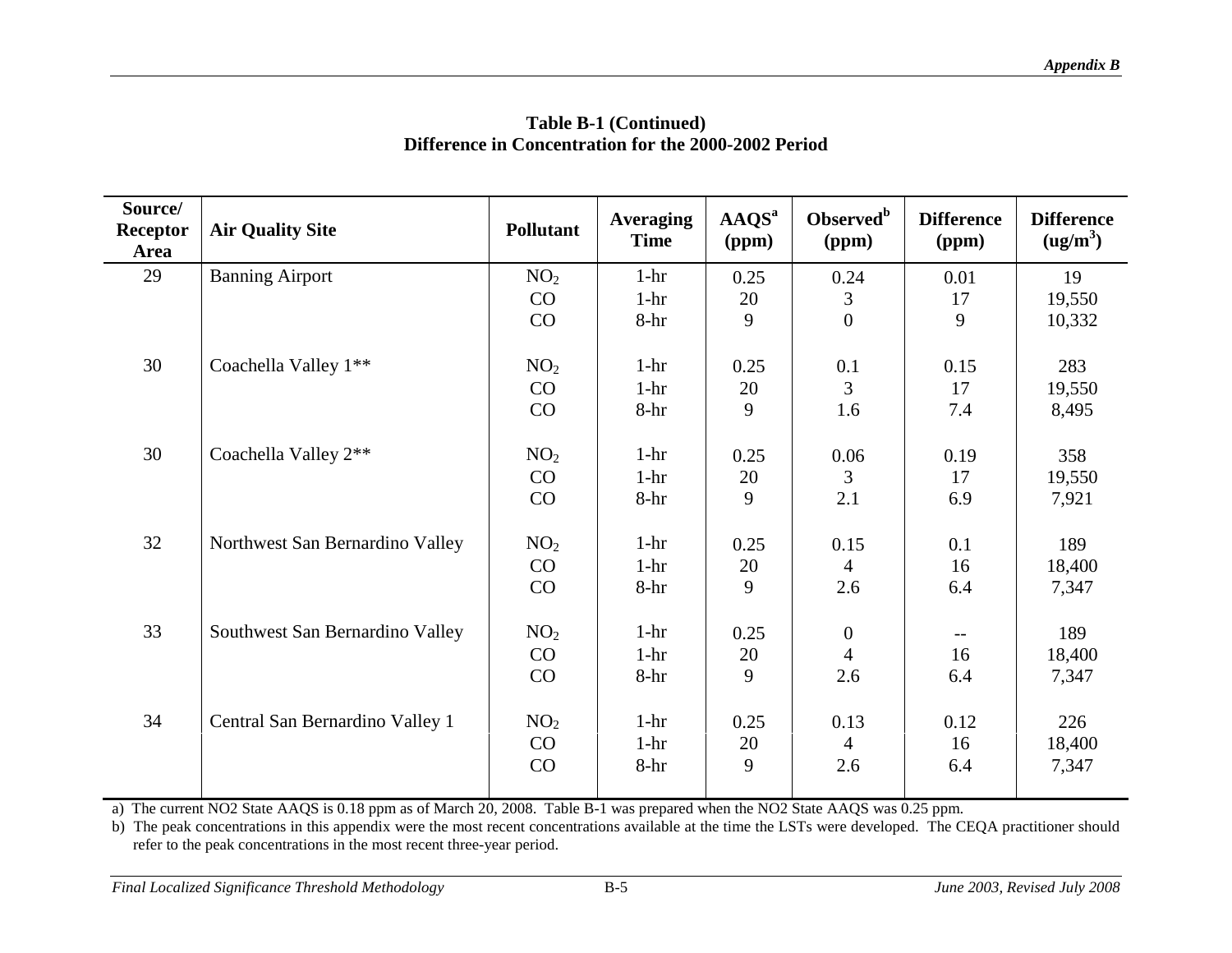| Source/<br>Receptor<br><b>Area</b> | <b>Air Quality Site</b>                 | <b>Pollutant</b>            | <b>Averaging</b><br><b>Time</b> | AAQS <sup>a</sup><br>(ppm) | Observed <sup>b</sup><br>(ppm) | <b>Difference</b><br>(ppm)            | <b>Difference</b><br>(ug/m <sup>3</sup> ) |
|------------------------------------|-----------------------------------------|-----------------------------|---------------------------------|----------------------------|--------------------------------|---------------------------------------|-------------------------------------------|
| 34                                 | Central San Bernardino Valley 2         | NO <sub>2</sub>             | $1-hr$                          | 0.25                       | 0.11                           | 0.14                                  | 264                                       |
|                                    |                                         | CO                          | $1-hr$                          | 20                         | 5                              | 15                                    | 17,250                                    |
|                                    |                                         | CO                          | 8-hr                            | 9                          | 4.3                            | 4.7                                   | 5,396                                     |
| 35                                 | East San Bernardino Valley              | NO <sub>2</sub><br>CO<br>CO | $1-hr$<br>$1-hr$<br>8-hr        | 0.25<br>20<br>9            | $\boldsymbol{0}$<br>5<br>4.3   | $\overline{\phantom{m}}$<br>15<br>4.7 | 264<br>17,250<br>5,396                    |
| 37                                 | <b>Central San Bernardino Mountains</b> | NO <sub>2</sub><br>CO<br>CO | $1-hr$<br>$1-hr$<br>8-hr        | 0.25<br>20<br>9            | $\boldsymbol{0}$<br>5<br>4.3   | $-\,-$<br>15<br>4.7                   | 264<br>17,250<br>5,396                    |
| 38                                 | <b>East San Bernardino Mountains</b>    | NO <sub>2</sub><br>CO<br>CO | $1-hr$<br>$1-hr$<br>$8-hr$      | 0.25<br>20<br>9            | $\boldsymbol{0}$<br>5<br>4.3   | $\overline{\phantom{m}}$<br>15<br>4.7 | 264<br>17,250<br>5,396                    |

a) The current NO2 State AAQS is 0.18 ppm as of March 20, 2008. Table B-1 was prepared when the NO2 State AAQS was 0.25 ppm.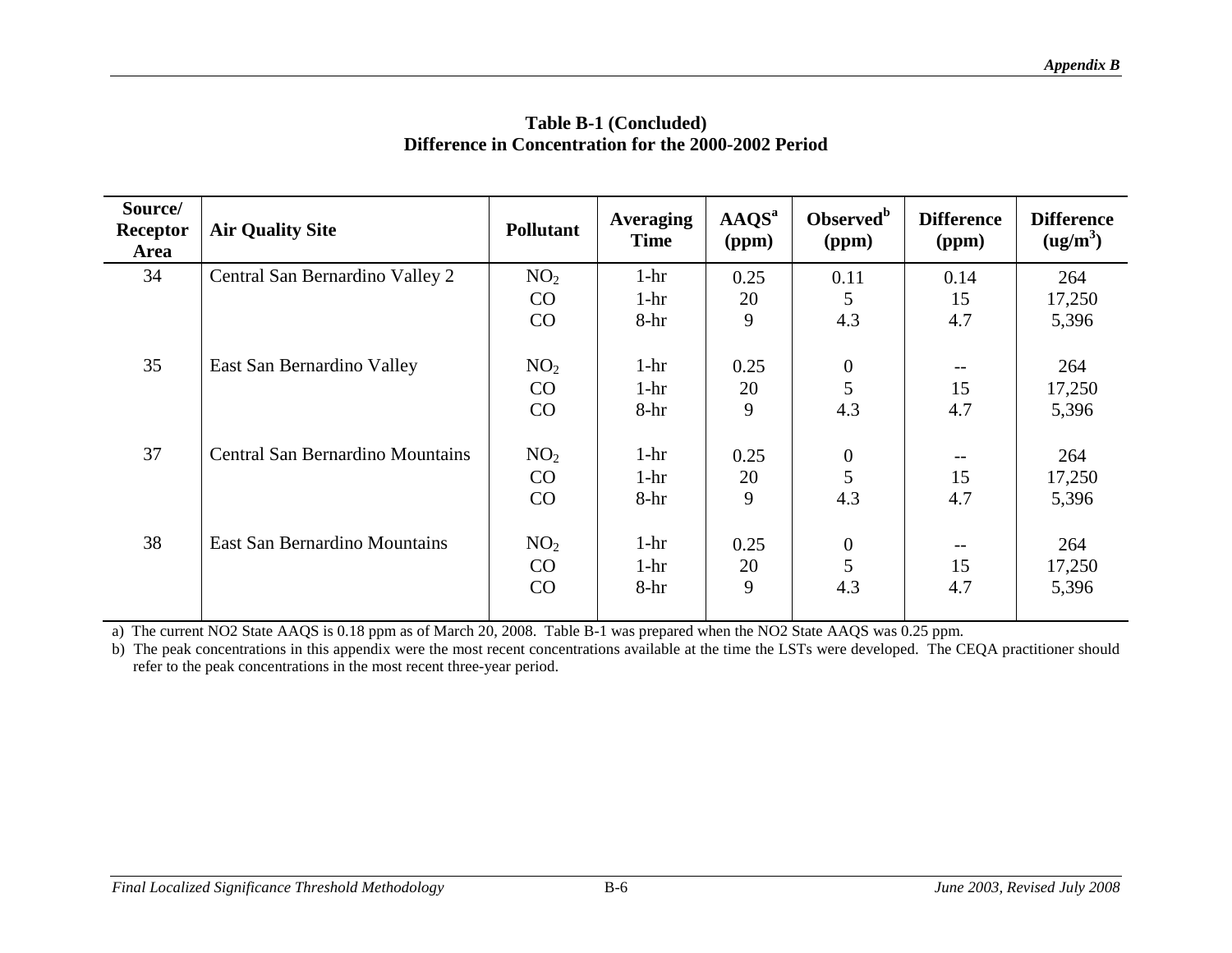**A P P E N D I X C** 

## LO CALIZED SIGNIFICANCE THRESHOLD

**T A B L E S**